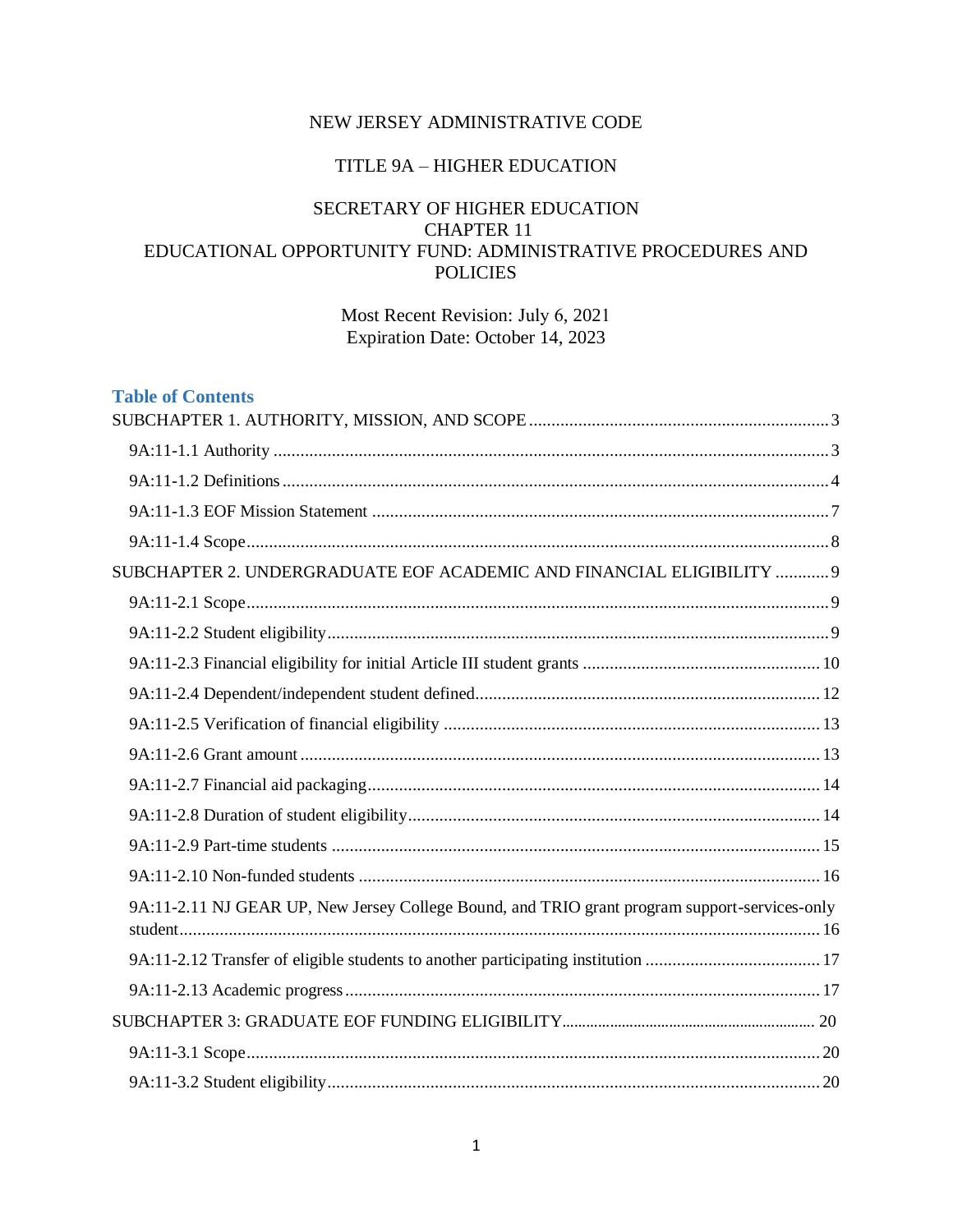| SUBCHAPTER 6. OPERATIONAL PROCEDURES FOR ACADEMIC YEAR, WINTER SESSION,<br>AND SUMMER ARTICLE III STUDENT GRANTS AND ARTICLE IV PROGRAM SUPPORT |  |
|-------------------------------------------------------------------------------------------------------------------------------------------------|--|
| 9A:11-6.1 Renewal application process for Article III student grants and Article IV program support                                             |  |
| 9A:11-6.2 Application process for new institutions to participate in the EOF program 33                                                         |  |
|                                                                                                                                                 |  |
|                                                                                                                                                 |  |
|                                                                                                                                                 |  |
| 9A:11-6.6 Request for payment, adjustment, refund, and/or collection of Article III student grants  35                                          |  |
|                                                                                                                                                 |  |
|                                                                                                                                                 |  |
|                                                                                                                                                 |  |
|                                                                                                                                                 |  |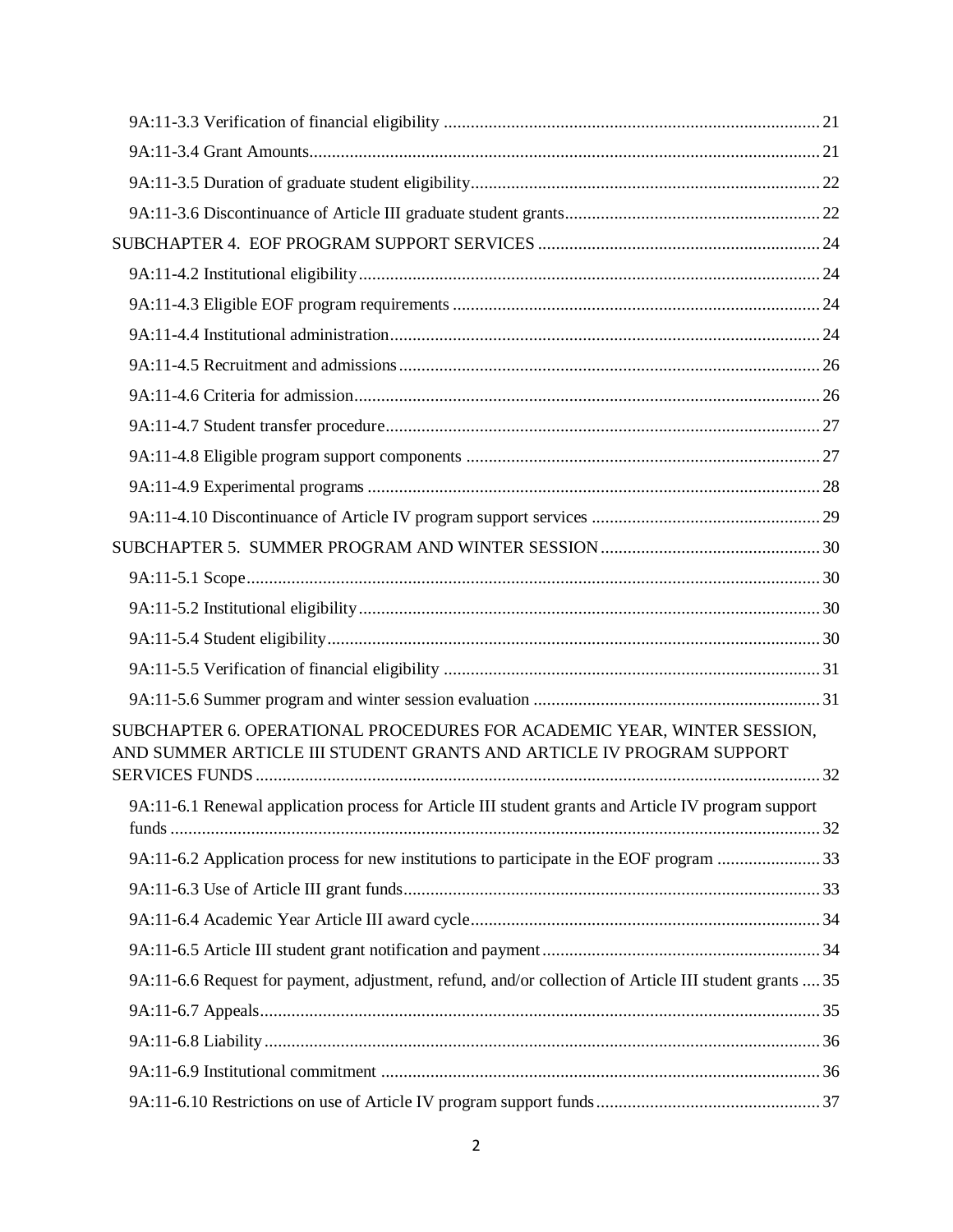| SUBCHAPTER 8 MARTIN LUTHER KING PHYSICIAN-DENTIST SCHOLARSHIP PROGRAM 45 |  |
|--------------------------------------------------------------------------|--|
|                                                                          |  |
|                                                                          |  |
|                                                                          |  |

# <span id="page-2-0"></span>SUBCHAPTER 1. AUTHORITY, MISSION, AND SCOPE

### <span id="page-2-1"></span>9A:11-1.1 Authority

(a) Under the general supervision of the Office of the Secretary of Higher Education, the Educational Opportunity Fund Board of Directors creates and adopts such rules deemed necessary for the proper administration of the Educational Opportunity Fund (EOF), as set forth in N.J.S.A. 18A:71-31. The Board administers all Article III, Article IV, C. Clyde Ferguson Law Scholarship, and Martin Luther King Physician-Dentist Scholarship funds appropriated by the State Legislature and other public or private sources and is an agency of communication with departments and agencies of the U.S. government on the availability of grants or loans to New Jersey for purposes related or similar to those set forth in N.J.S.A. 18A:71-28 through 40 and 18A:72J et seq.. Through the Office of the Secretary of Higher Education, the Board of Directors is responsible and reports periodically in writing to the Governor and the Legislature on the performance of its duties in accordance with the law.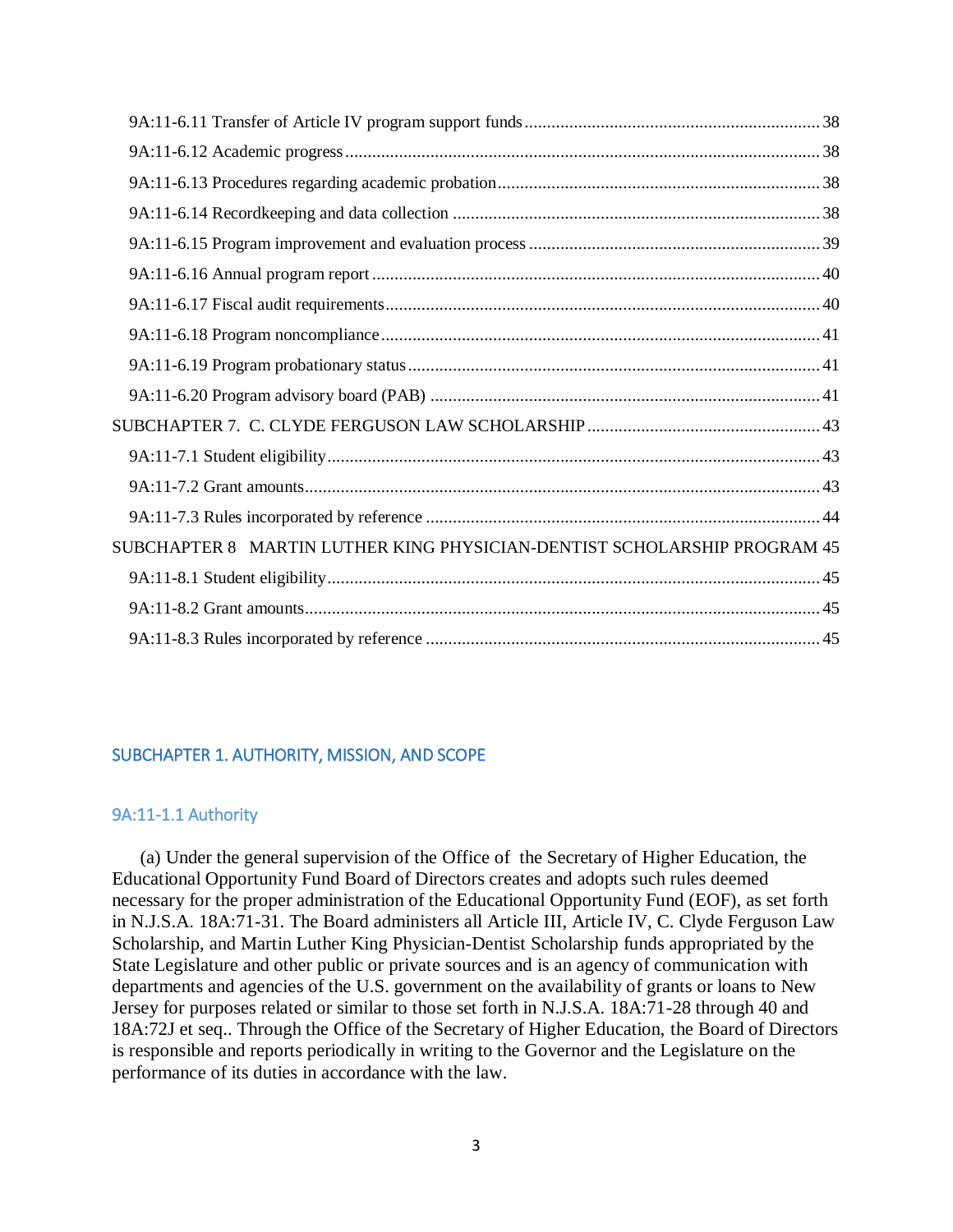(b) Pursuant to N.J.S.A. 18A:71-28 through 40 and 18A:72J-1 et seq., the Board of Directors shall identify, recruit, and provide financial assistance to needy students who are residents of New Jersey in order that they may attend institutions of higher education in New Jersey. The Board is authorized to determine and promulgate standards of eligibility and award undergraduate and graduate "opportunity grants," C. Clyde Ferguson Law Scholarships, and Martin Luther King Physician-Dentist Scholarships to students attending institutions of collegiate grade that are licensed by the New Jersey Office of the Secretary of Higher Education, and accredited by an accrediting body recognized by the U.S. Secretary of Education. The Board shall also develop, establish, and maintain programs of remedial and supplementary education for eligible students to be administered either directly or through cooperative ventures with any or all of these institutions.

### <span id="page-3-0"></span>9A:11-1.2 Definitions

The following words and terms, as used in this chapter, shall have the following meanings unless the context clearly indicates otherwise:

"Allocation" means the distribution of the annual appropriation to support campus programs and student grants approved by the EOF Board of Directors in the following funding categories: Summer Program Article III undergraduate, Academic Year Article III undergraduate, Academic Year Article III graduate, Summer Program Article IV undergraduate, Academic Year Article IV, Winter Session Article III undergraduate, Winter session Article IV undergraduate, and any special project funding during the summer, winter, or academic year from either Article III or Article IV, and Ferguson and King Scholarships.

"Article III" means a New Jersey Educational Opportunity Fund undergraduate or graduate student financial aid grant awarded to an eligible student for the academic year, winter, or summer sessions**,** or funds used to support the winter session or summer program. It is also referred to as Opportunity Grants.

"Article IV" means a New Jersey Educational Opportunity Fund academic year, winter or summer grant allocated to a participating New Jersey college or university to provide program support services to EOF-eligible students**.** It is also referred to as Supplemental Opportunity Grants**.** 

"Board" means the New Jersey Educational Opportunity Fund Board of Directors, which is appointed by the Governor; sets policy; approves all necessary rules for program operation and student eligibility for Article III academic year, winter, and summer sessions, undergraduate and graduate student grants, academic year, winter and summer programs, Article IV support funds, C. Clyde Ferguson Law Scholarship, and the Martin Luther King Physician-Dentist Scholarship; develops the annual budget request for the Statewide program; and supports EOF programs at public and independent colleges and universities.

"Budgeted contract" means the fiscal year contract signed by the EOF Executive Director and the president of the participating institution.

"Campus EOF administrator/director" means the individual at a New Jersey institution of higher education directly responsible for the overall administration of the Educational Opportunity Fund (EOF) program at that particular college or university campus.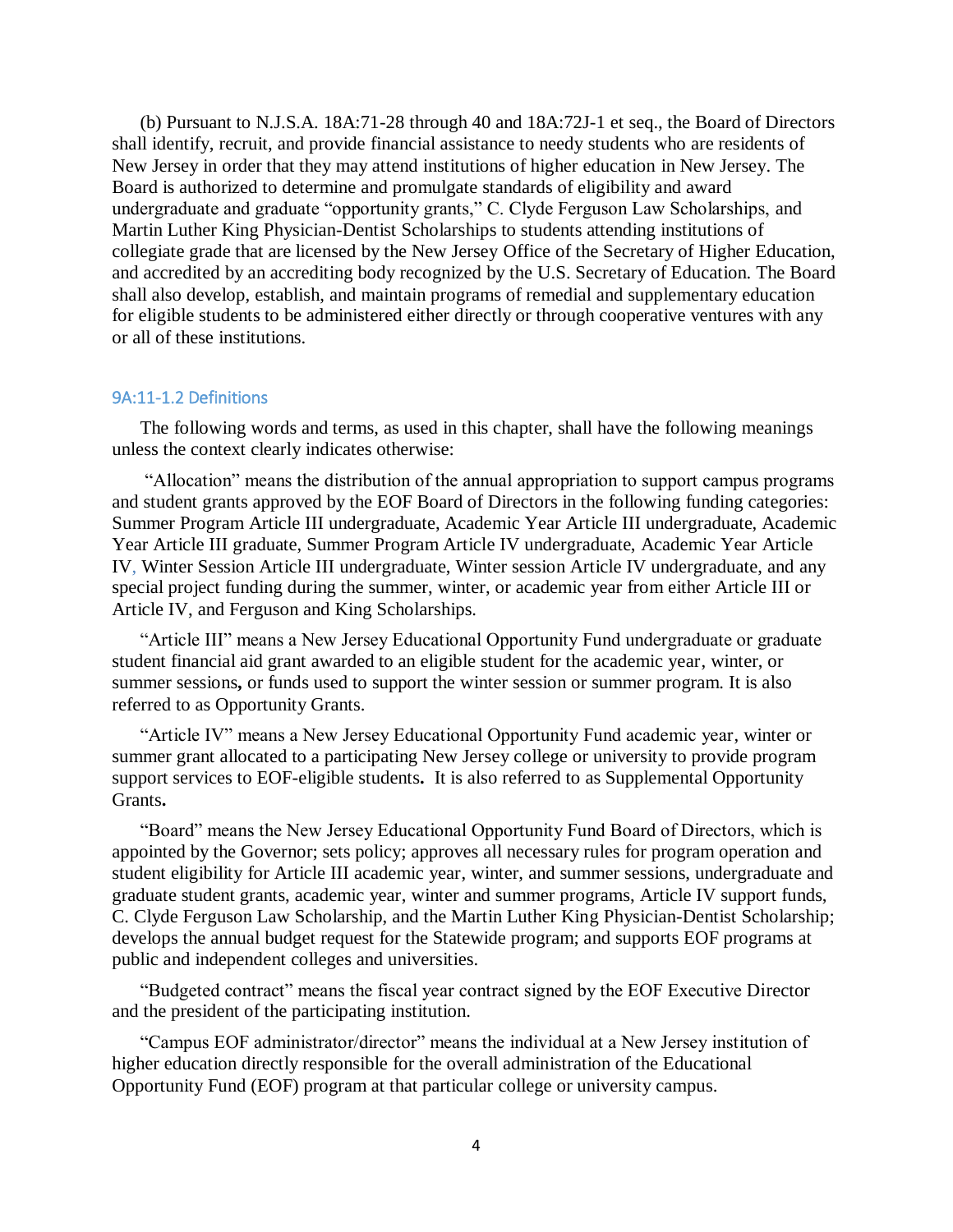"College credit" means units that are associated with the completion of a college level course that counts toward the total number of credits required to earn either a certificate, associate's degree, or a bachelor' degree.

"Eligible urban aid municipality" means a New Jersey municipality that has been authorized to participate in programs administered by the New Jersey Redevelopment Authority.

"EOF" means the New Jersey Educational Opportunity Fund Program.

"EOF Central Office" means the staff persons or members of the New Jersey Office of the Secretary of Higher Education, or its successor office responsible for the administration of the Educational Opportunity Fund (EOF).

"EOF equity index" means the ratio of the EOF cohort graduation rate to the overall institutional cohort graduation rate.

"EOF Executive Director" means the chief executive officer of the New Jersey Educational Opportunity Fund Program

"EOF transfer student" means an undergraduate student who received an initial Article III student grant while earning their associate degree and wishes to pursue a baccalaureate degree at a New Jersey institution that participates in the EOF program, or a student who received an initial Article III student grant and wishes to complete their degree at a New Jersey institution other than the one where they received their initial Article III student grant.

"Federal poverty guidelines" means the family poverty thresholds established annually by the United States Department of Health and Human Services.

"Ferguson Scholarship" means the C. Clyde Ferguson Law Scholarship program.

"First-generation college student" means an applicant whose parents or parent (in the case of an applicant who regularly resided with and received support from only one parent) did not complete a baccalaureate degree.

"First-time part-time entering student" means a student who has no prior college experience and is advised by institutional EOF staff to enroll for a minimum of six credits but no more than eleven credits.

"First-year student" means for EOF purposes, a student who has earned less than 24 college credits.

"Fund" means the New Jersey Educational Opportunity Fund Program.

"High-distress area" means an area in New Jersey characterized by low or substandard housing and/or low real estate value, low per capita income, high unemployment, population decline, and a high percentage of residents receiving welfare and other benefits targeted for lowincome families.

"Historical poverty code" means the code assigned to the six criteria students can use to demonstrate a history of poverty that must be entered into the New Jersey student grant payment system to process an institution's request for an initial academic year Article III undergraduate EOF student grant.

"Initial student" means a student who is receiving an Article III EOF undergraduate or graduate student grant for the first time. The term "initial" is not synonymous with the word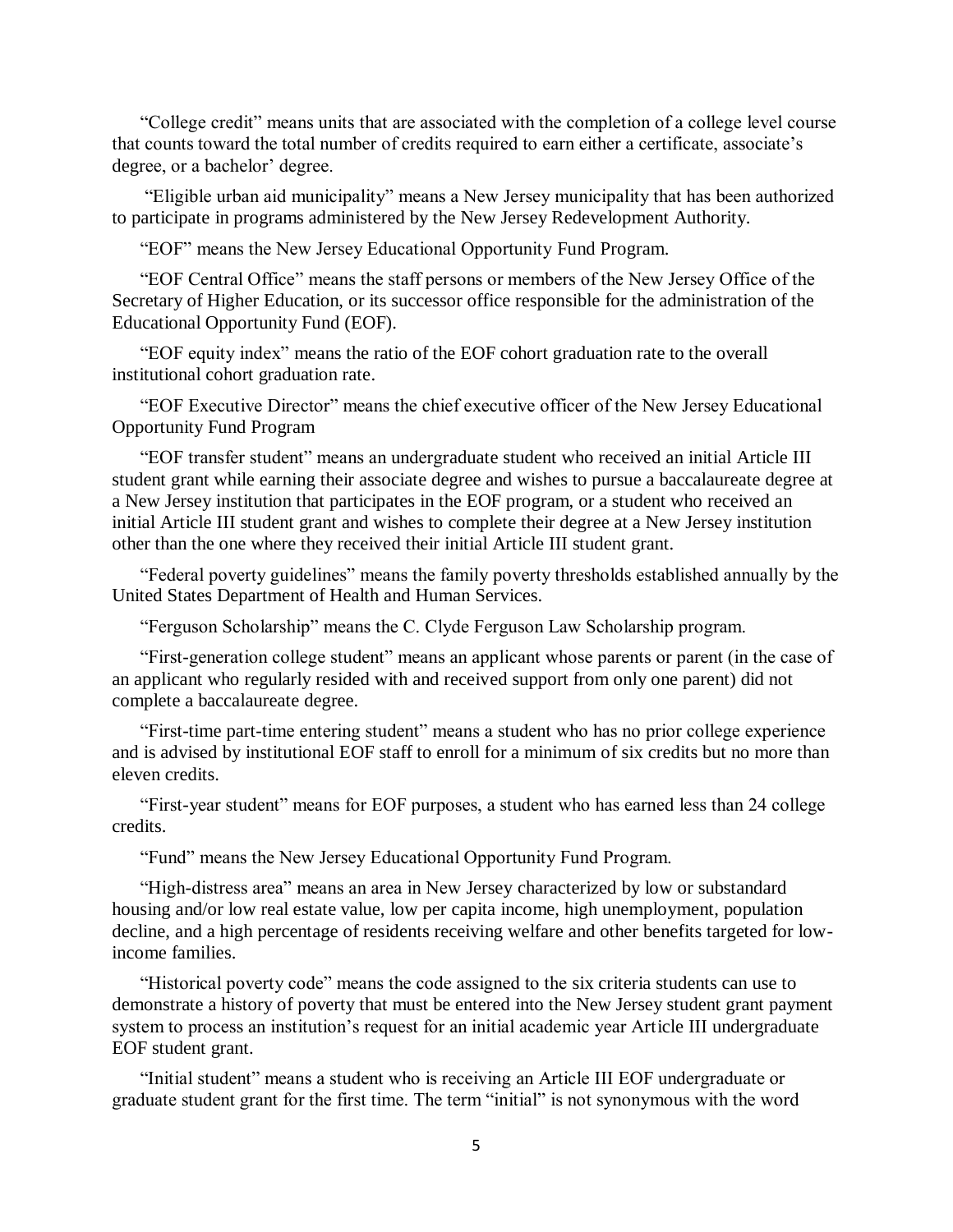"first-year student," nor does it imply that the student is in his or her first year of college attendance.

"King Scholarship" means the Martin Luther King Physician-Dentist Scholarship program.

"Labor surplus area," as defined by the New Jersey Department of Labor and the U. S. Bureau of Labor Statistics, is an area with an unemployment rate of at least 20 percent above the national average for the previous two calendar years. These areas also are eligible for Federal programs designed to provide assistance to impoverished, disadvantaged communities undergoing serious economic problems.

"Master contract" means an annual agreement entered between the Office of the Secretary Higher Education**,** or its successor office, and individual New Jersey institutions of higher education specifying the contractual terms and conditions under which the Office of the Secretary shall provide funds specified under the applicable project contract to the institutions referred to as the **"**contractor.**"**

"Need" means the difference between the total educational expenses to attend a particular college and what a student or student's family is expected to contribute towards meeting those costs based on methodology contained in Federal Title IV of the Higher Education Act of 1965, P.L. 89-329, including all subsequent amendments and supplements.

"NJ GEAR UP State project/New Jersey College Bound Grant Program" means any Federally funded New Jersey State project administered by the Office of the Secretary of Higher Education, or its successor office, under the Gaining Early Awareness and Readiness for Undergraduate Programs.

"NJ GEAR UP/NJ College Bound grant program/TRIO support-services-only (NJGEARUP/NJ College Bound/TRIO/SSO) student" refers to an NJ GEAR UP State project, NJ College Bound grant program graduate, or a New Jersey resident who either successfully completed or is enrolled in a Federally funded NJ based TRIO program who is unable to demonstrate financial eligibility for an initial Article III student grant**,** but is still eligible to receive EOF Article IV student support services.

"Office of the Secretary of Higher Education" means the State-level planning and coordinating agency for higher education or its successor office.

"PAB" means the Program Advisory Board appointed by institutions participating in the Fund.

"Part-time student" means a student who is enrolled for a minimum of six credits but no more than eleven credits"

"Participating institution" means a New Jersey institution of higher education that is licensed by the New Jersey Office of the Secretary of Higher Education**,** or its successor office, and accredited by an accrediting body recognized by the U.S. Secretary of Education and which has entered into a contractual relationship with the Office of the Secretary of Higher Education to provide an EOF undergraduate, graduate, and/or summer program for eligible students.

"Pre-first year student" means for EOF purposes, a student who prior to the start of the EOF summer program, qualifies to be defined as a first-year student and has not matriculated (either part-time or full-time) into any other institution after having earned his/her high school diploma, GED, or high school equivalency certificate.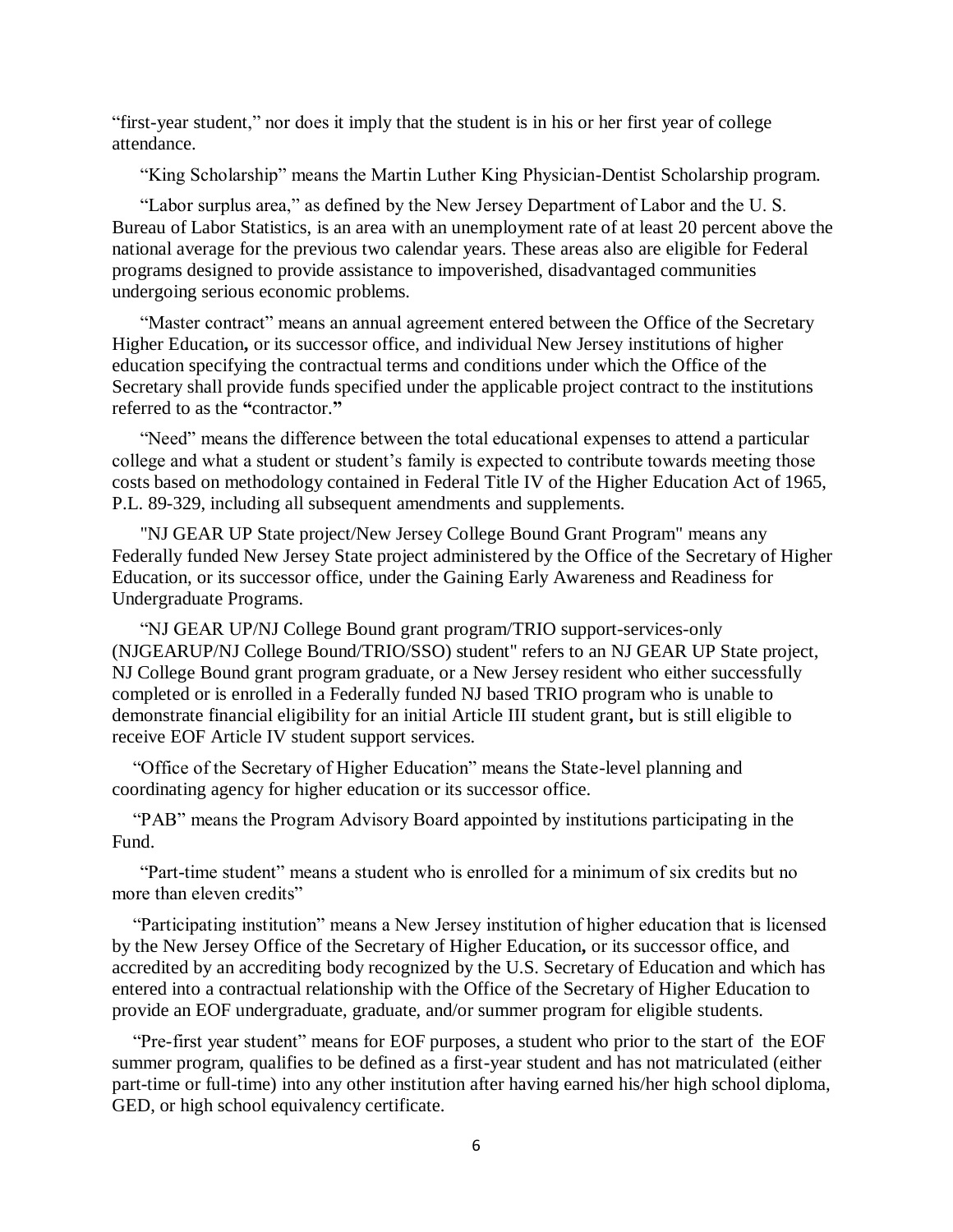"Re-admit students" means an EOF renewal student who did not receive an EOF Academic Year Article III grant the previous semester and is returning to the institutional EOF program where his/her last grant was received.

"Renewal student" means a student who previously has received an Article III EOF undergraduate or graduate student grant.

"Senior institution" means a baccalaureate (or higher) degree-granting college or university.

"Summer program" means for EOF purposes, any programming that an institution develops that supports either EOF pre-first year students or EOF renewal students to take academic courses to participate in various enrichment activities during the summer session. The summer program traditionally consists of either a pre-first year summer program and/or a renewal summer program. The pre-first year student summer program introduces initial students to the academic and social demands of college life in preparation for their transition to the fall semester. The renewal summer program provides financial support for EOF upperclassmen to enroll in courses during an institution's summer session to help address their academic advancement.

"Summer session" means the period of time in an institution's academic calendar between the conclusion of the preceding spring term and the beginning of the subsequent fall term.

"TRIO programs" mean the Federally funded grant programs Upward Bound, Upward Bound Math/Science, Veterans Upward Bound, Talent Search, and Student Support Services.

"Winter program" means, for EOF purposes, any programming that an institution develops that supports EOF renewal students to take academic courses or participate in various enrichment activities during the winter session. The winter program is intended to help address advancement or enrichment of renewal students during the winter session.

"Winter session" means the period of time in an institution's academic calendar between the conclusion of the preceding fall term and the beginning of the subsequent spring term.

# <span id="page-6-0"></span>9A:11-1.3 EOF Mission Statement

The New Jersey Educational Opportunity Fund contributes to the development of a collegeeducated public that reflects the diversity of New Jersey. In partnership with New Jersey colleges and universities, the Fund provides access to higher education and support for highly motivated students who exhibit the potential for success, but who come from families/communities disadvantaged by low income and the lack of access to the quality educational preparation necessary to attend college. Through its partnership with participating institutions of higher education, the Fund seeks to maximize educational opportunities for EOF students by providing direct program services designed to promote persistence through degree completion. Accordingly, EOF supports innovative educational initiatives, supplemental instruction, support services, academic and educational advisement, and leadership development activities to improve the student's chance of academic success. In concert with other sources of student financial assistance, the Fund also attempts to make college affordable for those students who find the costs of higher education an impediment to access and student persistence.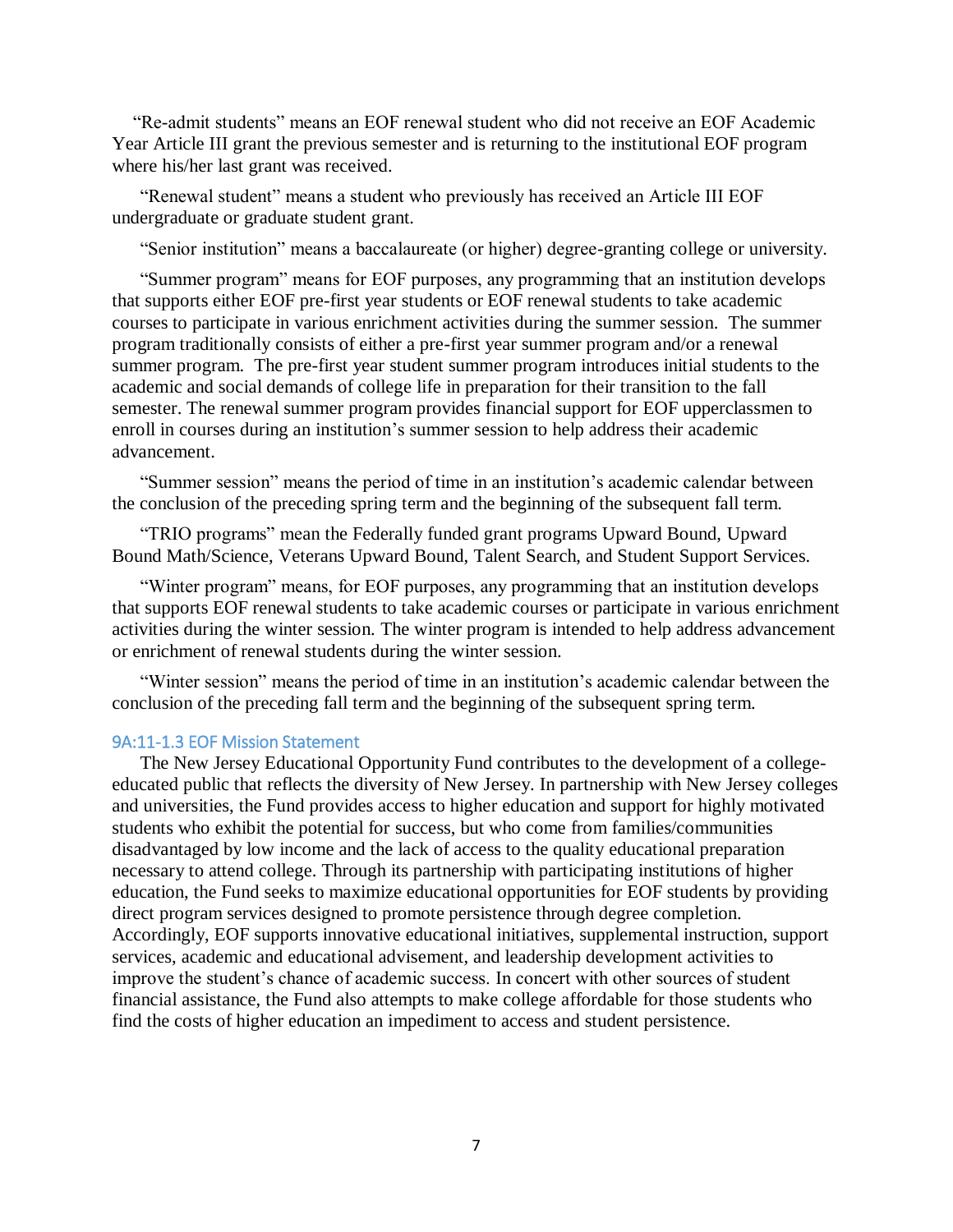### <span id="page-7-0"></span>9A:11-1.4 Scope

(a) This chapter governs the awarding of Article III undergraduate EOF grants to students for study leading to approved certificates, associate degrees, and/or baccalaureate degrees, and the awarding of Article III graduate EOF grants and Ferguson and King Scholarships for study leading to approved master's, doctoral and/or professional degrees. This chapter also governs the development, administration, and maintenance of institutional programs of developmental and supplemental education for EOF students supported in part through Article III and Article IV funding in the summer, winter, and academic year.

(b) Institutions that participate in the EOF program shall

1. Not discriminate in their recruitment and admissions practices based on race, age, creed, religion, marital status, national origin, color, gender, sexual orientation, or disability; and

2. Meet N.J.A.C. 9A:9-2.1(d)2, the New Jersey Higher Education Student Assistance Authority's rule governing the provision of documentation that it is authorized to participate in Title IV Federal student aid programs under the Higher Education Act of 1965, as amended and its implementing regulations.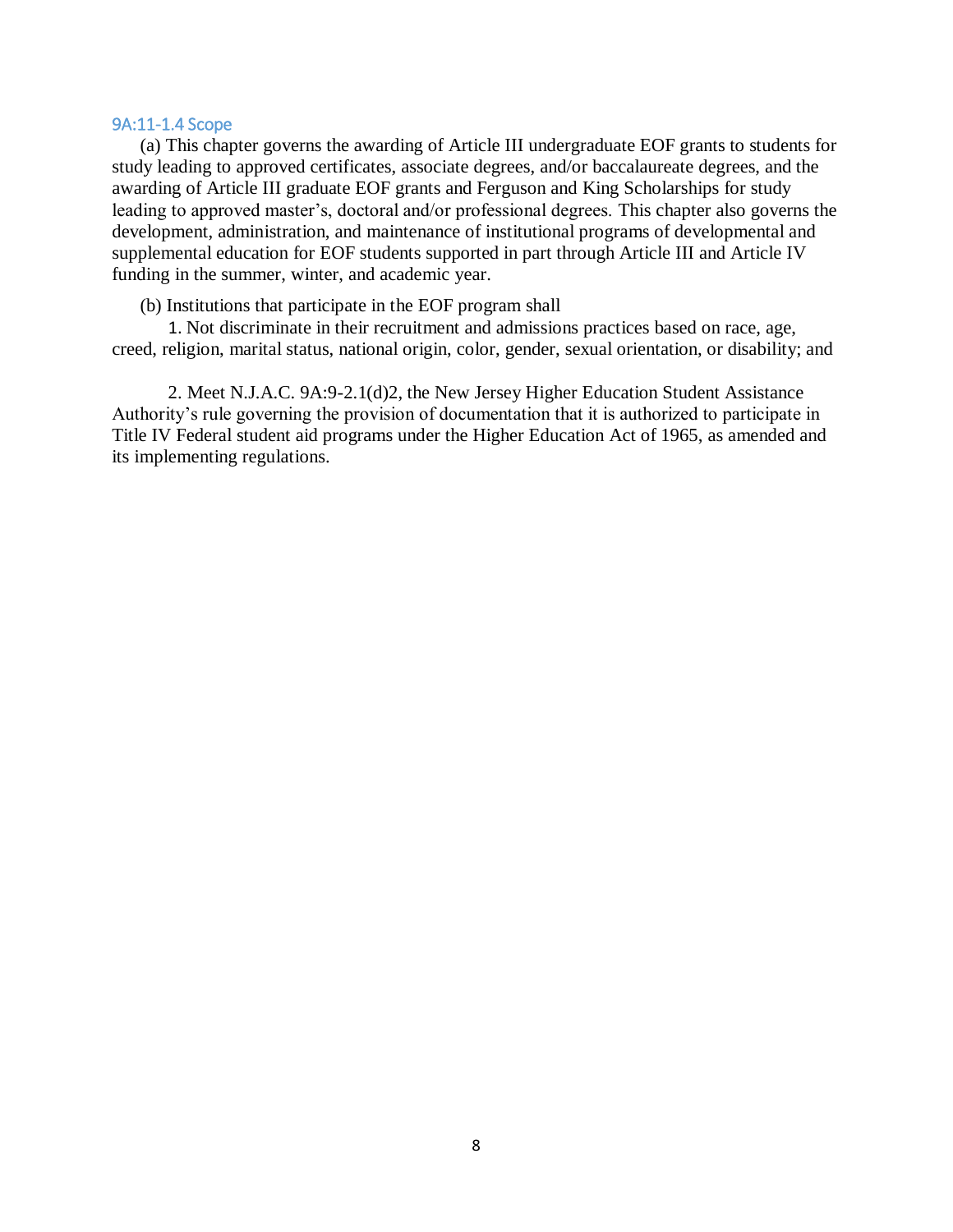### <span id="page-8-0"></span>SUBCHAPTER 2. UNDERGRADUATE EOF ACADEMIC AND FINANCIAL ELIGIBILITY

### <span id="page-8-1"></span>9A:11-2.1 Scope

This subchapter governs the awarding of Article III undergraduate EOF grants. The Article III undergraduate EOF grant is not a financial aid entitlement. Institutions select students for participation based on the eligibility criteria in N.J.A.C. 9A:11-2.2 and 2.3.

#### <span id="page-8-2"></span>9A:11-2.2 Student eligibility

(a) The undergraduate EOF Program is designed to provide an opportunity for higher education to disadvantaged New Jersey residents who would be unable to attend and/or succeed academically in college without the financial assistance and special services that are part of this program. The program is intended for students who show potential and exhibit evidence of academic and/or creative promise but who have limited educational and financial resources for college because of inadequate high school preparation and have economic backgrounds that reflect a history of poverty.

(b) To be eligible for an undergraduate EOF grant, a student must demonstrate a history of poverty, which generally includes documented, long-term economic hardship of the family, such as the accumulation of assets that do not exceed 20 percent of the EOF income eligibility scale, per household size as established in N.J.A.C. 9A:11-2.3(a)1, and the inability to provide more than the basic needs of family members, as evidenced by at least one of the following:

1. Having attended or graduated from a school district where 40% or more of the enrolled students meet the eligibility criteria for the free/reduced price lunch program;

2. Having resided in a municipality that is a high-distress/labor surplus area, or is considered an eligible urban aid municipality;

3. Having resided in an area that historically has been populated by low-income families; such an area, commonly called a "pocket of poverty," has characteristics of a high-distress/labor surplus area, even if the municipality is not formally so identified;

4. Having a sibling who was or is enrolled in an EOF program;

5. Being a first-generation college student who is, or whose family is, eligible for government assistance and/or educational programs targeted toward low-income and disadvantaged populations (TRIO programs, free and reduced breakfast/lunch programs, Supplemental Nutrition Assistance Program (SNAP), formerly food stamps); or

6. Having successfully completed a NJ GEAR UP state project or NJ College Bound grant program.

(c) The admitting institution determines eligibility for EOF pursuant to N.J.A.C. 9A:11-4.6, Criteria for admission, at the time of a student's initial application. The institution, in the context of its own selectivity, shall make and document a broad assessment of the student's motivation and talent (latent, as well as demonstrated) based on interviews, recommendations, high school records, and other requisite application materials.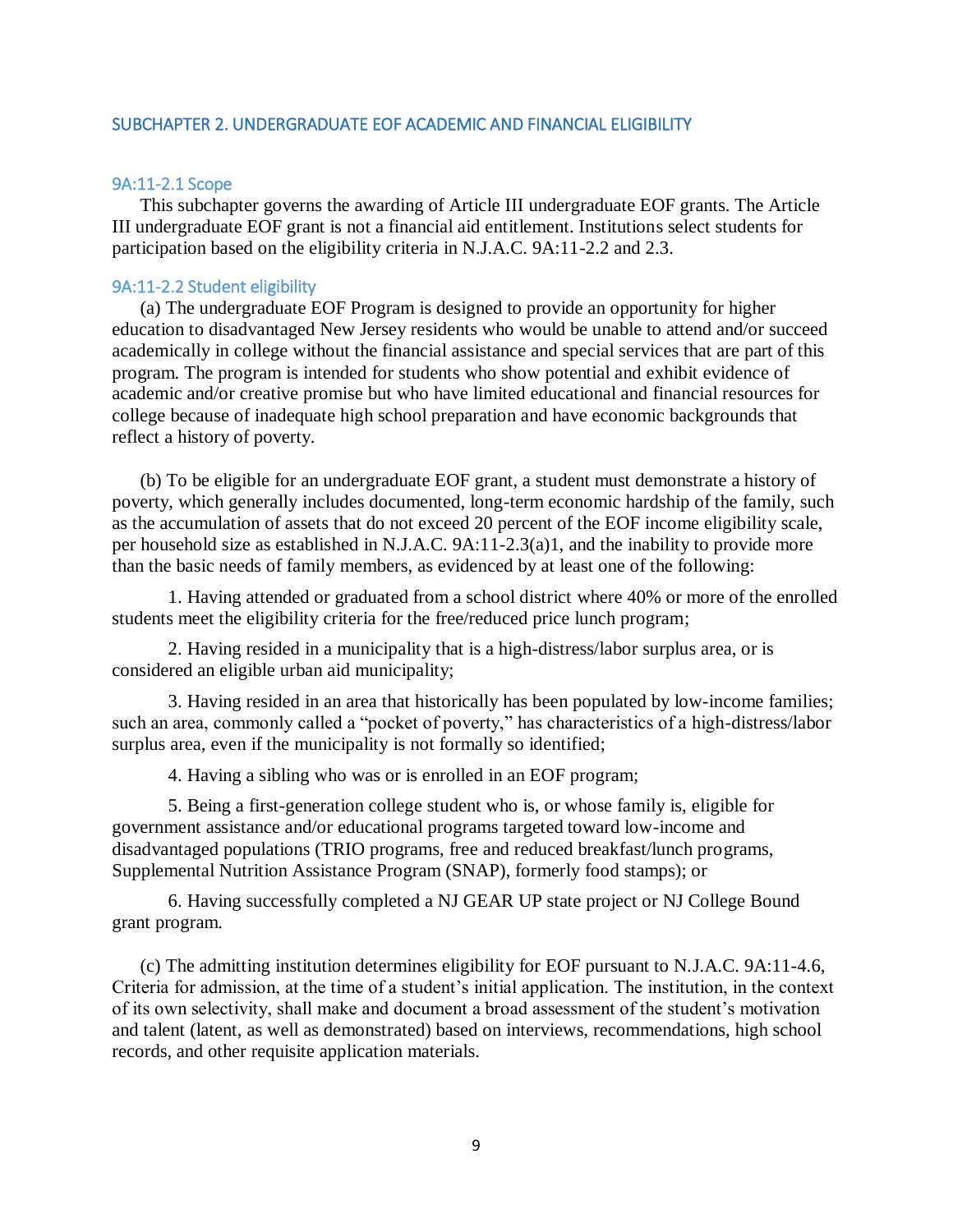(d) To be initially eligible for an EOF undergraduate Article III grant, a student must demonstrate that he or she:

1. Has a high school diploma or GED;

2. Meets N.J.A.C. 9A:9-2.2 and 2.3, which are the Tuition Aid Grant and Garden State Scholarship programs' rules governing residency and noncitizens and resident aliens, respectively;

3. Meets the financial criteria established in N.J.A.C. 9A:11-2.3;

4. Is or will be a full-time student as defined by the institution offering the undergraduate program of study unless the institution has received approval under N.J.A.C. 9A:11-2.9(b) to award grants to part-time students, and

5. Is admitted to and intends full-time enrollment and matriculation in a curriculum leading to an undergraduate degree or certificate at an institution participating in the Fund. Degree and certificate programs shall require a minimum of 24 semester hours or the equivalent and be at least one academic year in duration. The Fund is not intended for a student whose primary educational goal is to complete an adult basic education curriculum or attain language proficiency.

(e) In addition, an eligible initial first-time full-time undergraduate shall exhibit evidence of the potential to succeed in college, but:

1. Shall not have demonstrated sufficient academic preparation to gain admission to an approved institution of higher education under its regular standards of admission (where applicable) and shall have standardized test scores that are below the institutional norms; or

2. Shall have an educational background that indicates a need for improved basic skills, additional academic support, or additional preparation for the applicant's desired degree program.

(f) Students who have successfully completed an NJ GEAR UP State project/New Jersey College Bound Grant Program or a Federal TRIO program and who have been admitted to the institution under its regular standards of admission (where applicable) or who do not demonstrate need as specified at (e)2 above shall also be eligible to participate in the EOF program, assuming they meet all other eligibility criteria in this subchapter, except those in (e) above.

(g) Students shall not receive assistance under the programs administered by the Board if they owe a refund on a grant or scholarship previously received from a State or Federal program through any institution or are in default on any loan made under any State or Federal student financial assistance program at any institution. However, such students may receive State financial assistance if they make satisfactory repayment arrangements with the appropriate office.

(h) Students attending out-of-State institutions are not eligible for Article III undergraduate grants.

# <span id="page-9-0"></span>9A:11-2.3 Financial eligibility for initial Article III student grants

(a) The EOF Income Eligibility Scale is based on 200 percent of the annual Federal poverty guideline (that is, doubled) as published annually by the United States Department of Health and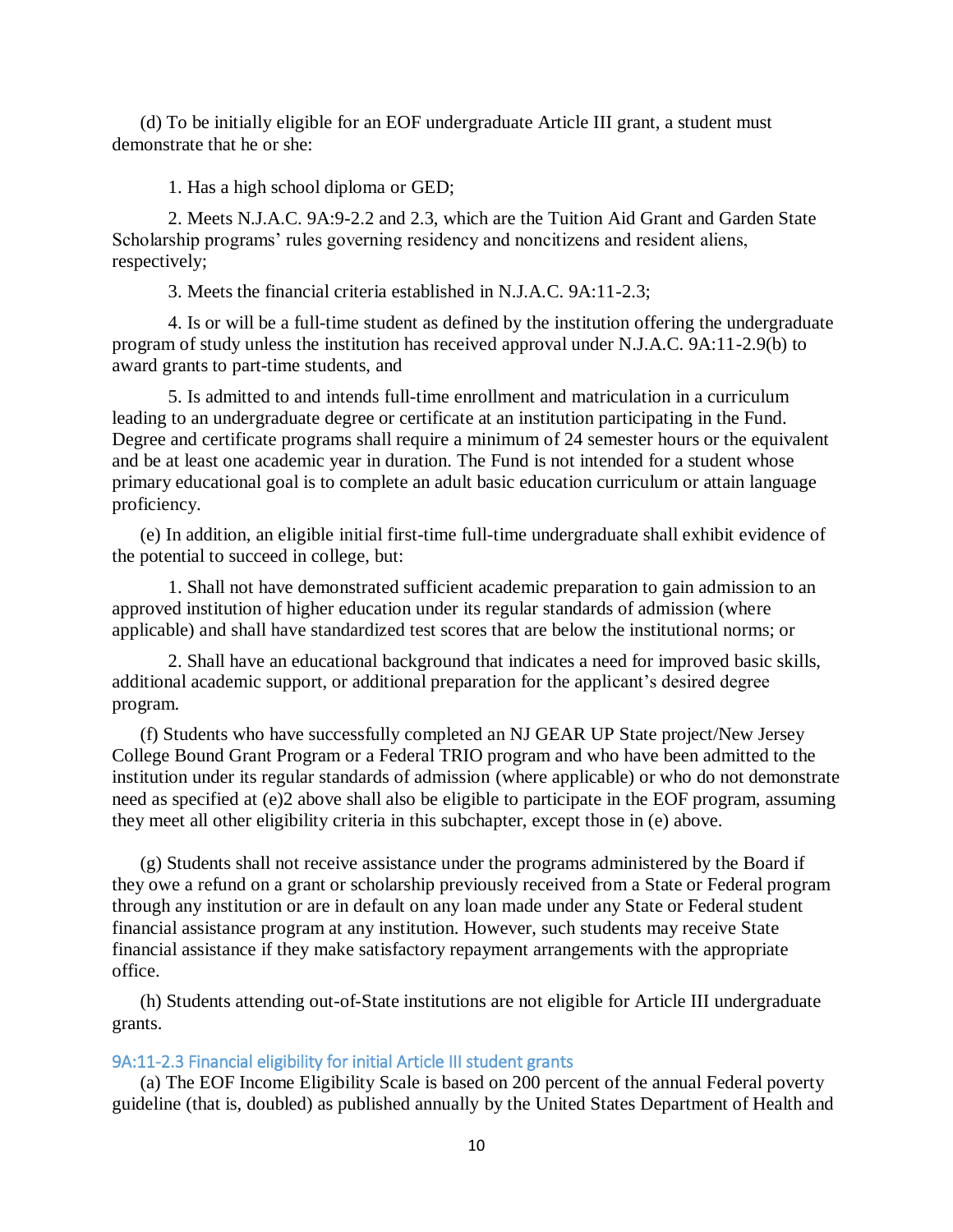Human Services in the Federal Register. This benchmark was established to reflect an eligible target population consistent with the intent of the original legislation. The EOF Executive Director shall inform institutions of annual adjustments to the EOF Income Eligibility Scale each summer, and the gross income limits set forth in this subsection shall be updated through a notice of administrative changes published in the New Jersey Register.

1. Except as provided at (d), (e), (g), (h), and (i) below, dependent and independent students are financially eligible for an initial Article III student grant if their gross household income does not exceed the applicable amounts set forth in the EOF Income Eligibility Scale as noted below.

|                   | Academic Year 2022-2023 |               |
|-------------------|-------------------------|---------------|
| Applicants with a |                         | Gross Income  |
| Household size of |                         | Not to Exceed |
|                   |                         | \$25,760      |
| $\overline{2}$    |                         | 34,840        |
| 3                 |                         | 43,920        |
| 4                 |                         | 53,000        |
| 5                 |                         | 62,080        |
| 6                 |                         | 71,160        |
| 7                 |                         | 80,240        |
| 8                 |                         | 89,320        |

2. For each additional member of the household, an allowance of \$9,080 shall be added to this amount in order to determine EOF eligibility for the 2022-2023 academic year.

3. The gross income level for each household size as shown in (a)1 and 2 above has been adjusted to reflect changes in Federal poverty guidelines as stated in (a) above.

(b) A dependent student's income shall not be considered in the gross household income.

(c) The following sources of untaxed income – earned income credit, additional child tax credit, untaxed social security benefits, and Temporary Assistance for Needy Families (TANF) – shall be excluded from consideration in the gross household income of applicants.

(d) An applicant whose household receives Temporary Assistance for Needy Families (TANF) and/or Supplemental Social Security Income (SSI) as the sole means of support is eligible regardless of the amount of such support.

(e) An applicant who falls between the ages of 16 to 23, who is or was in a New Jersey paid placement, arranged through the Division of Child Protection and Permanency within the Department of Children & Families, and who meets one of the criteria listed below, automatically satisfies the financial eligibility criteria stated in (a) above:

(1) An individual who has been in the care and custody of the New Jersey Division of Child Protection and Permanency within the Department of Children & Families, in an out of home placement for a cumulative nine months or more following the individual's 16th birthday;

(2) An individual who has been in the care and custody of the New Jersey Division of Child Protection and Permanency within the Department of Children & Families after the age of 14 for a cumulative 18 months;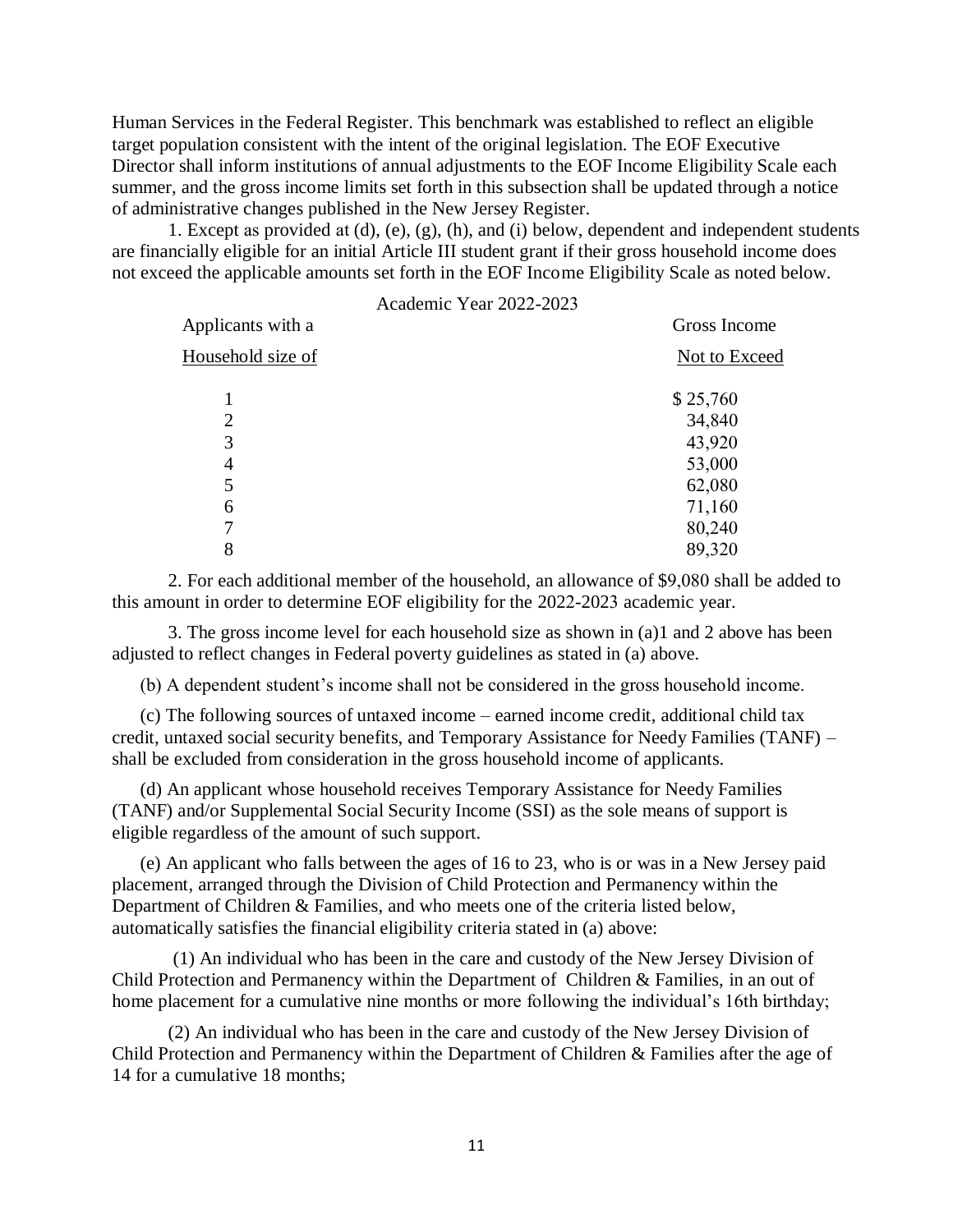(3) An individual who is or has been residing in an independent living arrangement or transitional living program established, operated or approved for payment by the New Jersey Division of Child Protection and Permanency within the Department of Children & Families, pursuant to the New Jersey Homeless Youth Act or the Federal "Runaway and Homeless Youth Act" Title II of Pub. L. 93-415 (42 U.S.C.§§.5701 et seq.)1;

(4) An individual adopted through the New Jersey Division of Child Protection and Permanency within Department Children & Families after the age of 12; or

(5) An individual in a New Jersey Division of Child Protection and Permanency within the Department of Children & Families out-of-home placement who left to enter a kinship legal guardianship (KLG) following the youth's 16th birthday.

(f) In determining financial eligibility for an Article III student grant, separation or divorce or the disability or death of a wage earner in the calendar year before the academic year for which eligibility is being determined, with a concomitant decrease in household income below the EOF Income Eligibility Scale, does not automatically satisfy the financial eligibility criteria stated in (a) above.

(g) The campus EOF administrator/director shall approve students in cases such as those cited in (f) above after review and recommendation by the financial aid office. The campus EOF administrator/director, in cooperation with the director of financial aid, shall have the discretion to use professional judgment to assess whether an applicant or the applicant's family meets the spirit and intent of the Fund.

(h) Where there is evidence that strict adherence to the maximum income and asset eligibility cut-off will not serve the purpose of the Fund, the campus EOF administrator/director has the discretion to admit, up to a maximum of 10 percent of the annual class of initial students with family incomes as high as, but no more than, 281 percent of the Federal poverty guidelines and whose assets do not exceed 20 percent of the maximum income allowance as per the 281 percent of the Federal poverty guidelines per household size, as published annually by the Federal government. These discretionary admit students, however, shall also meet all eligibility provisions of N.J.A.C. 9A:11-2.2.

(i) Institutions shall obtain permission from the EOF Executive Director before exceeding the 10 percent discretionary, financial eligibility waiver set forth in (h) above.

(j) The records of applicants deemed eligible in accordance with the provisions of  $(g)$ ,  $(h)$ , and (i) above; shall contain sufficient documentation to support the use of professional judgment, as stated in (g) above, and the discretionary criteria, as stated in (h) above.

(k) Notwithstanding provisions of (g) and (h) above, priority shall be given to students whose incomes and assets are within the limits of (a) above.

# <span id="page-11-0"></span>9A:11-2.4 Dependent/independent student defined

(a) For purposes of income eligibility and verification, the Fund shall adhere to N.J.A.C. 9A:9-2.6 which are the Tuition Aid Grant and Garden State Scholarship programs' rules defining dependent versus independent students.

(b) The institution shall share with the EOF Executive Director any material findings or audit exceptions related to the determination of dependency status at any time they are revealed in the course of an audit or program review.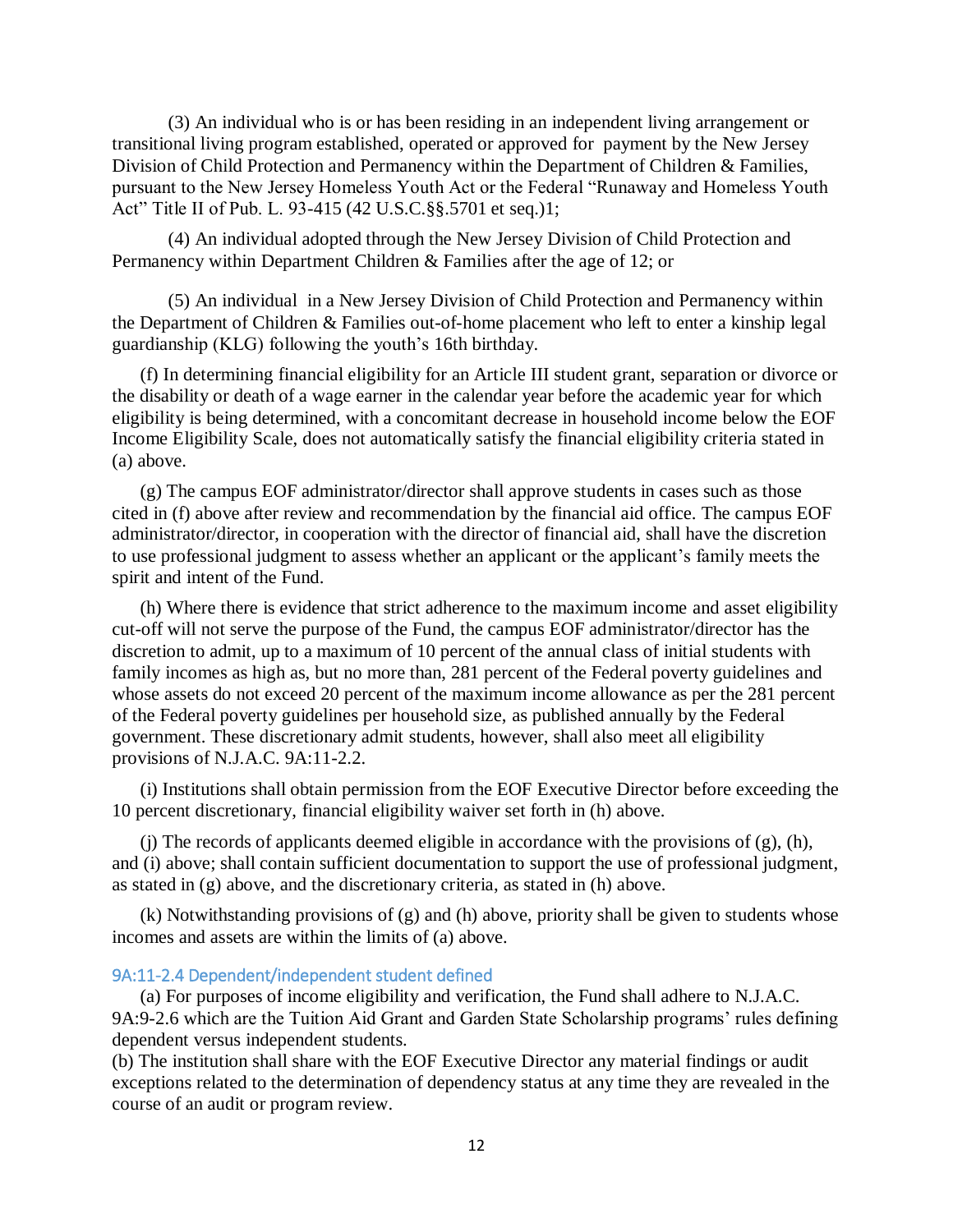### <span id="page-12-0"></span>9A:11-2.5 Verification of financial eligibility

(a) At the time that a student receives an initial EOF student grant, the institution shall verify the income and assets of all undergraduate EOF grant applicants' parent(s) or guardian(s) or of applicants and spouses, as appropriate**.** The purpose of the verification is to ensure that EOF funds are granted only to students who meet the eligibility criteria in N.J.A.C. 9A:11-2.2 and 2.3.

(b) In cases where earnings are not the source of an initial awardee's income as described in (a) above, the file shall contain appropriate, verified documentation on which to base the award (for example, statements from the public assistance agency, Social Security Administration, Division of Child Protection and Permanency, Veterans Administration or other appropriate administrative agency), regardless of the awardee's dependency status.

(c) In all cases, files shall contain completed forms indicating all relevant data for determining initial eligibility, such as household size, annual income, and sources of income and assets: for dependent students, of parent(s) or guardian(s), for independent students, of the student or student and spouse, as appropriate. A student's record shall also include the application for financial aid and proof that the student received the grant.

(d) To receive an Article III undergraduate grant, all students shall comply with the Tuition Aid Grant and Garden State Scholarship programs' rule at N.J.A.C. 9A:9-2.4, Eligibility and repayments. The Board annually establishes deadline dates for submitting the form specified in N.J.A.C. 9A:9-2.4 which are a year in advance, to ensure that the Fund's expenditures are maintained within available appropriations and to provide for timely disbursement of payments to participating institutions. Students shall submit the form specified in N.J.A.C. 9A:9-2.4 in accordance with the Board's annual deadlines.

(e) Students found eligible to receive Article III academic year student grants shall also comply with the N.J.A.C. 9A:9-2.7, which are the Tuition Aid Grant and Garden State Scholarship programs' rules governing verification of family financial data.

### <span id="page-12-1"></span>9A:11-2.6 Grant amount

(a) Based on the fiscal year EOF Article III appropriation, the Board will annually develop the amount of the maximum semester and academic year Article III undergraduate grants award ranges, for full and part-time student grants, for each sector of higher education. The EOF Executive Director shall inform institutions of the amount of the maximum semester academic year grant each summer through a public notice published in the New Jersey Register and on the Office of the Secretary of Higher Education's website.

(b) The dollar amount of each Article III undergraduate EOF grant shall be based on three factors:

1. Full or approved part-time enrollment;

2. The financial need of the student as determined by a needs analysis; and

3. The type of institution the student attends.

(c) The institution's EOF and financial aid directors shall determine the exact amount of each student's grant. In determining need and awarding Article III grants, priority shall be given first to students who meet the educational criteria of N.J.A.C. 9A:11-2.2 and the income criteria of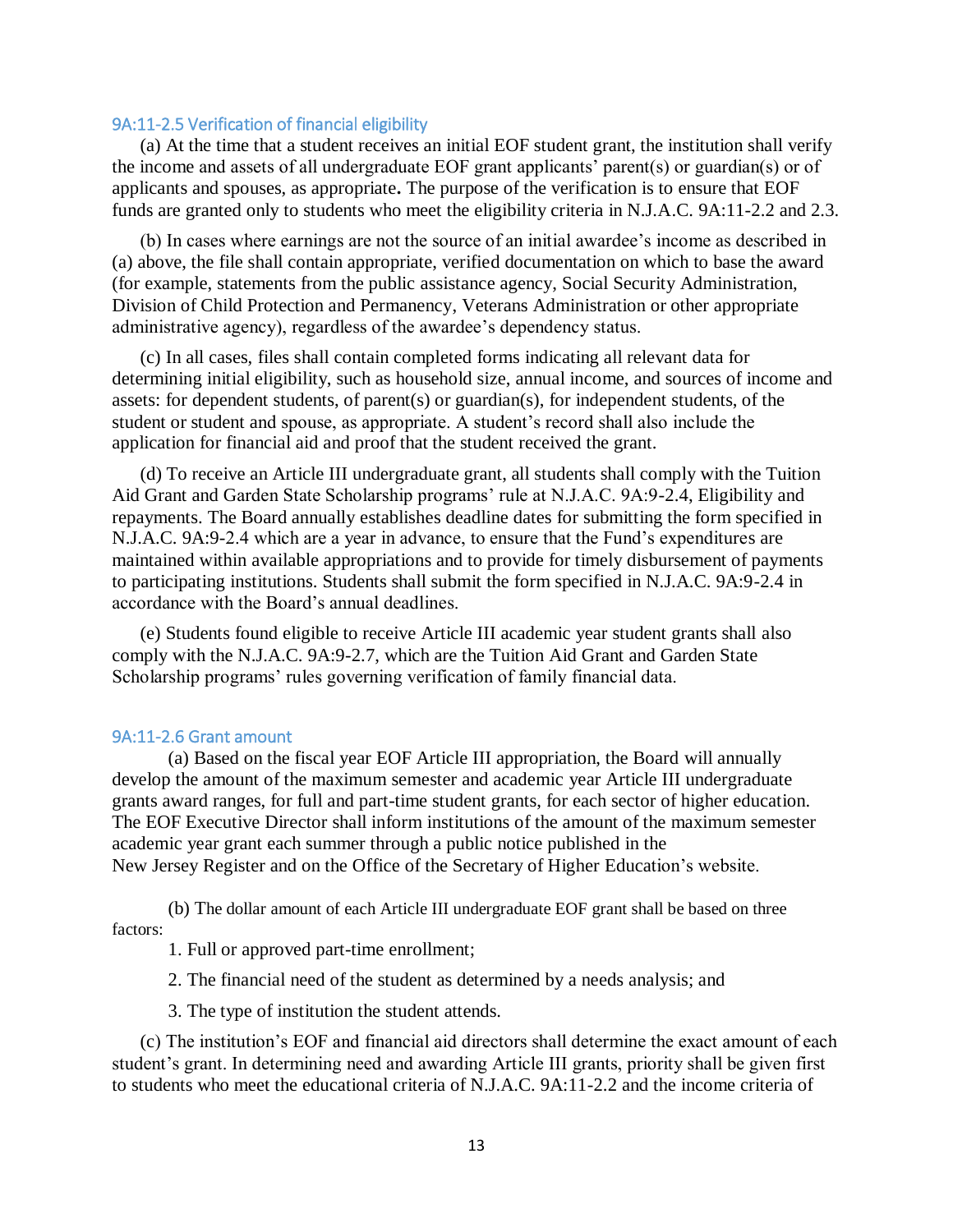N.J.A.C. 9A:11-2.3(a), (d) and (e), followed by students admitted under N.J.A.C. 9A:11-2.3(g), (h), and (i).

(d) The institution's EOF and financial aid directors shall have the authority to adjust student grants within the minimum and maximum award ranges. An EOF undergraduate grant awardee shall receive not less than the minimum nor more than the maximum semester award, except that under no circumstances shall the grant when combined with other aid exceed the cost of attendance as determined by the institution.

(e) The minimum semester grant amount shall not be less than \$100.

# <span id="page-13-0"></span>9A:11-2.7 Financial aid packaging

Because EOF students are from historically poor backgrounds, all sources of student financial aid shall be used to augment the financial aid package. Loan encumbrance shall be a low priority, and loans shall be given to complete the package only after all other forms of financial aid are exhausted.

### <span id="page-13-1"></span>9A:11-2.8 Duration of student eligibility

(a) Students deemed eligible at the time of their initial EOF Article III academic year student grant payment shall retain eligibility for program support services and Article III student grant funds as long as they continue to:

1. Demonstrate financial need as determined by the institution through a Board-approved financial aid form submitted by the student in accordance with the annually established deadline dates;

2. Meet academic progress standards in accordance with N.J.A.C. 9A:11-2.13.

3. Maintain their status as legal residents of the State of New Jersey as defined in N.J.A.C. 9A:9-2.2, which is the Tuition Aid Grant and Garden State Scholarship programs' rule governing residency;

4. Maintain full-time enrollment or have the campus EOF administrator/director's written approval for a part-time Article III undergraduate grant. Part-time grant eligibility is available only at those institutions approved by the Board to award part-time Article III undergraduate grants; and

5. Meet the maximum number of semesters of eligibility as prescribed in N.J.A.C. 9A:11- 2.8 and 2.9.

(b) The number of semesters of Article III grant payment is cumulative; EOF students shall be eligible for no more than 12 semesters of payment over the course of their entire undergraduate careers, except as noted in (d) below. When a funded EOF student transfers from one participating institution to another, the semesters of payment at the second institution are added to those at the first. The cumulative total of semesters of payment shall not exceed eight for pursuit of an associate degree, and 12 for pursuit of a baccalaureate degree.

(c) Students enrolled at senior institutions may receive a maximum of 12 semesters of Article III undergraduate grant payments to complete a baccalaureate degree, as long as they continue to meet the eligibility requirements for the program and are making satisfactory academic progress as stipulated at N.J.A.C. 9A:11-2.13. Undergraduate grant recipients may not pursue more than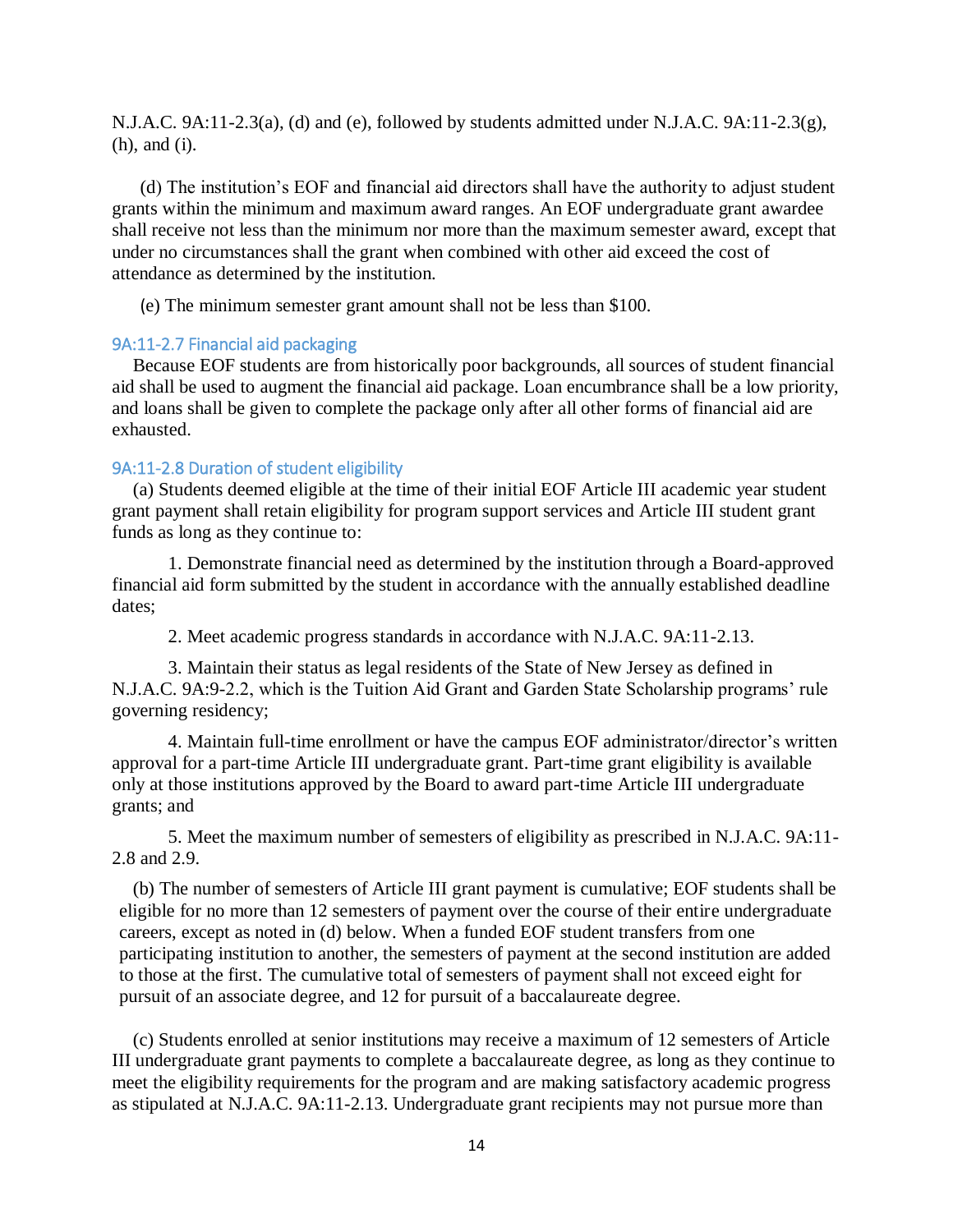one baccalaureate degree within the maximum 12 semesters of Article III undergraduate grant payments.

(d) Students in an established five-year undergraduate course of study at a senior institution shall be eligible for an additional two semesters of payment beyond the maximum of 12 upon a formal written request from the institution and approval by the EOF Executive Director. Under no circumstances shall a student receive more than 14 semesters of the Article III undergraduate grant to earn a baccalaureate degree.

(e) Except for as provided in subsection (f) below, students enrolled at institutions that award associate degrees may receive a maximum of eight semesters of Article III undergraduate grant payments to complete an associate degree, as long as they continue to meet the eligibility requirements for the program and are making satisfactory academic progress as stipulated at N.J.A.C. 9A:11-2.13. Undergraduate grant recipients may not pursue more than one associate degree within the maximum eight semesters of Article III undergraduate grant payments.

(f) Undergraduate grant recipients who are enrolled in a three plus one degree program pursuant to section 1 of P.L. 2018, c. 144 (N.J.S.A. 18A:3B-78), shall be eligible for eight semesters of Article III undergraduate grant payments to complete an associate degree and an additional two semesters of Article III undergraduate grant payments while enrolled in the third academic year of the program, as long as they continue to meet the eligibility requirements of the program and are making satisfactory academic progress as stipulated at N.J.A.C. 9A:11-2.13.

(g) Once a student earns a baccalaureate degree they have exhausted their semesters of undergraduate EOF Article III grant eligibility.

(h) Students in their last semester of study to complete their associate or baccalaureate degree requirements may take fewer than 12 credits (full-time status) and still receive the maximum Article III undergraduate grant for which they would be eligible as a full-time student.

(i) In no case shall an initial Article III undergraduate grant be given for a student's last two semesters of baccalaureate study, nor shall a student receive an initial Article III grant during the winter session.

(j) Winter and summer sessions shall not be counted in determining the total number of semesters of EOF payment a student has received.

### <span id="page-14-0"></span>9A:11-2.9 Part-time students

(a) The EOF Article III undergraduate grant award to part-time students provides EOFeligible students with an opportunity to address personal, financial, and/or academic concerns that impede their ability to pursue a full-time course of study.

(b) Part-time grant eligibility shall be available only to EOF students attending those institutions approved by the Board to award part-time Article III undergraduate grants.

(c) Eligible students shall be advised by institutional EOF staff to pursue part-time enrollment and shall enroll for at least six credits, matriculate in a certificate or degree program, and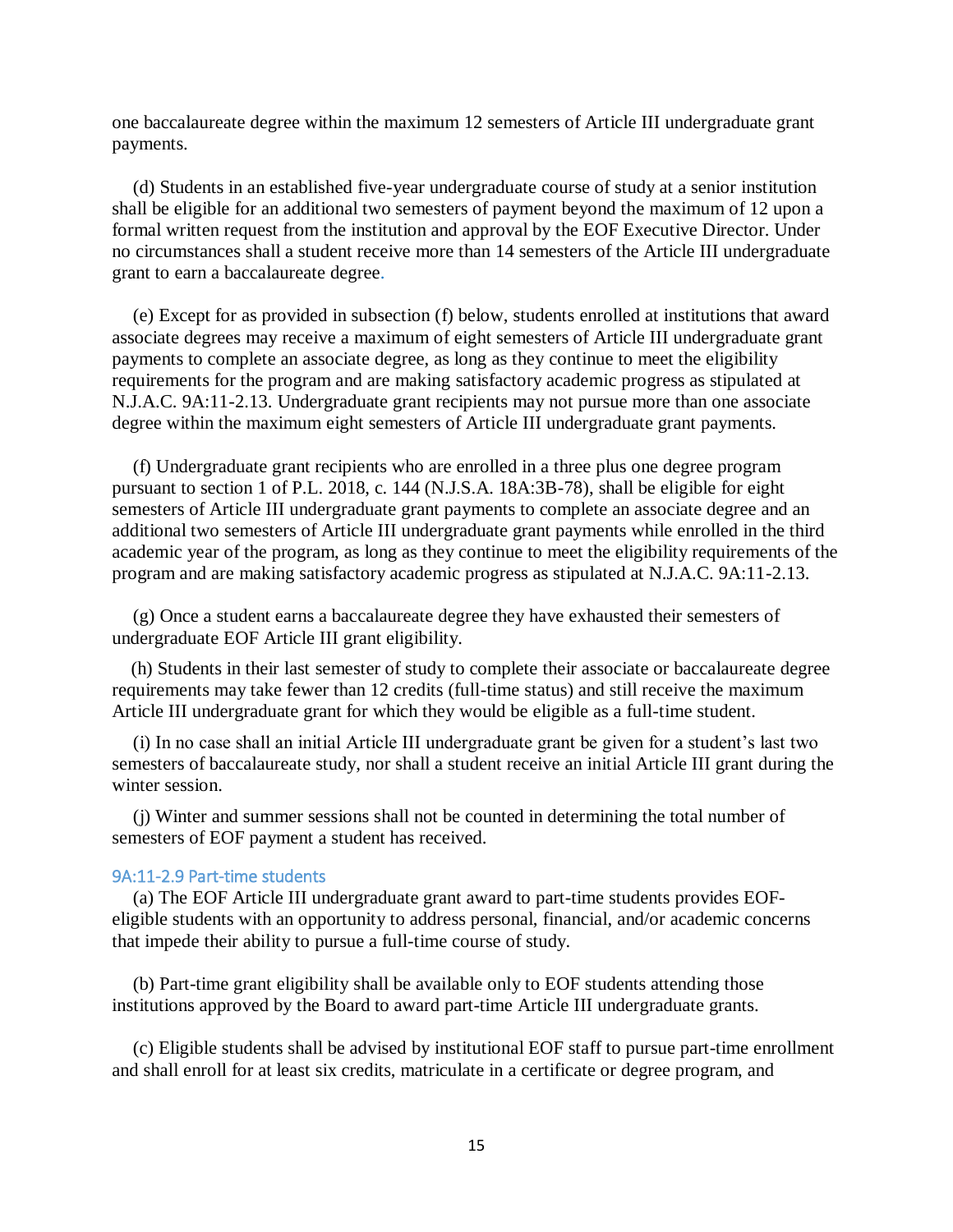maintain minimum standards of academic progress as determined by the institution in the context of the provisions of N.J.A.C. 9A:11-2.13. Eligibility for part-time grants shall be limited to:

1. Renewal students with at least one full-time semester of EOF Academic Year Article III grant funding, or

2. First-time, part-time entering students with no prior college experience.

(d) Each semester of part-time attendance for which an Article III part-time undergraduate grant is awarded shall count as one-half of a semester of grant eligibility. In no case shall a student receive such a grant for more than three semesters in pursuit of an associate degree or four semesters in pursuit of a baccalaureate degree.

(e) Institutions approved to award Article III part-time undergraduate grants shall not award such grants to more than 10 percent of their total EOF-funded population in any given semester.

(f) Renewal students enrolled in their last semester of study before graduation who can meet the requirements for their degree by registering as part-time students are eligible to receive a semester maximum full-time EOF academic year Article III grant award, as long as the student's financial aid award package consisting of the New Jersey Tuition Aid Grant (TAG), scholarships and other financial assistance does not exceed a student's cost of attendance.

### <span id="page-15-0"></span>9A:11-2.10 Non-funded students

(a) Students who receive an initial Article III undergraduate grant but because of a change in income or enrollment status no longer demonstrate need or eligibility for Article III funds shall be termed non-funded and may receive Article IV program support services, as determined by the institutional EOF administrator/director.

(b) Students who are enrolled in college but no longer eligible for Article III undergraduate grants because of their inability to make satisfactory academic progress as defined in N.J.A.C. 9A:11-2.13 may be considered non-funded and may receive Article IV program support services, as determined by the institutional EOF administrator/director.

(c) Students who, due to extenuating circumstances, are advised to enroll at less than full-time status but are not eligible for an Article III part-time undergraduate grant may be considered nonfunded and may receive Article IV program support services, as determined by the institutional EOF administrator/director. Documentation of advisement shall be maintained in the student's record.

(d) To retain eligibility for Article IV program support services, a non-funded student must continue to file the financial aid form approved by the Board and must have received Article III undergraduate academic year funds during initial enrollment in the program.

(e) A student who enrolls in the pre-first year student summer program before his or her eligibility has been determined and who is later found financially ineligible cannot be considered a non-funded student.

# <span id="page-15-1"></span>9A:11-2.11 NJ GEAR UP, New Jersey College Bound, and TRIO grant program support-services-only student

(a) A student who has successfully completed an NJ GEAR UP State project, a New Jersey College Bound grant program, and/or a New Jersey Federally supported TRIO program, but is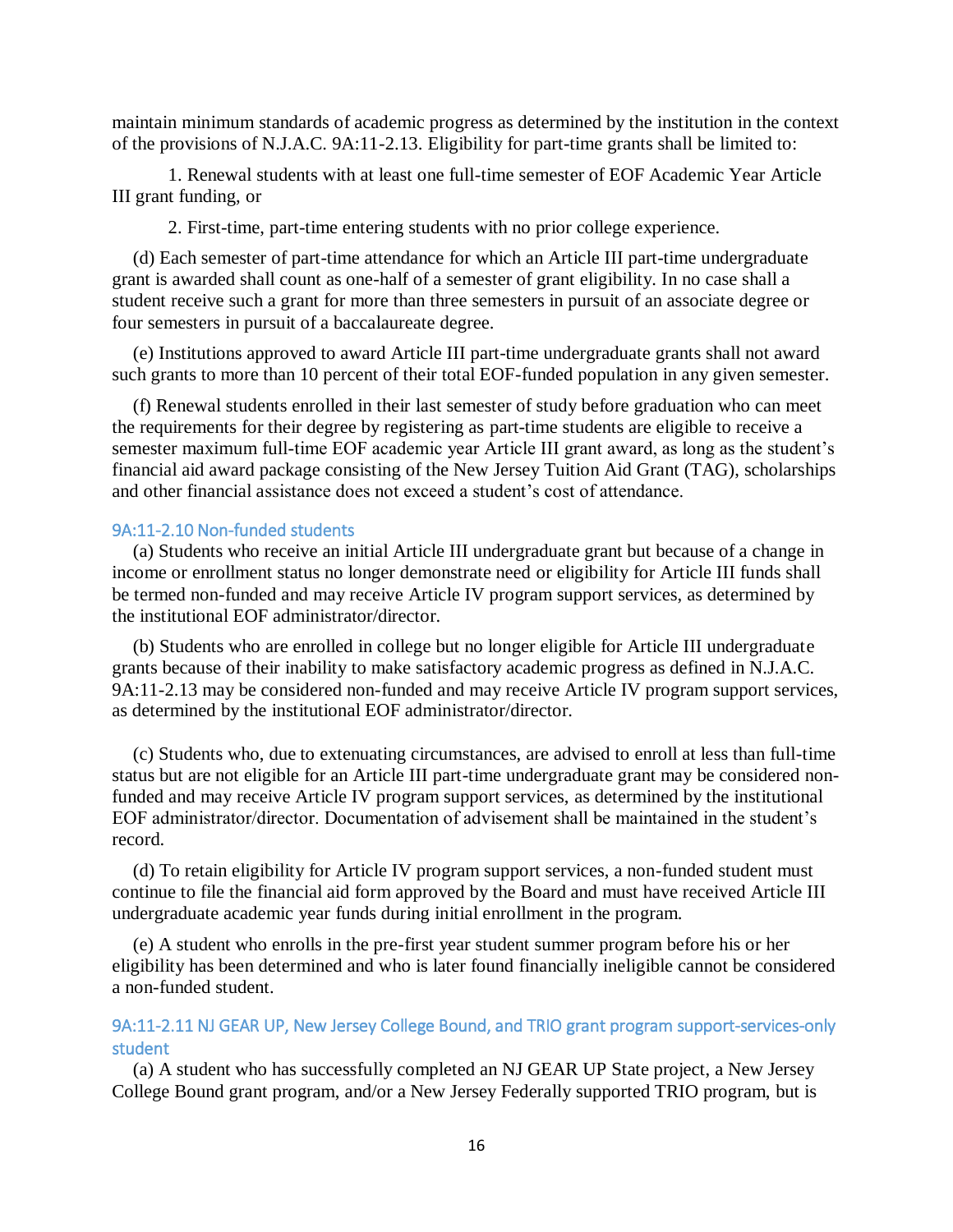unable to demonstrate financial eligibility for an initial Article III student grant as set forth in N.J.A.C. 9A:11-2.4 shall be termed a NJ GEAR UP/New Jersey College Bound/TRIO supportservices-only (NJGEARUP/New Jersey College Bound/TRIO/SSO) student.

(b) An NJGEARUP/New Jersey College Bound/TRIO/SSO student is eligible for EOF admission consideration by the participating EOF campus program. If admitted, the student is eligible to receive both Article III and Article IV benefits of the pre-first year EOF summer program and subsequent academic year Article IV program support services throughout their enrollment in college.

# <span id="page-16-0"></span>9A:11-2.12 Transfer of eligible students to another participating institution

(a) Students who wish to complete a degree at an institution other than the one where they received their initial Article III undergraduate student grant shall contact the EOF administrator/director at the institution they wish to attend to inform them of their intent to transfer, and must meet all of the receiving institution's transfer admission requirements and conditions, as well as the receiving institution's criteria for participation in the EOF program.

(b) Once deemed initially eligible for an Article III undergraduate grant at the sending institution, an EOF transfer student is presumed to have met the historical poverty eligibility criteria (as outlined in N.J.A.C. 9A:11-2.2(b)) and the financial eligibility criteria (as outlined in N.J.A.C. 9A:11-2.3) for a renewal EOF grant at the receiving institution.

(c) The Article III undergraduate student grant a student received at his or her initial institution of enrollment does not transfer with the student to another participating institution in New Jersey.

(d**)** Article III undergraduate student grants cannot be guaranteed to renewal students who transfer to another participating institution in New Jersey.

# <span id="page-16-1"></span>9A:11-2.13 Academic progress

(a) Before payment of an Article III undergraduate student grant may be made to an eligible continuing student, the institution shall have satisfactory evidence that the student is meeting minimum standards for academic progress and class standing according to the institution's established policy for satisfactory academic progress of EOF students, as outlined in (b) below.

(b) For purposes of determining continued eligibility for an Article III undergraduate student grant, the Board shall recognize the same standards of academic performance and progress that an institution adopts to determine eligibility for Federal student financial aid programs under Title IV of the Higher Education Act of 1965, as amended, and its implementing rules and regulations, as well as the following provisions.

1. Due to the special nature of the EOF mission, an institution's satisfactory progress standards for EOF students shall take into consideration the maximum semesters of payment for which an EOF student is eligible under N.J.A.C. 9A:11-2.8. Other factors that shall be considered include the time an EOF student needs to adjust to college life, with the help of the program's support services, and the institution's remedial/developmental and ESL policies and programs for EOF students.

2. The summer and winter programs are a critical components of the EOF program. Courses that an EOF student schedules and completes using EOF Article III undergraduate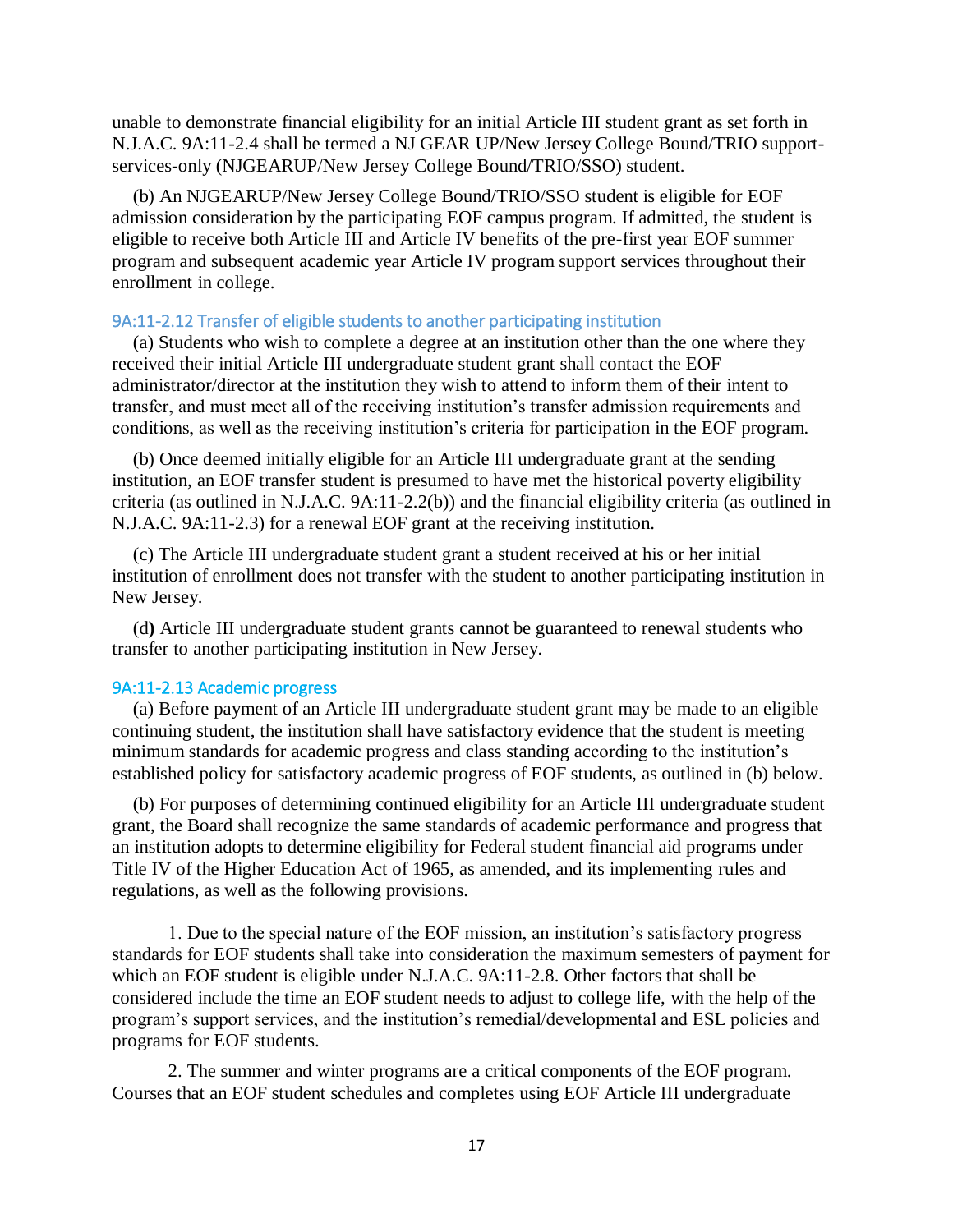summer or winter funds, respectively, as well as academic year courses, shall be considered in determining the student's academic progress. However, as stipulated at N.J.A.C. 9A:11-2.8(i), Article III undergraduate summer and winter grants are not considered a semester of payment.

3. EOF students have the first four semesters of payment to complete all courses that the institution designates as remedial/developmental. The EOF Executive Director may approve additional remedial/developmental work (beyond the four semesters) upon formal written request and approval by the institution.

i. The institution's formal request to the EOF Executive Director shall detail reasons for the request. If there are extenuating circumstances, such as prolonged illness or a death in the family, the student shall provide suitable evidence in the form of one or more of the following documents: letter from the attending physician, obituary notice, and/or death certificate. The request shall also indicate how many remedial/developmental courses the student must complete to fulfill the institution's requirement and the number of additional semesters needed to do so; the student's most recent academic transcript, which shall reflect all remedial/developmental courses and grades earned to date; a copy of the institution's Federal Title IV standards of academic progress policy for EOF students; and why the institutional administrator believes the student can complete the requirement successfully if given additional semester(s) of funding.

ii. The request shall be approved if the institution demonstrates that with the additional semesters the student is highly likely to complete the remedial/developmental requirement, the student has not otherwise exhausted his or her eligibility for EOF funding, and the student is in compliance with all of the institution's other academic progress requirements.

(c) The class standing and academic progress of all students receiving Article III undergraduate financial assistance shall be monitored by institutions at least once a year before the fall semester.

(d) Students who fail to achieve the standards set forth in this section shall be ineligible to receive academic year Article III undergraduate financial assistance until the institution certifies that they are in good academic standing and are achieving satisfactory academic progress.

(e) The institution shall share with the EOF Central Office any material findings or audit exceptions related to the determination of academic progress at any time that they are revealed in the course of an audit or program review.

(f) Students and institutions shall have the right to appeal, through the procedures in N.J.A.C. 9A:11-6.7, a denial under this section of Article III undergraduate financial assistance. The EOF Executive Director may, at his or her discretion, consider individual cases and shall have the authority to make such exceptions as unusual circumstances may warrant.

### 9A:11-2.14 Discontinuance of Article III student grants

(a) The Article III student grant shall be discontinued for any student who fails to meet the participating institution's policies governing academic performance and progress pursuant to N.J.A.C. 9A:11-2.13.

(b) The Article III student grant shall be discontinued for any student who is not matriculated in a full-time or Board-approved part-time program of study or for any student who is not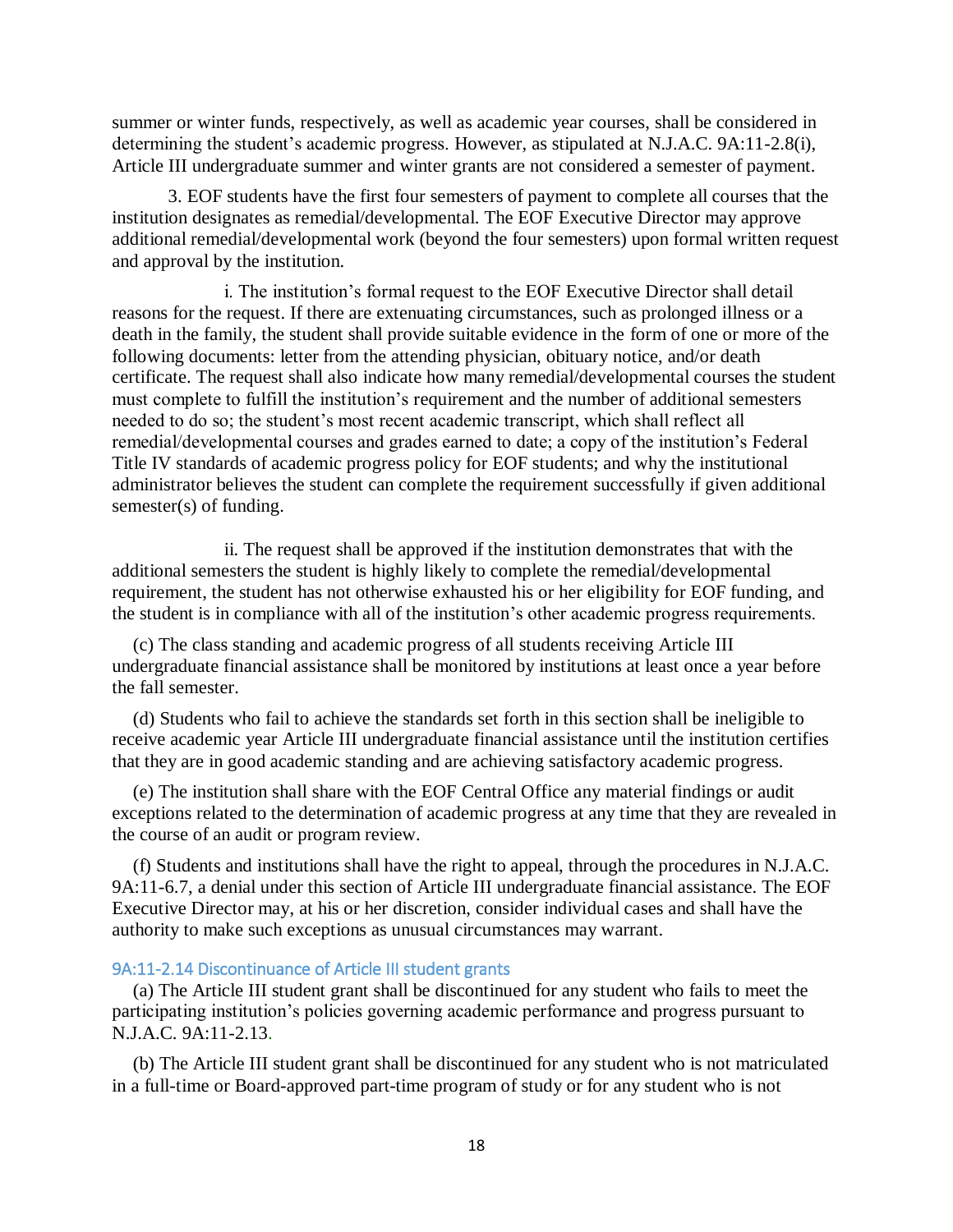enrolled. The institution shall repay the amount of any grants the institution has received for that student.

(c) The Article III student grant shall be discontinued for any student who refuses to abide by regulations established by the institution for participation in the EOF program.

(d) The Article III student grant shall be discontinued for any student who intentionally falsified or gave misleading information upon which EOF program eligibility was based. That student shall repay the amount of any grants previously awarded to him or her.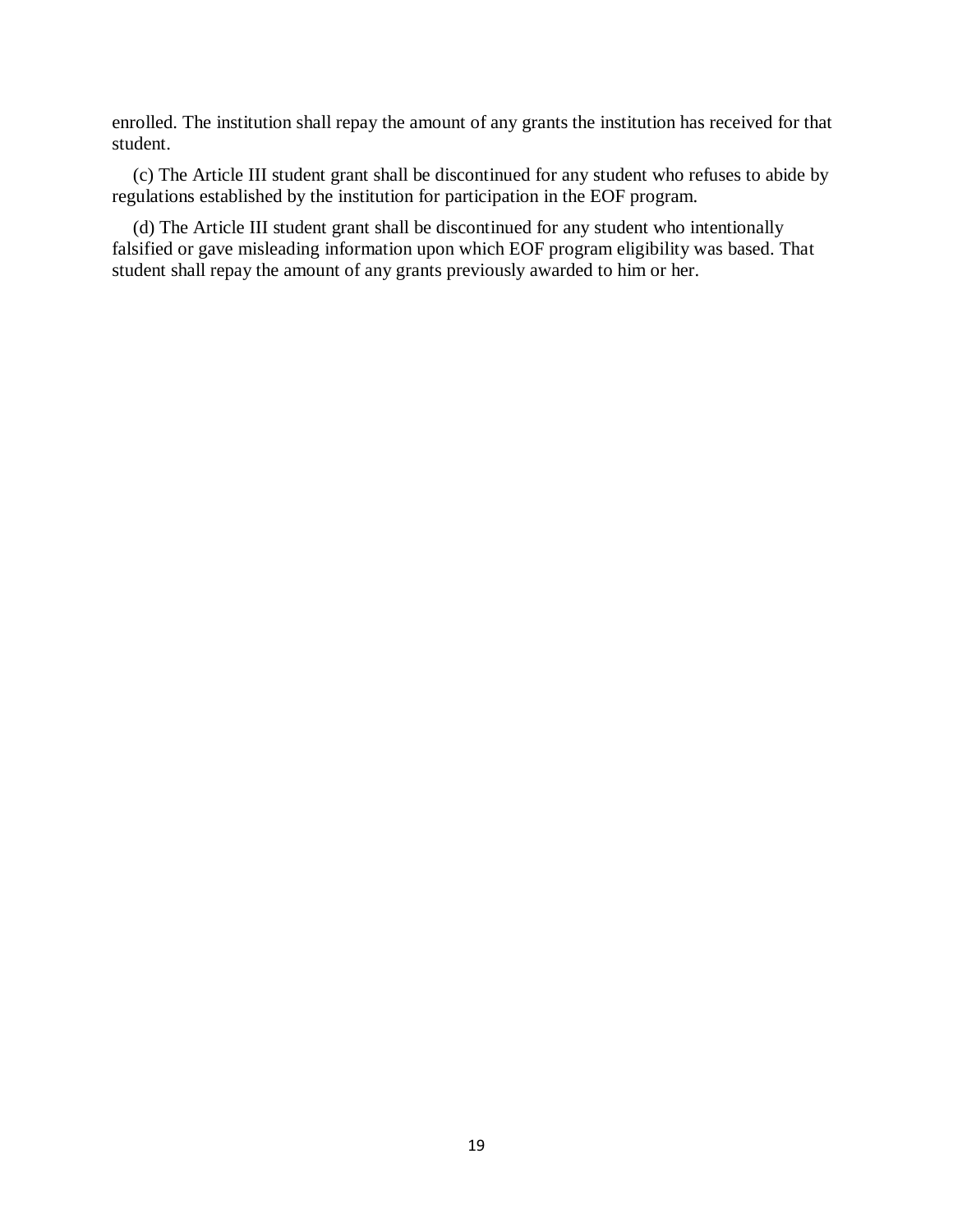# SUBCHAPTER 3. GRADUATE EOF FINANCIAL ELIGIBILITY

#### <span id="page-19-0"></span>9A:11-3.1 Scope

This subchapter governs the awarding of Article III graduate EOF grants. The overall objective of the graduate EOF program is to increase the participation of New Jersey residents from backgrounds of historical poverty in graduate and professional study. Priority in granting EOF graduate grants shall be given to students who received EOF undergraduate grants.

# <span id="page-19-1"></span>9A:11-3.2 Student eligibility

(a) The academic deficiencies that identify the undergraduate student as educationally disadvantaged do not apply at the graduate level. The graduate EOF program is designed to provide an opportunity for New Jersey residents whose undergraduate record reflects the potential for advanced study beyond the baccalaureate degree. Eligible students shall have economic backgrounds that reflect a history of poverty as described in N.J.A.C. 9A:11-2.2(b)1 through 5.

(b) Students who received Article III EOF grants as undergraduates shall be given priority consideration for Article III graduate grants. These students are presumed to have met the financial eligibility criteria (as outlined in N.J.A.C. 9A:11-2.3) for graduate EOF as long as they continue to demonstrate financial need.

(c) To be initially eligible for an EOF Article III graduate student grant, a student must demonstrate that he or she:

1. Meets N.J.A.C. 9A:9-2.2 and 2.3, which are the Tuition Aid Grant and Garden State Scholarship programs' rules governing residency, and noncitizens and resident aliens, respectively;

2. Meets the financial criteria established in N.J.A.C. 9A:11-2.3, "Financial eligibility for initial Article III student grants";

3. Is or will be a full-time graduate student as defined by the institution offering the graduate program of study; and

4. Is admitted to and enrolled full-time as defined by the participating institution in a curriculum leading to a graduate degree or certificate at an institution participating in the Fund, provided that the student has not already received a graduate or professional degree at the same level of study for which he or she is applying. Graduate degree and certificate programs must have a minimum requirement equivalent to 24 semester hours and be at least one academic year in duration.

(d) Students shall not receive assistance under the programs administered by the Board if they owe a refund on a grant or scholarship previously received from a State or Federal program through any institution or are in default on any loan made under any State or Federal student financial assistance program at any institution. However, such students may receive State financial assistance if they make satisfactory repayment arrangements with the appropriate office.

(e) Students attending out-of-State institutions are not eligible for Article III graduate grants.

(f) Students shall not receive an initial graduate grant in their last semester of enrollment.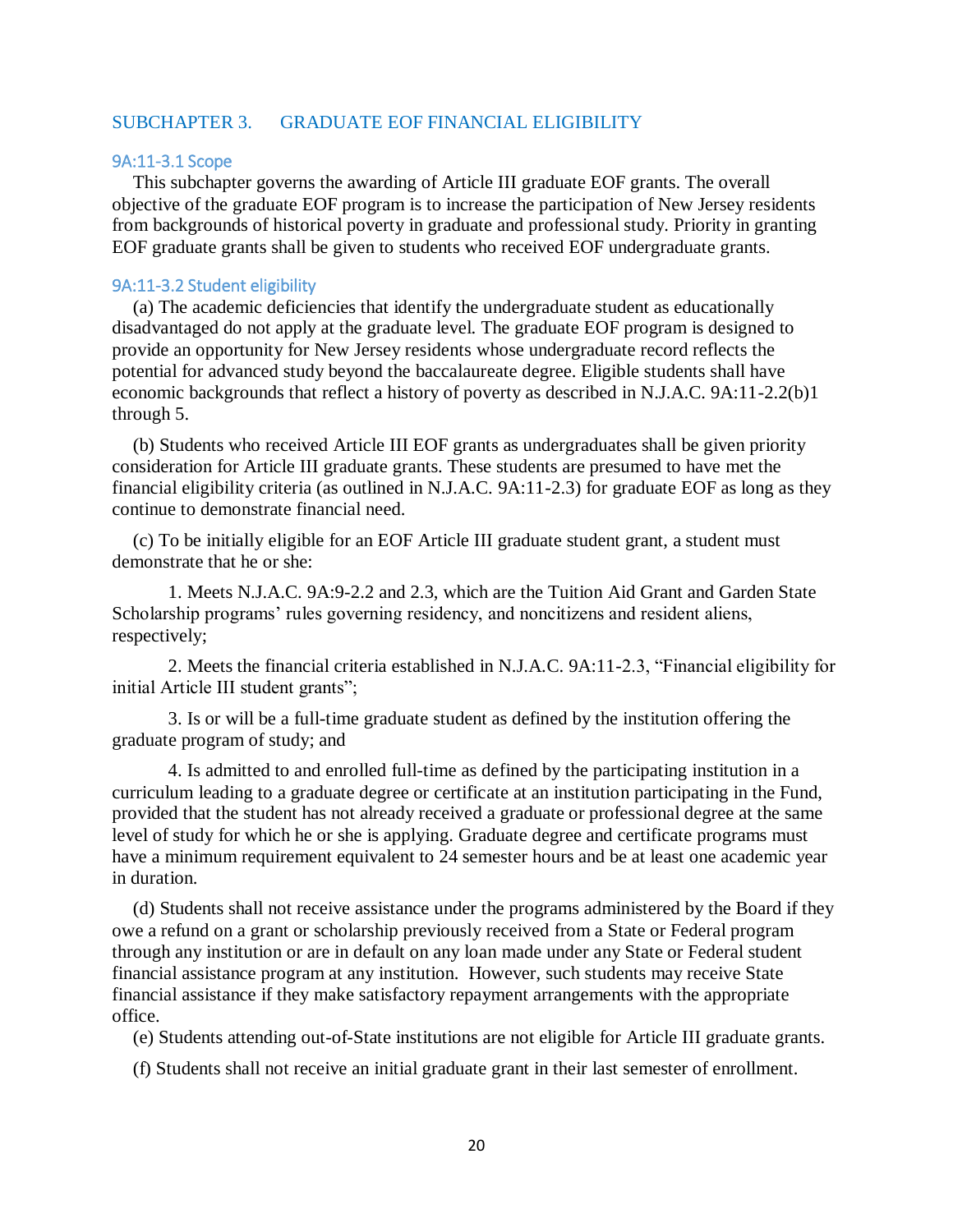### <span id="page-20-0"></span>9A:11-3.3 Verification of financial eligibility

(a) For students who did not receive an Article III undergraduate grant, the institution shall verify, at the time of initial graduate enrollment, a background of historical poverty as outlined in N.J.A.C. 9A:11-2.2(b)1 through 5.

(b) The annual gross income and assets of all graduate grant recipients shall be verified by the institution pursuant to N.J.A.C 9A:9-2.7, which are the Tuition Aid Grant and Garden State Scholarship programs' rules governing verification of family financial data.

(c) In cases where earnings are not the source of an awardee's income, the file shall contain appropriate, verified documentation on which to base the award (for example, statements from the public assistance agency, Social Security Administration, Division of Child Protection and Permanency, Veterans Administration, or other appropriate administrative agency).

# <span id="page-20-1"></span>9A:11-3.4 Grant Amounts

(a) Based on the fiscal year EOF Article III appropriation, the Board will annually develop the amount of the maximum semester and academic year Article III graduate grants award ranges, for each sector of higher education. The EOF Executive Director shall inform institutions of the amount of the maximum semester academic year grant each summer through a public notice published in the New Jersey Register and on the Office of the Secretary of Higher Education's website.

(b) The dollar amount of each Article III graduate grant shall be based on three factors:

1. Full-time enrollment as defined by the institution offering the graduate program of study;

2. The financial need of the student as determined by a needs analysis; and

3. The type of institution the student attends.

(c) The institution's EOF and financial aid directors shall determine the exact amount of each student's grant. In determining need and awarding Article III graduate grants, priority shall be given first to students who received an undergraduate EOF grant, followed by students who did not receive such an award but who now meet the educational criteria of N.J.A.C. 9A:11-2.2 and the income criteria of N.J.A.C. 9A:11-2.3(a)**,** (d), and (e) followed by students admitted under N.J.A.C. 9A:11-2.3(g).

(d) The institution shall have the authority to adjust student grants within the minimum and maximum award ranges. An EOF graduate grant awardee shall receive not less than the minimum nor more than the maximum semester award for the academic year, except that under no circumstances shall the grant when combined with other aid exceed the cost of attendance as determined by the institution.

(e) The minimum semester grant amount shall not be less than \$100. The awarding of all grants within the minimum and maximum semester and academic year ranges shall be based upon a careful analysis of the student's total financial situation and financial need. The neediest students shall be accorded priority.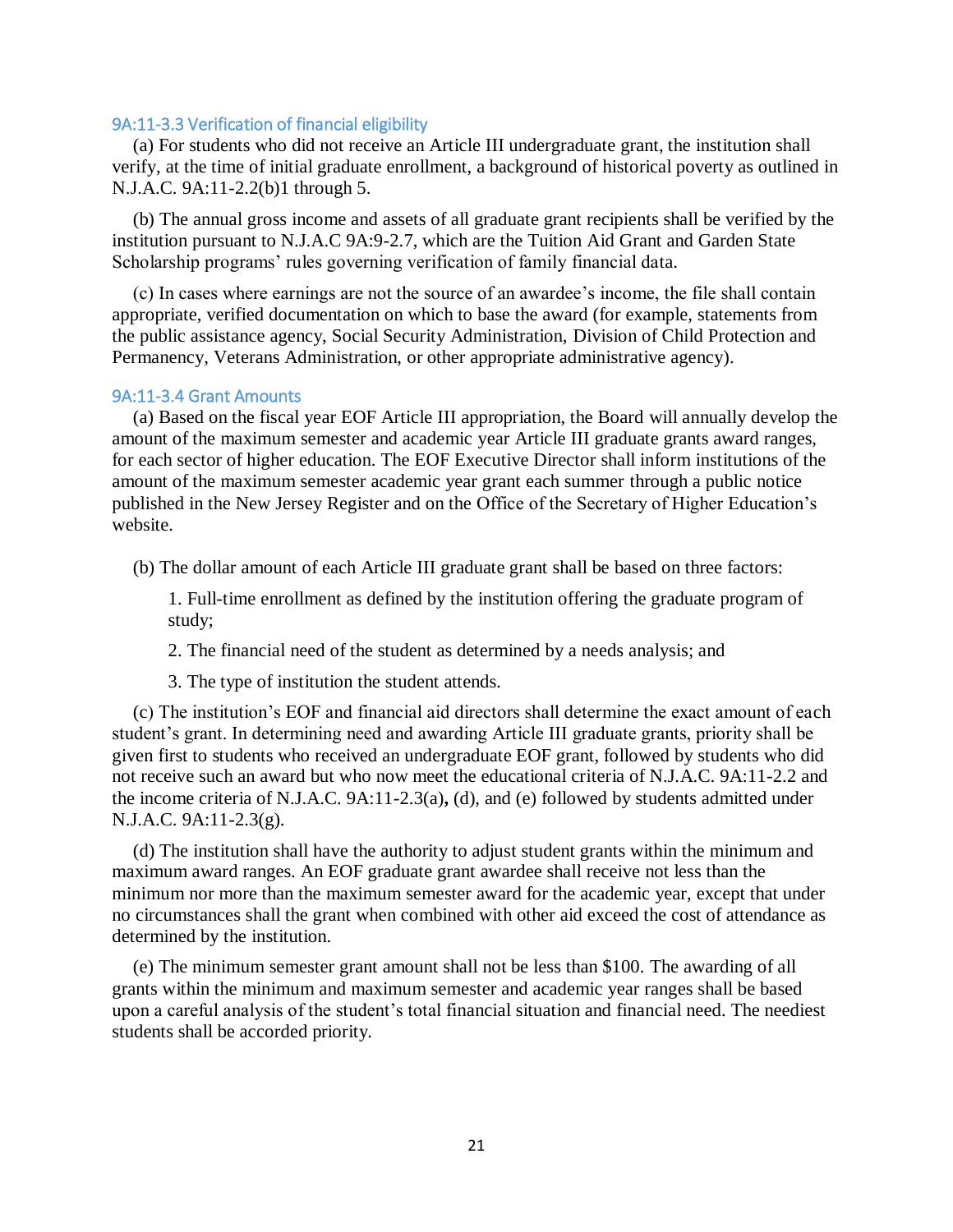# <span id="page-21-0"></span>9A:11-3.5 Duration of graduate student eligibility

(a) To retain eligibility for an Article III graduate grant, students shall comply with the Tuition Aid Grant and Garden State Scholarship programs' rule at N.J.A.C. 9A:9-2.4, Eligibility and repayments, in accordance with the Board's annually established deadline dates.

(b) No student shall be eligible for an Article III graduate grant for more than 10 semesters; however:

1. Duration of eligibility shall be extended to one semester beyond the normal number of semesters usually required for a full-time student to complete the degree requirements. For example:

| Degree     | Full-Time  | Length                          |
|------------|------------|---------------------------------|
| Require-   | Graduate   | οf                              |
| ments      | Student    | Eligibility                     |
| 36 credits | 9 credits  | $(36/9) = 4 + 1 = 5$ semesters  |
| 84 credits | 12 credits | $(84/12) = 7 + 1 = 8$ semesters |

2. Duration of eligibility in pursuit of a medical or dental degree shall be extended to one year beyond the normal number of years usually required for a full-time student to complete the degree requirements.

(c) Graduate grant recipients may pursue more than one advanced degree; however:

1. Each degree must be a higher level than the previous one unless the grant recipient is enrolled in a dual-degree program; and

2. In no case shall the combined eligibility exceed the equivalent of 10 semesters.

(d) An Article III graduate grant shall not be awarded for summer program study except in those programs that, by their nature, require specific course(s) to be taken during the summer.

1. Exceptions are possible in cases where the program of study requires a mandatory sequence of courses for more than two terms in an academic year.

2. To qualify for an exception, the institution shall submit a written request to the EOF Executive Director.

(e) Students in their last semester of study to complete degree requirements may enroll for less than full-time status and still receive the maximum Article III graduate grant for which they would be eligible as a full-time student.

### <span id="page-21-1"></span>9A:11-3.6 Discontinuance of Article III graduate student grants

(a) The Article III student grant shall be discontinued for any student who has been academically dismissed and not reinstated in good standing by institutional officials.

(b) The Article III student grant shall be discontinued for any student who is not matriculated in a full-time program of study or for any student who is not enrolled. The institution shall repay the amount of any grants the institution has received for that student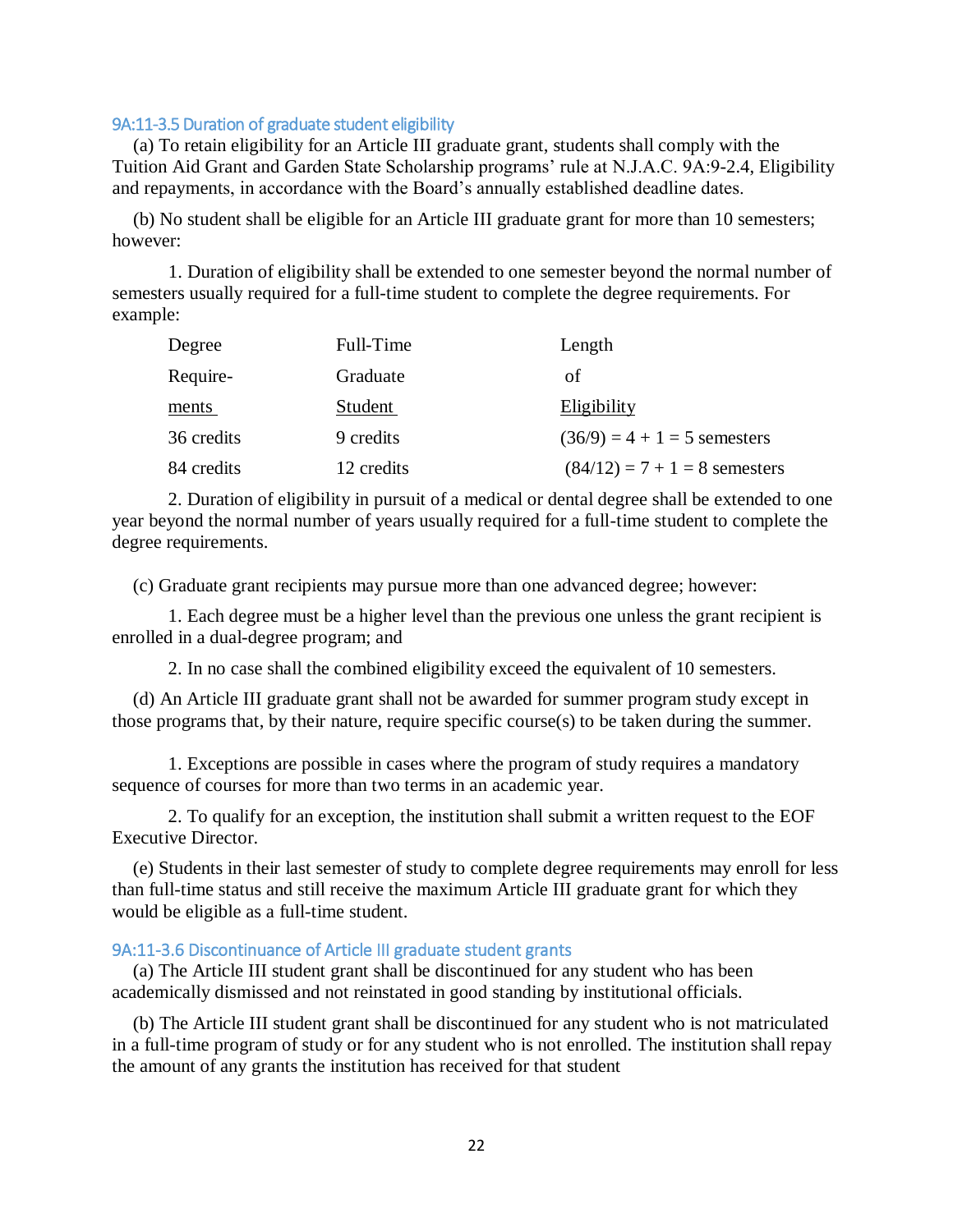(c) The Article III student grant shall be discontinued for any student who refuses to abide by regulations established by the institution for participation in the EOF program.

(d) The Article III student grant shall be discontinued for any student who intentionally falsified or gave misleading information upon which EOF program eligibility was based. That student shall repay the amount of any grants previously awarded to him or her.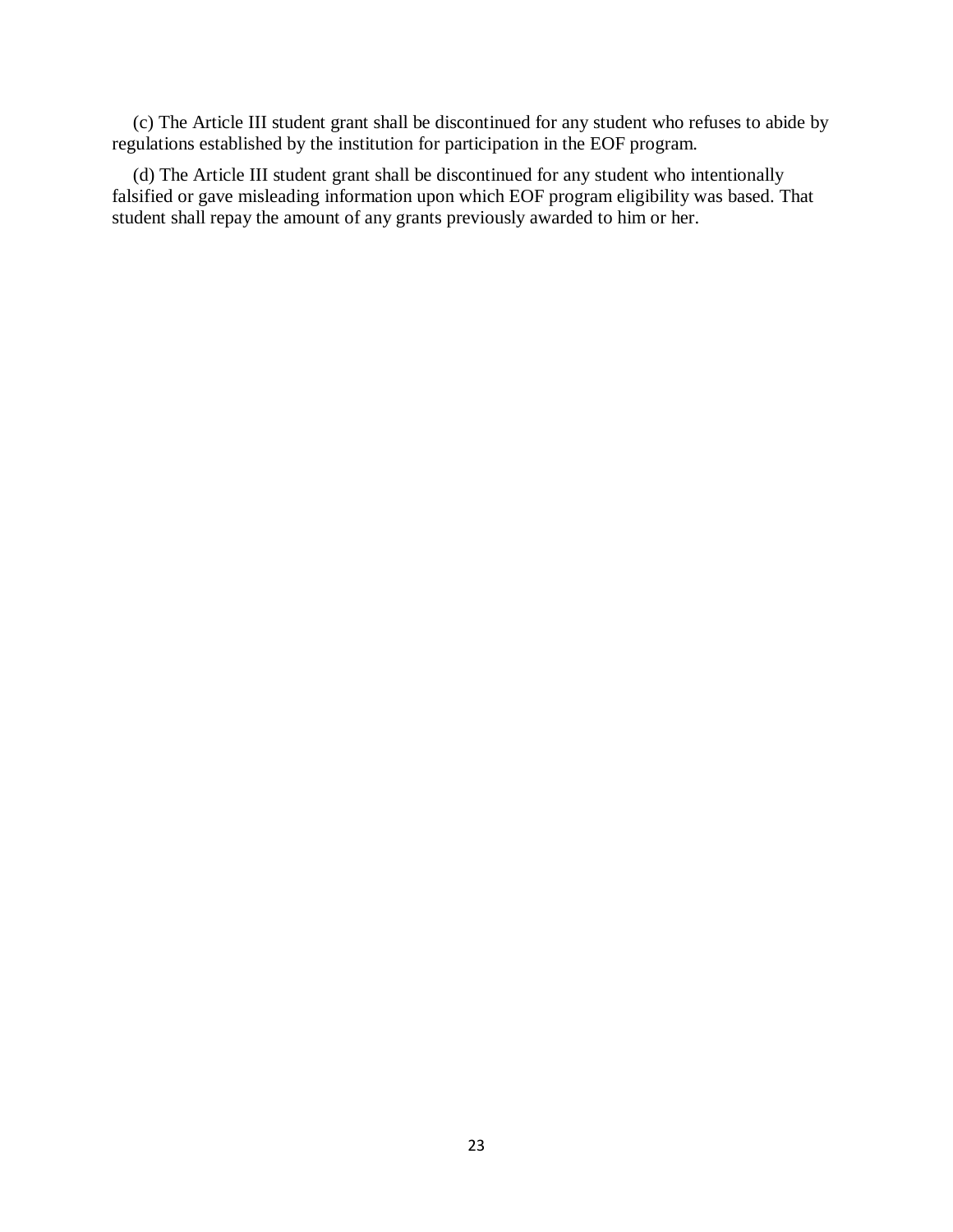# <span id="page-23-0"></span>SUBCHAPTER 4. EOF PROGRAM SUPPORT SERVICES

9A:11-4.1 Scope

This subchapter governs the development and maintenance of institutional programs of developmental and supplemental education**,** and related student support services for EOF-eligible students.

#### <span id="page-23-1"></span>9A:11-4.2 Institutional eligibility

(a) Each undergraduate institution in New Jersey that enrolls students who receive Article III grants under the EOF program shall submit an annual plan that outlines the following:

(1) Program mission statement:

- i. The overall mission of the campus-based EOF program;
- ii. How the program's mission supports the overall mission of the participating institution; and

iii. How the mission relates to the New Jersey Educational Opportunity Fund Statewide mission statement under N.J.A.C. 9A:11-1.3; and

- (2) Program goals and objectives:
	- i. Recruitment and Admissions: identification of the program's target population;
	- ii. Summer program goals for incoming freshmen and renewal students;
	- iii. Assessment of students' developmental skills needs and learning styles;
	- iv. Plans to address student learning and development;
	- v. Plans to address student retention; and
	- vi. Plans to address student graduation, and transfer to senior institutions (if applicable).

(b) Programs shall serve only matriculated students who are working toward a certificate or degree.

# <span id="page-23-2"></span>9A:11-4.3 Eligible EOF program requirements

Institutions that demonstrate they provide access to higher education for students eligible for Article III undergraduate grants, improve EOF student academic performance, and promote student retention shall be eligible for Article IV funding consideration. Institutions also shall promote student progress toward graduation within the established period of program eligibility and within the academic regulations of the institution, as well as provide effective administrative support for the EOF program within the institution.

# <span id="page-23-3"></span>9A:11-4.4 Institutional administration

(a) Each participating institution shall provide administrative support for the efficient operation of the campus EOF program.

(b) Each participating institution that receives program support funds under Article IV shall appoint a full-time administrator/director responsible for operating the institutional EOF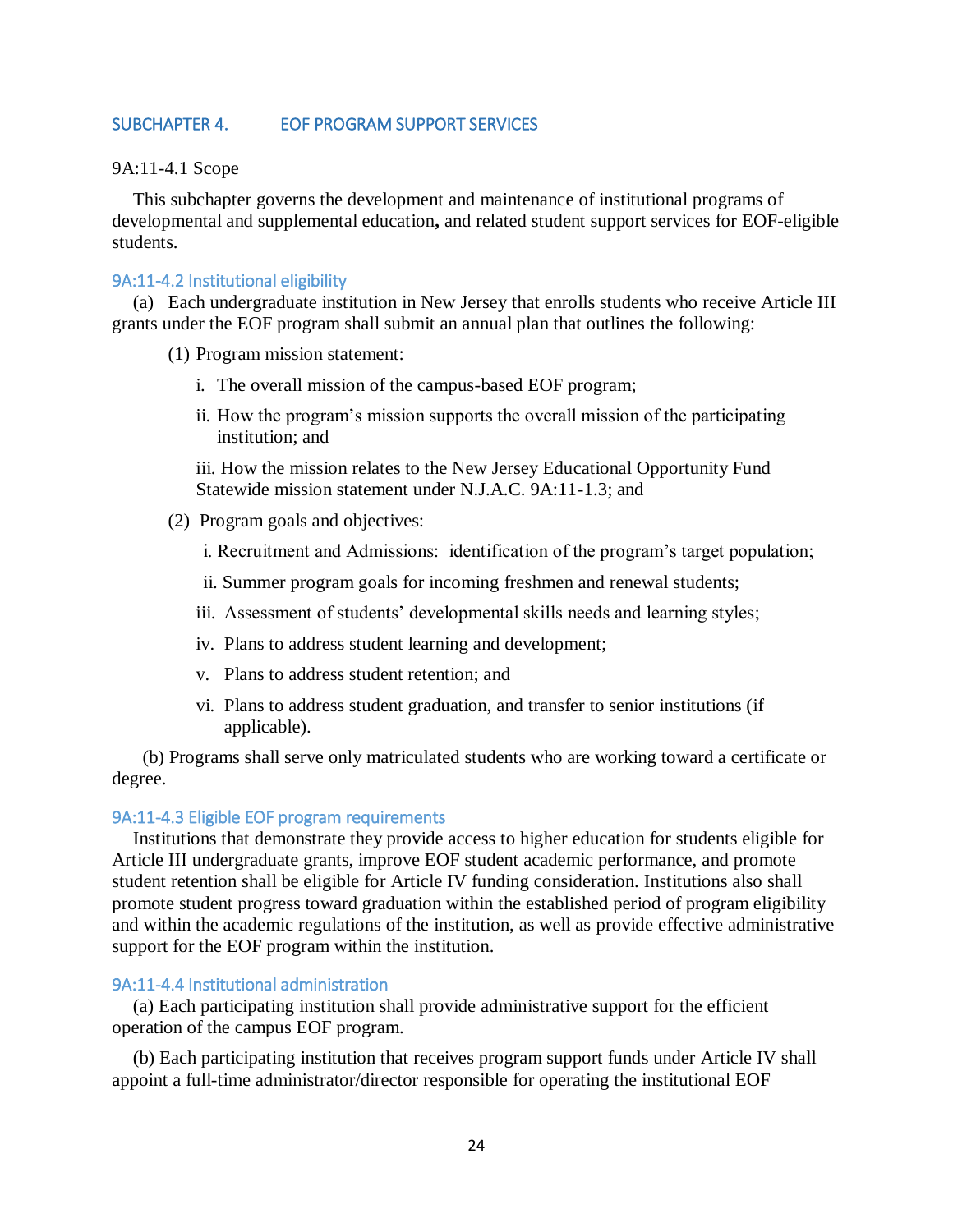program. A request to waive the full-time requirement may be submitted to the EOF Executive Director. The waiver request shall contain the following information:

1. The percentage of time the administrator/director will devote to the operation of the institutional EOF program; and

2. An explanation of how the administrator/director's administrative functions set forth in (e)1 through 12 below will be fulfilled with less than a full-time director.

(c) The EOF Executive Director shall have 30 days from the receipt of the waiver request as set forth in (b) above to approve or deny the request. If the waiver is approved, institutions shall affix the waiver approval to their fiscal-year contract.

(d) The waiver request shall be resubmitted in the event of a change in personnel, responsibilities, or reorganization.

(e) Each participating institution shall provide for the campus EOF administrator/director to have sufficient authority for the following:

1. Program planning;

2. Budget development and administration;

3. Selection, training, and supervision of program staff;

4. Monitoring program students' academic progress;

5. Development and implementation of policies and procedures that facilitate the retention, transfer, and graduation of the target EOF population;

6. Supervision and/or coordination of recruitment and enrollment management activities;

7. Use the EOF on-line supplemental roster to request, process, and certify EOF Article III student grant awards for eligible students;

8. Review of financial aid packages for EOF students to determine the appropriateness and adequacy of financial aid awards;

9. Development of collaborative linkages with precollege programs;

10. Assessment and evaluation of all program components;

11. Supervision and submission of all required materials to the EOF Central Office; and

12. Supervision of all data collection and development of research reports on the program.

(f) Each participating institution shall maintain clear administrative procedures for cooperative interaction with the various offices responsible for the activities outlined in (e)1 through 12 above.

(g) Personnel selected by participating institutions to administer and deliver services to EOF students are employees of the institution and are governed by that institution's personnel policies.

(h) Each participating institution shall provide for the campus EOF administrator/director to participate actively in all institutional policy making that affects the EOF program and its students, including academic standards, recruitment, and retention.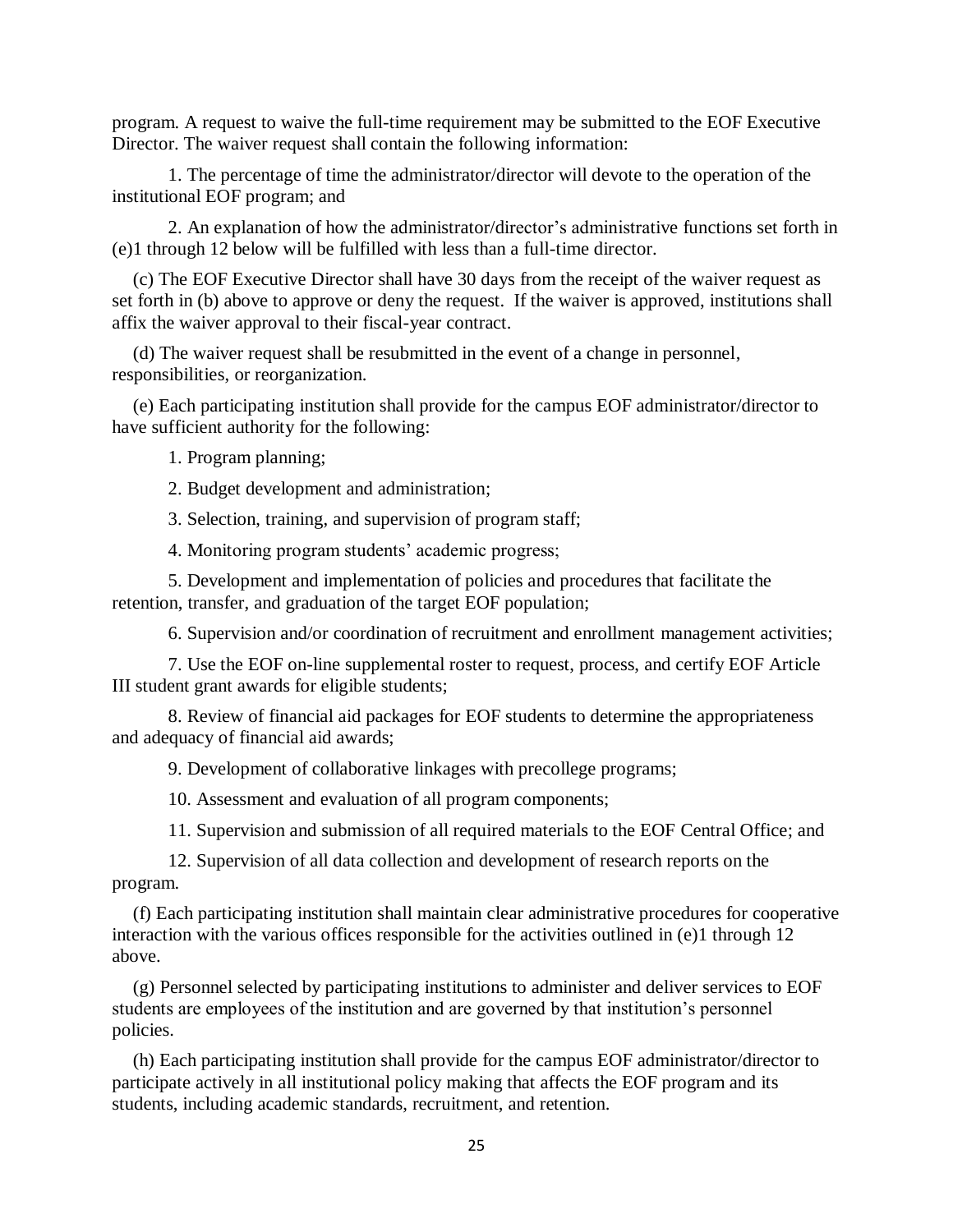(i) At each participating institution the campus EOF administrator/director shall make the final determination on admitting students to the EOF program and awarding EOF Article III grants.

#### <span id="page-25-0"></span>9A:11-4.5 Recruitment and admissions

(a) The institution, through its admissions and EOF staff, has the primary responsibility for recruiting EOF students. The staff shall have the requisite skills and information to convey accurately the goals and objectives of the institutional EOF program. EOF staff shall assist in identifying, interviewing, and selecting prospective program participants, but the institution is accountable for the recruitment yield on an annual basis.

(b) Each participating institution shall establish an annual goal within its program goals and objectives as set forth in N.J.A.C. 9A:11-4.2(a)2 to enroll a percentage of its entering fall fulltime first-time undergraduates through the EOF program. The EOF fall full-time first-time undergraduate goal shall be based on the institutions' resources from all sources and the current demographic profile of its full-time undergraduate students. Participating institutions are encouraged to establish a goal of at least 10 percent. Each institution shall declare their EOF fall full-time undergraduate goal in their annual fiscal year EOF contract. The percentage shall be calculated from the number of EOF full-time first-time undergraduates in a given fall semester and the number of full-time first-time New Jersey resident undergraduates in the previous fall's full-time first-time undergraduate class. Students who are counseled at entrance to pursue a parttime course load and receive an Article III part-time student grant shall be counted in calculating an institution's EOF fall full-time first-time undergraduate percentage goal.

(c) Each participating institution shall annually develop and implement a plan to recruit, identify, and select potential students for the EOF program. This process/procedure shall be subject to audit by EOF Central Office staff at any time. The plan shall focus primarily on identifying a significant pool of potential students who meet the student eligibility criteria in N.J.A.C. 9A:11-2.2 and the financial eligibility criteria defined in N.J.A.C. 9A:11-2.3. The plan also shall establish a priority selection process that includes a waiting list, as well as appeal procedures for EOF first-year students, transfer, and readmit applicants.

(d) The campus EOF administrator/director shall make the final determination on the awarding of Article III undergraduate student grant funds to students initially admitted to the institution's EOF program who withdrew or were academically dismissed or suspended but are subsequently readmitted to the institution.

# <span id="page-25-1"></span>9A:11-4.6 Criteria for admission

(a) Each institution shall develop clearly defined criteria for the admission of students into the EOF program. Such criteria shall be consistent with the EOF mission, scope, purpose, student eligibility, and student transfer procedures in N.J.A.C. 9A:11-1.3, 1.4, 2.1, 2.2, 2.3**,** 2.12 and 5.4(b). Such criteria shall be available to secondary schools and community organizations in the recruitment region.

(b) EOF admissions criteria shall be derived from a combined assessment of qualitative and quantitative indices. The qualitative indices may include personal interviews, employment history, volunteer and student leadership experiences, and letters of recommendation from knowledgeable community leaders. The quantitative indices may include student aptitude test scores, high school transcripts, institutional entrance and placement tests, and writing samples.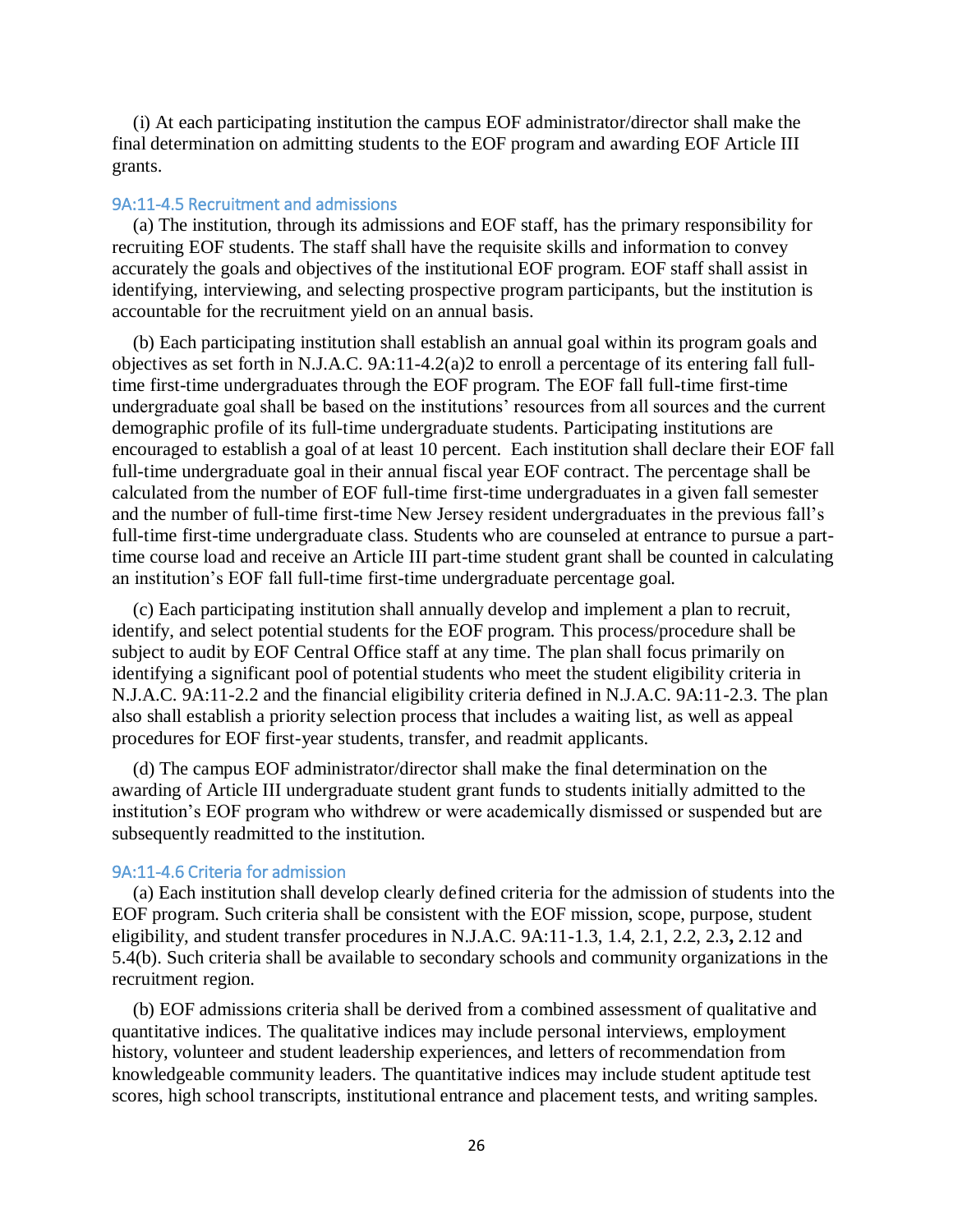### <span id="page-26-0"></span>9A:11-4.7 Student transfer procedure

(a) Each participating institution shall develop and maintain a well-defined, written policy to facilitate transfer of EOF students between same-level institutions and from two-year to fouryear institutions.

(b) The campus EOF administrator/director at the receiving institution shall make the final determination on which transfer students shall receive an EOF grant. This is to ensure that the EOF program can provide these students with adequate educational support services and monitor their academic progress, as well as to maintain fiscal controls and budget management.

(c) The EOF program receiving an EOF transfer student shall be able to demonstrate delivery of services as outlined in N.J.A.C. 9A:11-4.8 to students who are eligible for funding consideration under N.J.A.C. 9A:11-2.12, Transfer of eligible students to another participating institution.

#### <span id="page-26-1"></span>9A:11-4.8 Eligible program support components

(a) The campus program shall supplement, but not supplant, services already available to the general student population.

(b) Each participating institution shall structure activities that provide educational enrichment for EOF students, improve their academic performance, promote their retention and progress toward graduation**,** and acknowledge their academic success and leadership developmen**t** within the period of program eligibility and the institution's academic standards. These activities shall include but are not limited to:

1. Skills assessments: Each institution shall assess EOF students' basic skills needs, learning styles, computer literacy, and ongoing academic performance;

2. Remedial/developmental instruction: Each institution shall provide remedial, ESL, and developmental programs designed to remedy academic deficiencies;

3. Monitoring student academic progress: Each institution shall monitor EOF students' academic progress and inform them of their standing in a timely fashion;

4. EOF advisement/counseling: Each campus program shall provide advisement/counseling designed to address student learning and development. This shall include helping students explore their educational, career and personal goals and assisting them with enrolling in appropriate courses for their desired degree program;

5. Supplemental instruction/tutoring: Each institution shall provide well-defined programs of supplemental instruction, tutoring, and study supervision to help EOF students resolve learning difficulties. These programs may include peer learning groups and specially adapted versions of courses that are prerequisites to majors;

6. Services for limited-English-proficient EOF students: Each institution that enrolls such students in their EOF program shall provide developmental, counseling, and support services to enhance and strengthen these students' academic performance;

7. Preparation for community college EOF students to transfer to senior institutions: Each institution shall develop initiatives to promote EOF student transfer from county to senior institutions;

8. Preparation for careers, graduate, and professional education: Each institution shall provide programs designed to prepare EOF undergraduates for professional careers and/or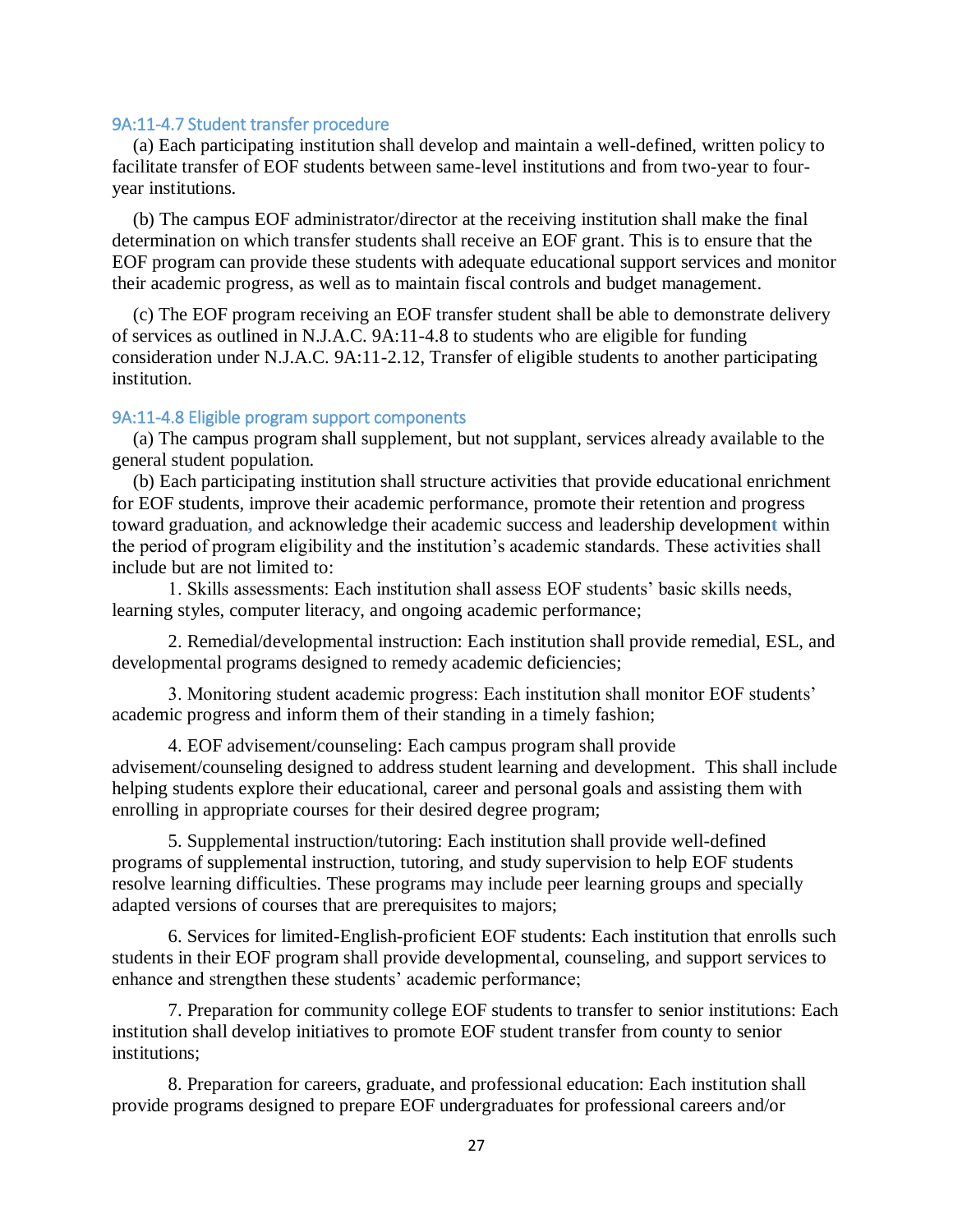enrollment in graduate/professional school. Campus EOF staff working with the institutional placement office and academic departments shall coordinate these services, which shall include career interest testing, resume preparation, and job search and interview techniques, as well as programs to nurture student interest in graduate and professional education. Such programs may include assistance with the application process for undergraduate research experience programs, graduate/professional school test preparation, graduate and professional school application process, grants, scholarships, fellowships, and other forms of financial assistance;

9. Student leadership development: Each institution shall provide programs designed to foster cultural diversity, racial harmony, civic engagement, social responsibility, and the improvement of human relations. The program design may include developing conflict resolution and empowerment skills, as well as an understanding of the responsibilities leaders must assume; and

10. Orientation: Each institution shall annually inform students in writing of its policies and procedures for participation in its EOF program and for continued receipt of academic and financial aid support.

(c) The combination of all services listed in (b) above should facilitate and promote the academic success of students and develop knowledge and skills commensurate with those of the regular student population. The institution, in cooperation with the campus EOF administrator/director, shall establish minimum standards for the campus program and develop processes to evaluate the effectiveness of each program component.

### <span id="page-27-0"></span>9A:11-4.9 Experimental programs

(a) The Board may authorize the EOF Executive Director to work with institutions, other agencies of State government, or external consultants to develop new initiatives to improve the efficiency and delivery of service to students. The Board also may solicit or consider proposals from institutions to support technology, research, or developmental projects to increase program effectiveness and encourage innovative practices. The Executive Director of EOF, upon the approval of the Board, is authorized to grant awards or contracts for such projects. Experimental areas may include, but are not limited to, projects that would:

1. Increase student preparation for and/or placement in careers where disadvantaged populations traditionally are underrepresented;

2. Increase student placement in professional schools of medicine, law, science, and technology;

3. Foster development of exemplary programs that have potential for expansion and/or replication at other institutions; or

4. Improve the efficiency and effectiveness of administrative processes.

(b) Institutional awards granted for experimental/special projects may be exempt from the provisions of N.J.A.C. 9A:11-6.9, Institutional commitment.

(c) Notwithstanding the provisions of N.J.A.C. 9A:11-6.10(a), the EOF Board may provide limited funds for the purchase/lease of hardware/equipment that is directly related to implementing an experimental/special project.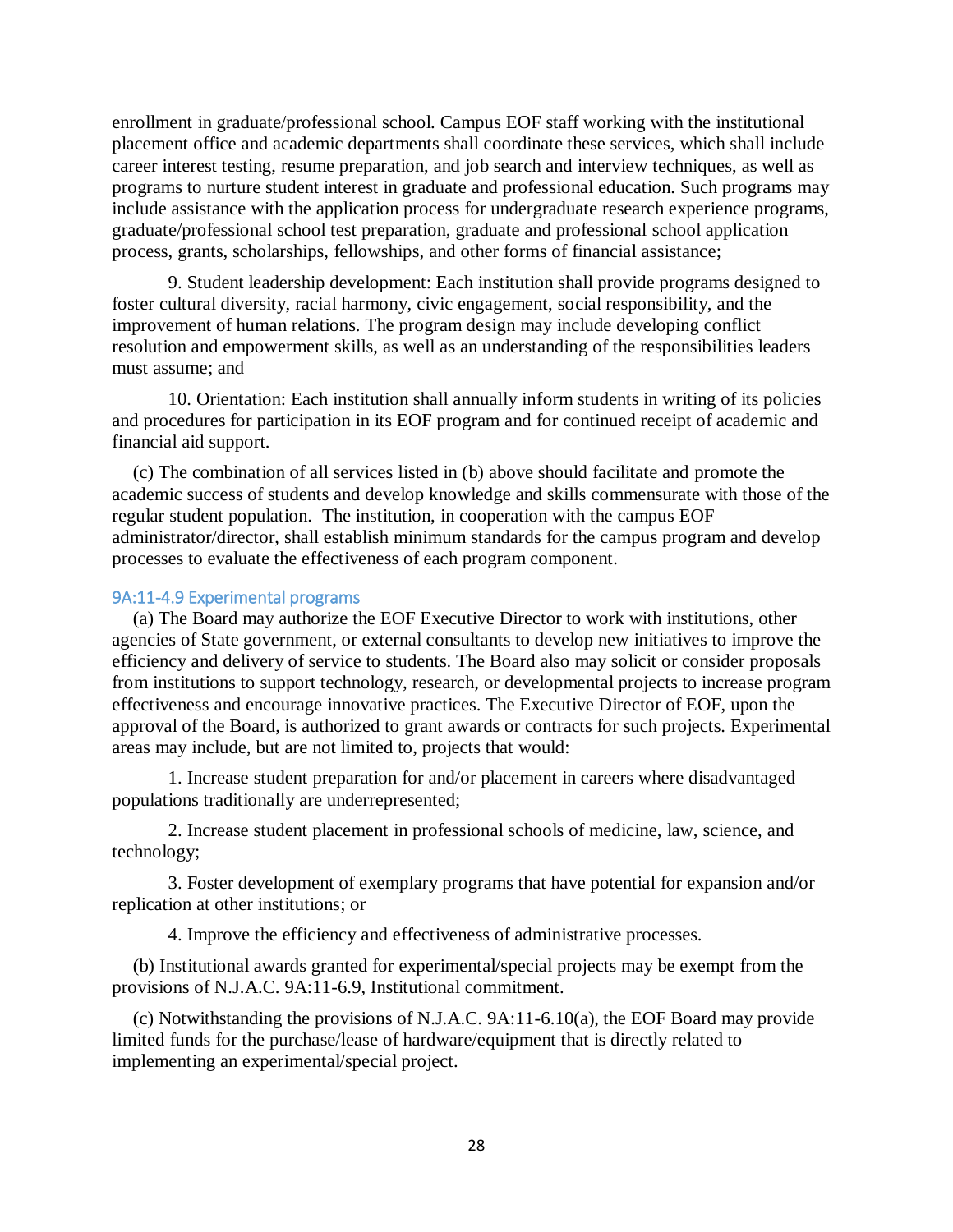(d) Institutions shall submit reports on the progress of their experimental/special project(s) to the EOF Executive Director as requested.

(e) Institutions with experimental/special projects that the EOF Executive Director deems successful shall integrate the projects into their overall processes, and after such integration, all provisions of N.J.A.C. 9A:11-6.9 and 6.10 shall apply.

# <span id="page-28-0"></span>9A:11-4.10 Discontinuance of Article IV program support services

(a) Article IV program support services shall be discontinued for any student who refuses to abide by regulations established by the institution for participation in the EOF program.

(b) Article IV program support services shall be discontinued for any student who intentionally falsified or gave misleading information upon which EOF program eligibility was based.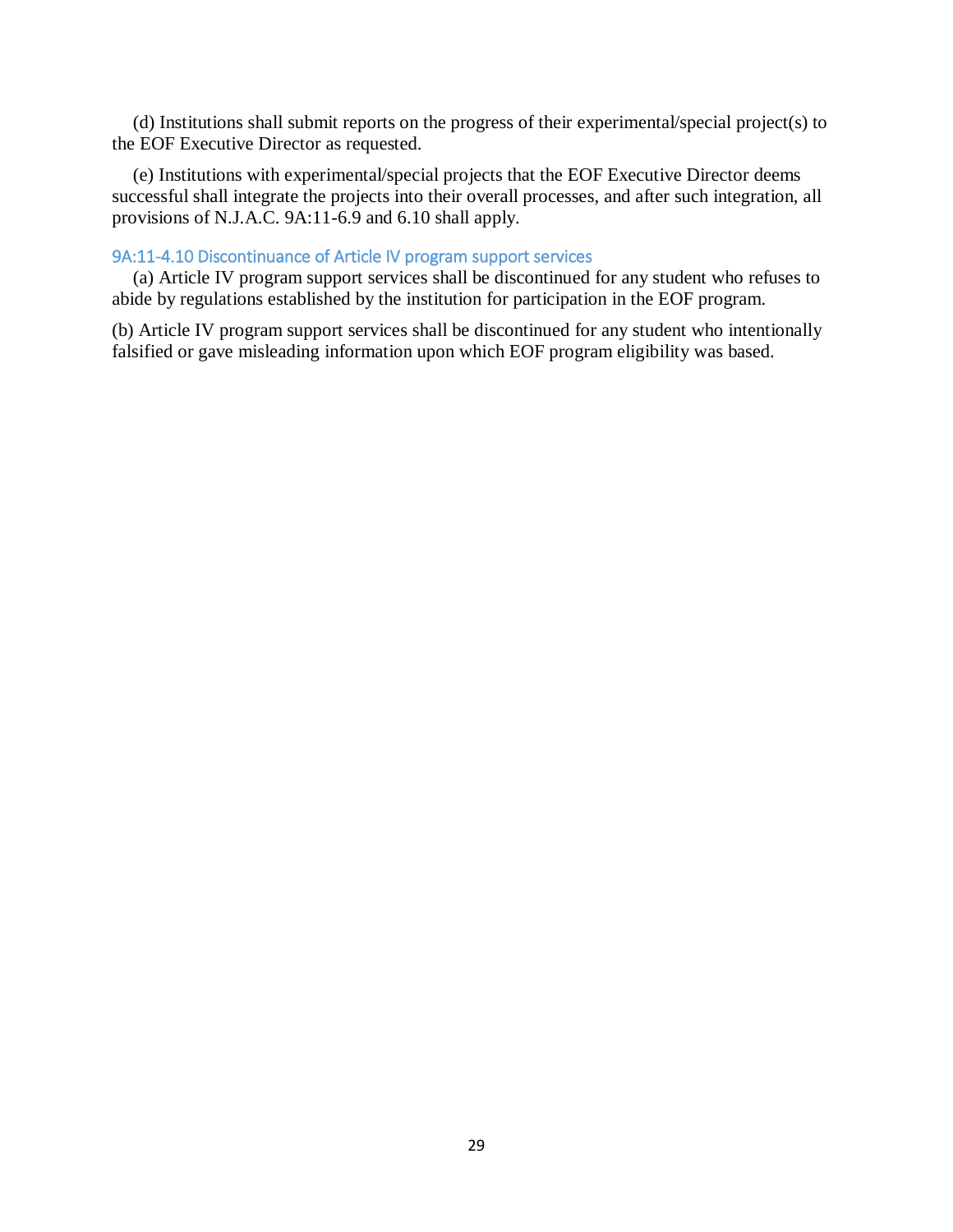### <span id="page-29-0"></span>SUBCHAPTER 5. SUMMER PROGRAM AND WINTER SESSION

#### <span id="page-29-1"></span>9A:11-5.1 Scope

This subchapter governs the development and maintenance of the summer program and winter session. The goal of the summer program is to introduce initial students to the academic and social demands of college life, as well as prepare them for transition into the fall semester. Summer programs and winter sessions may also provide support for renewal students to maintain academic sequence and/or participate in special enrichment programs to enhance their academic performance and/or improve their preparation for majors/careers where disadvantaged students are underrepresented.

#### <span id="page-29-2"></span>9A:11-5.2 Institutional eligibility

Any undergraduate institution in New Jersey that enrolls students who receive academic year Article III grants under the EOF program and is in compliance with N.J.A.C. 9A:11-1, 2, 4 and 6 is eligible to apply for summer program and winter session funds.

#### 9A:11-5.3 Summer program and winter session requirements

(a) Summer programs and winter sessions shall be eligible for funding consideration if they:

1. Provide orientation services to acclimate initial students to the academic and social environment of postsecondary education;

2. Provide an assessment of students' motivation and commitment to pursue postsecondary education, including but not limited to academic skills proficiencies, learning styles, and career interests;

3. Provide administrative, counseling, tutoring, and other staff services to ensure adequate student support;

4. Provide an educational program to prepare students for collegiate-level work;

5. Provide continuity with academic year programming activities;

6. Provide opportunities to assist students with decreasing the time toward graduation;

7. Provide in-service training for staff;

8. Improve graduate and/or professional school placement;

9. Provide a systematic effort to help students succeed in majors where disadvantaged students traditionally are underrepresented; and

10. Use research and development models to evaluate and improve the academic support services provided to students.

# <span id="page-29-3"></span>9A:11-5.4 Student eligibility

(a) Any student whom the institution deems eligible for admission to the EOF program in the academic year, pursuant to N.J.A.C. 9A:11-2, shall be qualified to receive additional grant funds for enrollment and full participation in the summer program or winter session, in accordance with (b) and (c) below: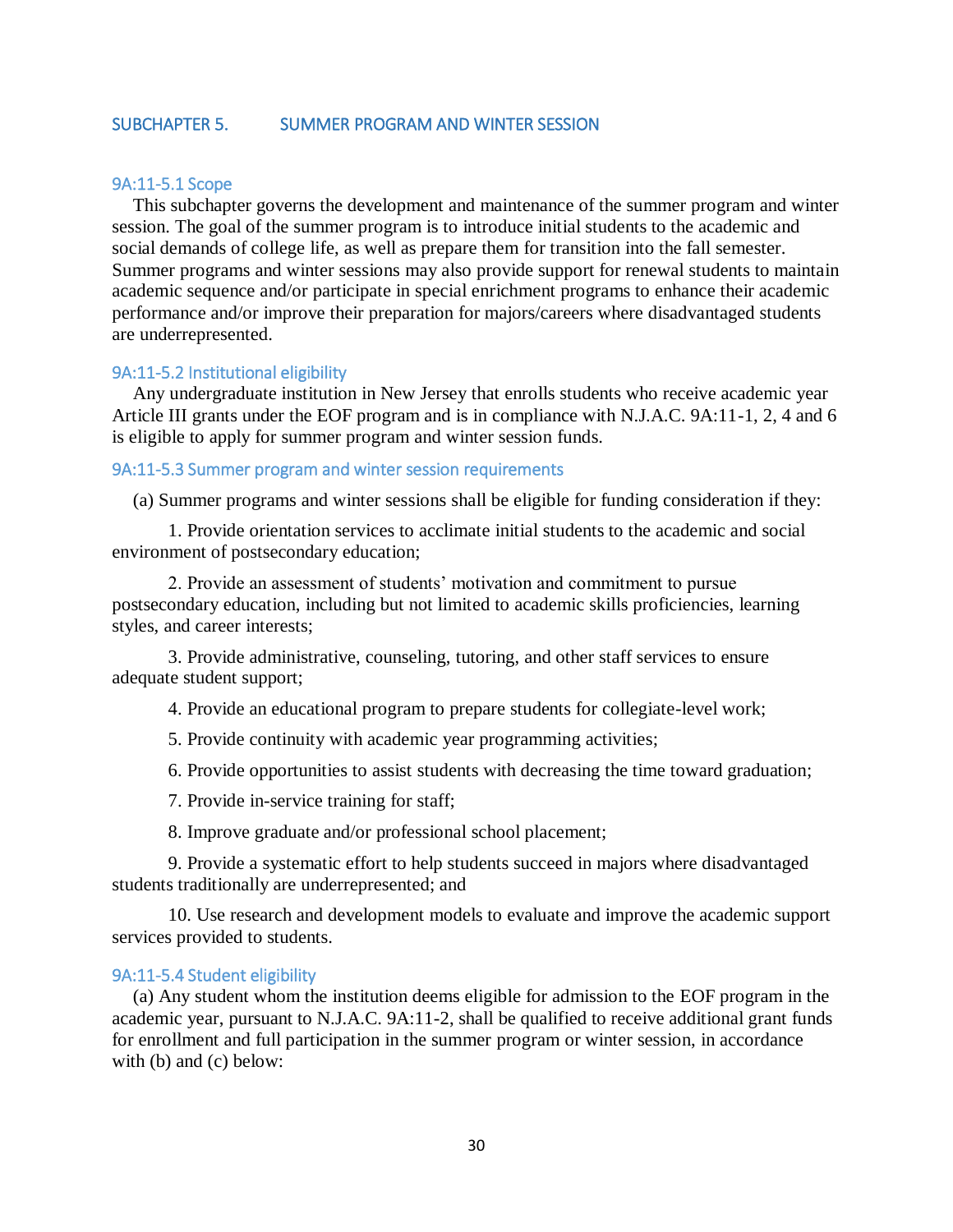(b) Based upon an assessment of students' preparation and readiness for collegiate study, institutions may require eligible students to participate in a pre-first year summer program as a condition of their admission and/or eligibility to receive EOF grants and support services during the academic year. The EOF pre-first year summer program is intended to assist students that have been admitted to the institution as identified at N.J.A.C. 9A:11-6.1(h)2 and 3. Institutions may permit students to enroll without participating in a summer program, as long as the institution provides during the academic year alternative activities for such students consistent with the goals of N.J.A.C. 9A:11-5.1 and the requirements of N.J.A.C. 9A:11-5.3.

(c) EOF program applicants who have earned 24 or more college credits while in high school or earned an associate's degree as part of their high school graduation requirements are eligible for participation in the pre-first year summer program. Furthermore, these students must be considered for the EOF program based on the EOF Article III student grant funding priorities outlined at N.J.A.C. 9A:11-6.1(h), and if they meet all of the eligibility requirements set forth at N.J.A.C. 9A:11-2.2 and 2.3.

(d) Institutions shall establish criteria and a well-defined process for distributing summer program and winter session funding for renewal students. Depending on the availability of funds, renewal students may attend summer programs or winter sessions if such attendance accomplishes one of the following:

1. Completion of basic skills requirements;

2. Maintenance of academic progress;

3. Completion of graduation requirements;

4. Completion of prerequisites to remain in academic sequence or gain access to a specific major;

5. Removal from academic probation;

6. Repetition of courses not successfully completed (F, incomplete, etc.); or

7. Acceleration and special summer or winter enrichment programming.

### <span id="page-30-0"></span>9A:11-5.5 Verification of financial eligibility

(a) Initial students participating in the summer program shall follow the provisions of N.J.A.C. 9A:11-2.5(a) and (d) as part of summer program enrollment procedures.

(b) Procedures for verifying student eligibility for summer program and winter session attendance shall be consistent with those set forth in N.J.A.C. 9A:11-2.5, Verification of financial eligibility.

# <span id="page-30-1"></span>9A:11-5.6 Summer program and winter session evaluation

(a) Campus programs shall conduct continuous quality assessments of their summer and winter programming, including length of time, academic offerings, supportive services, facilities, etc.

(b) The EOF Central Office may conduct additional summer program and winter session evaluations, including visitations, to ensure maximum program effectiveness and accountability.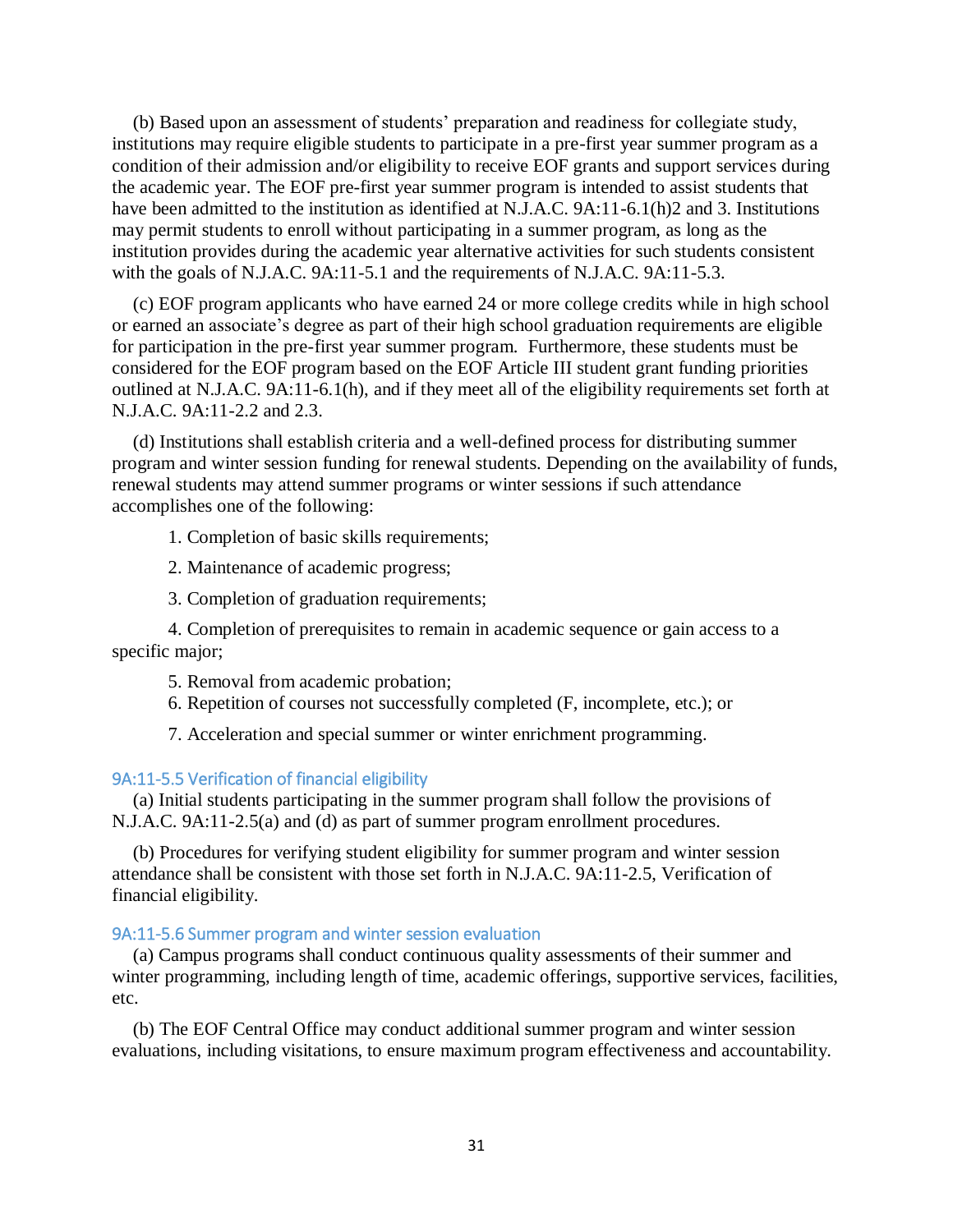# <span id="page-31-0"></span>SUBCHAPTER 6. OPERATIONAL PROCEDURES FOR ACADEMIC YEAR, WINTER SESSION, AND SUMMER ARTICLE III STUDENT GRANTS AND ARTICLE IV PROGRAM SUPPORT SERVICES FUNDS

# <span id="page-31-1"></span>9A:11-6.1 Renewal application process for Article III student grants and Article IV program support funds

(a) The EOF Executive Director shall annually inform all participating colleges and universities about the availability of EOF Article III (Academic Year, Summer and Winter) funding and, when applicable, Article IV summer program and winter session funding, undergraduate and graduate student grants and Article IV program support grants for the academic year, as well as all policies and procedures that will be used to distribute the anticipated appropriation based on the Governor's recommendation.

(b) In accordance with the Governor's annual funding recommendation to the Legislature, the Board shall determine annually preliminary funding allocations for the next fiscal year for each institution that received EOF funds during the previous fiscal year.

(c) The EOF Executive Director shall provide to each participating institution, in writing, notification of the preliminary allocations specifying the funding level and any stipulations regarding the conduct of the program or the disbursement of funds.

(d) Each participating institution must complete a contract budgets for funding that reflects the institution's monetary commitment to the campus EOF program. In addition, a mission statement for the campus program, including mandatory measurable goals as stated in 9A: 11-4.2(a)2, desired outcomes, and a time-line to improve the campus program's overall student performance must be included as part of the contract**.** 

(e) An institution shall have the authority to manage its EOF summer and winter student enrollment within the approved Article III and when applicable Article IV summer program and winter session allocation and to manage its academic year undergraduate and graduate student enrollment within the approved Article III and Article IV academic year allocation.

(f) An institution may appeal its allocation(s) in writing to the EOF Executive Director within 30 days of preliminary notification. The EOF Executive Director shall consider the appeal and make a recommendation to the Board.

(g) The EOF Executive Director on behalf of the Board shall execute a program contract with the president of each participating institution in accordance with the final EOF funding level(s) contained in the annual appropriation act. The contract shall include any special provisions or limitations of the EOF funding and a statement of intent to comply with all program regulations and the master contract.

(h) Based on an institution's annual academic year EOF Article III appropriation, student grant funds shall be awarded to eligible students in the following priority order:

1. Renewal students who were funded during the previous academic year;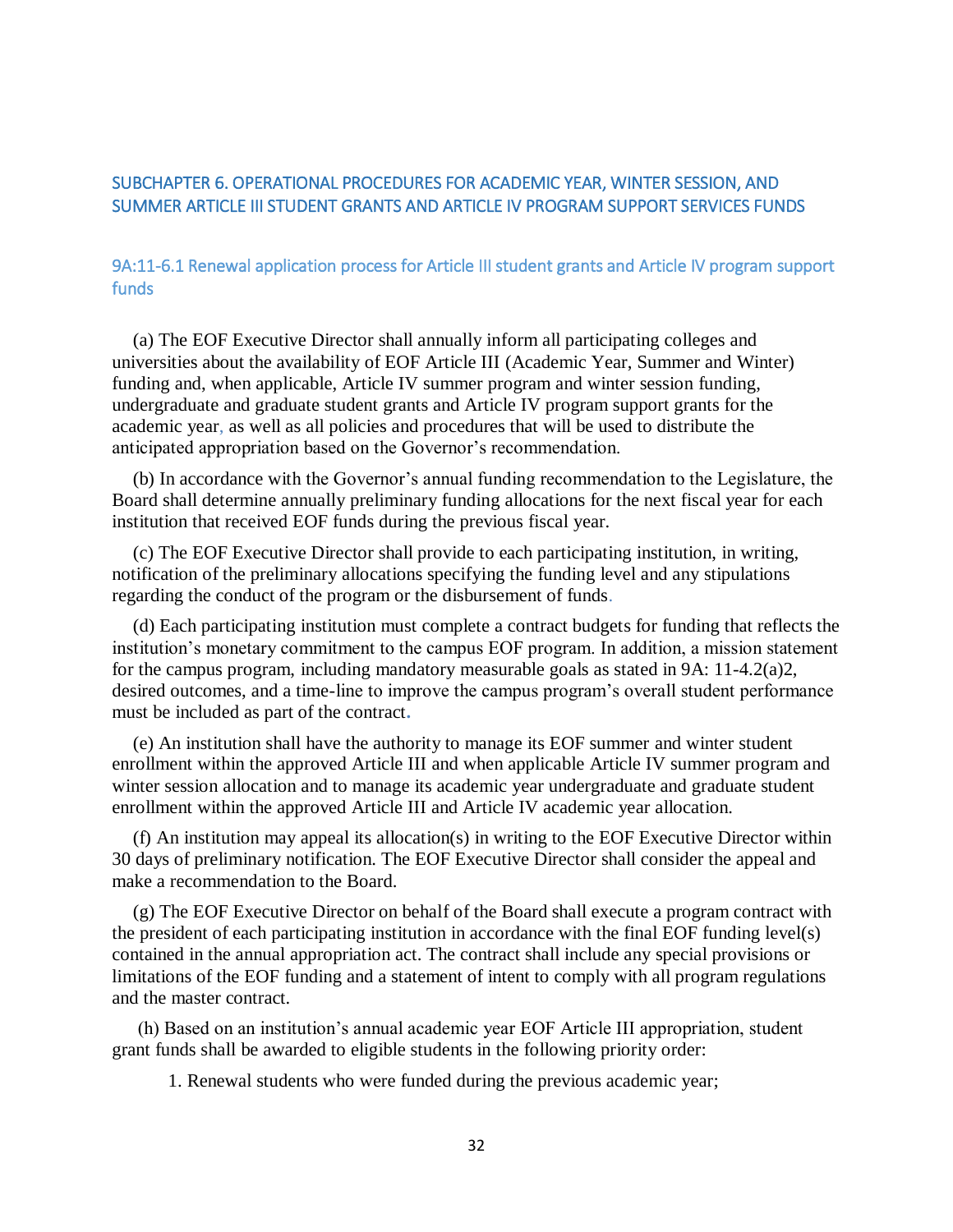2. First-time, full-time freshmen;

3. Students that have earned 24 or more college credits while in high school or who participated in a dual enrollment program and have earned an associate's degree as part of their high school graduation requirements and have no prior history of EOF funding support;

4. EOF transfer students who received an EOF student grant at their previous institution, in the preceding academic year;

5. Renewal students readmitted or returning who did not receive funding the prior academic year; and

6. Eligible students who do not fall into any of the other four categories listed above.

### <span id="page-32-0"></span>9A:11-6.2 Application process for new institutions to participate in the EOF program

(a) Institutions of higher education that wish to participate in the EOF program for the first time shall be licensed by the New Jersey Office of the Secretary of Higher Education and accredited by an accrediting body recognized by the U.S. Secretary of Education; and shall submit to the EOF Executive Director a letter of intent and a plan that includes the following information:

1. The identification of an eligible target population;

2. The proposed structure of the institutional program;

3. A description of the processes for delivery of the student services outlined in N.J.A.C. 9A:11-4.2, 4.3, 4.4, 4.5, 4.6, 4.7 and 4.8; and

4. A budget proposal that accords with the provisions of N.J.A.C. 9A:11-6.9 and 6.10.

(b) The EOF Central Office shall review the letter of intent and may select an external consultant(s) to conduct, at the institution's expense, a site visit to assess the requesting institution's capability to provide the type of program described in the plan.

(c) The Board shall consider recommendations from the consultant(s). With a favorable recommendation and the sufficient funds available in the annual appropriation, the Board may elect to contract with the institution to establish an EOF program.

(d) If the consultant recommendation is not favorable, the requesting institution may revise its plan to address the areas of concern identified by the consultant(s) or may appeal the decision of the consultant to the Board.

#### <span id="page-32-1"></span>9A:11-6.3 Use of Article III grant funds

(a) EOF Article III academic year funds are processed as semester grants per student and shall be applied toward student's educational costs only. Funds awarded in the fall and spring terms are to be used solely for courses and educational costs that specifically occur within the fall and spring terms. Such costs shall include whatever constitutes the participating institution's educational budget and may include tuition, fees, room and board, books, required educational materials and supplies, transportation and child care.

(b) The EOF Article III summer program grant shall be applied to the student's educational costs. Funds awarded for the summer session are to be used solely for courses and educational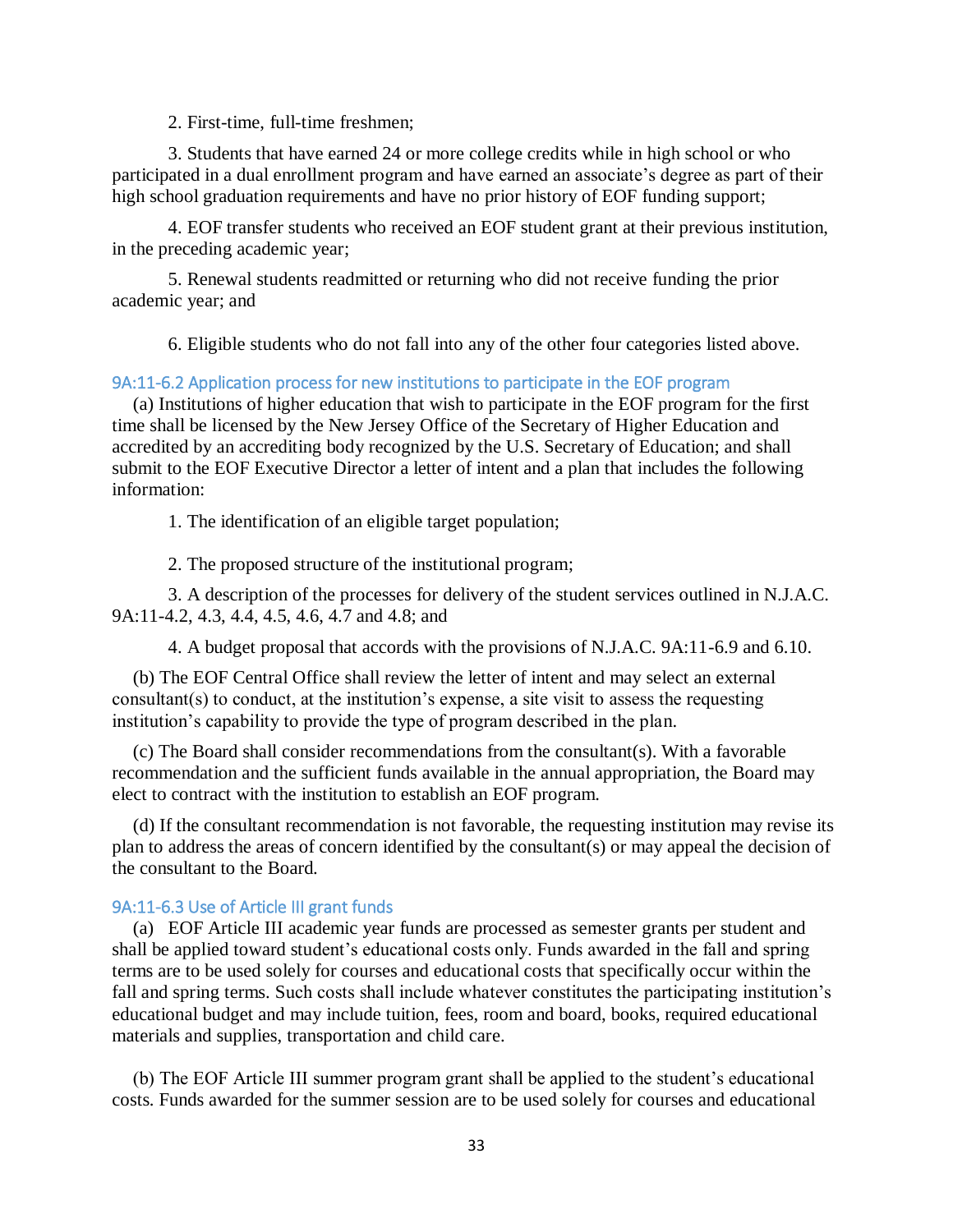costs that occur during the summer session. Courses taken during the summer session must be recorded on the students' academic transcripts as completed during the summer session. In the summer, such costs shall include whatever constitutes the participating institution's educational budget and/or instructional costs as follows:

1. Tuition charged per student or instructional costs (that is, instructors' and teaching assistants' salaries), but never both for any single course;

2. Fees, room and board, books, educational supplies, transportation, and child care, as well as stipends and insurance;

3. Salaries, and room and/or board for professional, graduate, and/or peer tutors; and

4. Educational materials used to support instruction.

(c) The EOF Article III winter session grant shall be applied to the student's educational costs. Funds awarded for the winter session are to be used solely for courses and educational costs that occur during the winter sessions. Courses taken during the winter session must be recorded on students' academic transcripts as completed during the winter session. In the winter, such cost shall include whatever constitutes the participating institution's educational budget and/or instructional costs as follows:

1. Tuition charged per student or instructional costs (that is, instructors' and teaching assistants' salaries), but never both for any single course;

2. Fees, room and board, books, educational supplies, transportation, and child care, as well as insurance;

3. Salaries, for professional, graduate, and/or peer tutors; and

4. Educational materials used to support instruction.

(d) Use of Article III student grants for any other costs is strictly prohibited.

# <span id="page-33-0"></span>9A:11-6.4 Academic Year Article III award cycle

(a) An Article III student grant shall be available for each semester of an academic year, which usually includes two terms.

(b) If a student is not enrolled for two terms, then the Article III student grant shall be awarded only for the term in which the student is enrolled.

# <span id="page-33-1"></span>9A:11-6.5 Article III student grant notification and payment

(a) Before Article III student grant funds can be disbursed in their name, eligible students shall demonstrate that they have complied with the Military Selective Service Act pursuant to N.J.S.A. 18A:71B-6.

(b) The institution shall notify a student in writing of the content of his or her academic year financial aid package. The institution's written notification shall contain a clause absolving the State of any obligation for funding if the grant award was based on fraudulent, inaccurate, or misleading information.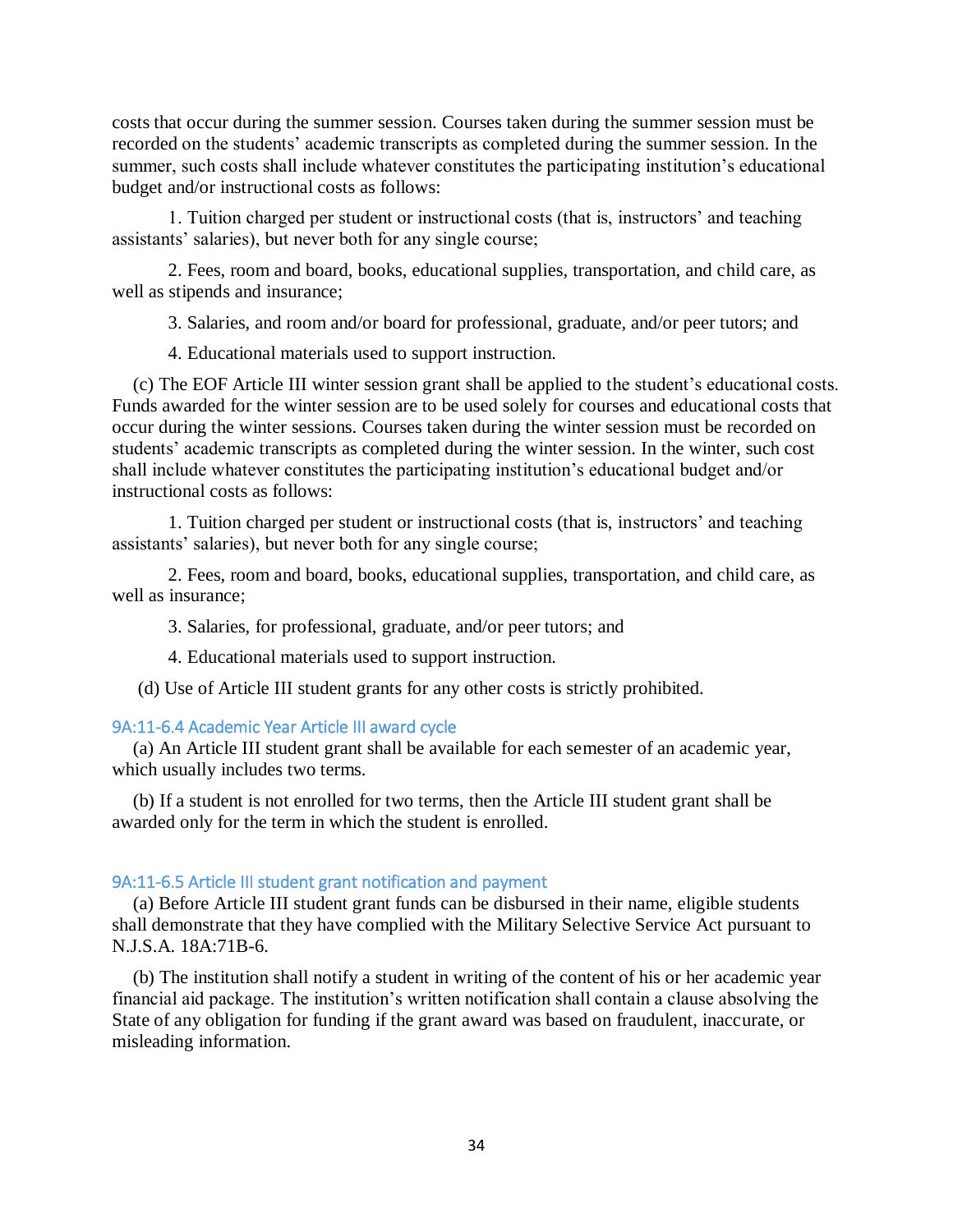(c) N.J.A.C. 9A:9-2.9, which is the Tuition Aid Grant and Garden State Scholarship programs' rule governing award combinations and over awards, shall apply to Article III undergraduate student grant notifications and payment.

(d) Payments shall be provided to institutions on behalf of student recipients, which payments shall be made in installments over the summer and academic year, with the number of installments corresponding to the number of terms the student is enrolled.

### <span id="page-34-0"></span>9A:11-6.6 Request for payment, adjustment, refund, and/or collection of Article III student grants

(a) Payment deadlines shall be established annually and included as an addendum to the contract between the Board and each participating institution.

(b) To request payment of undergraduate Article III student grant funds, the campus EOF and financial aid directors shall follow payment procedures as outlined in the EOF Executive Director's annual administrative memorandum.

(c) At the request of the EOF Executive Director, institutions shall submit to the EOF Central Office student background information that was essential in determining a particular student's eligibility or ineligibility for the EOF program.

(d) All files of students receiving Article III student grants are subject to audit in compliance with the provisions of the project and master contracts.

(e) All participating institutional programs shall cooperate fully in specified program analyses and evaluation activities carried out by the EOF Central Office in accordance with N.J.A.C. 9A:11-6.15, Program improvement and evaluation process, and 9A:11-6.17, Fiscal audit requirements.

(f) N.J.A.C. 9A:9-2.12, which is the Tuition Aid Grant and Garden State Scholarship programs' rules governing award adjustments, refunds and collections, shall apply to Article III student grant disbursements.

### <span id="page-34-1"></span>9A:11-6.7 Appeals

(a) A student or his or her parent(s) may file a written appeal with the EOF Executive Director or regarding an institutional determination of ineligibility for an Article III student grant, but only after the student has appealed through all institutional channels, because EOF is a campus based program. (Participating institutions are responsible for verifying grant and scholarship eligibility and for establishing appeal procedures.)

1. Appeals shall be in the form of a letter addressed to the EOF Executive Director at the Office of the Secretary of Higher Education EOF, P.O. Box 542, Trenton, New Jersey 08625- 0542.

2. The letter shall contain the student's full name, Higher Education Student Assistance Authority (HESAA) student ID number, and college of attendance, and present detailed information about the case, including a description of the basis for appeal and the names of institutional officials contacted during the institutional appeal process.

(b) If an institution presents, after State payment deadline dates, new information or evidence that justifies reversing previous institutional determinations of ineligibility, the institution may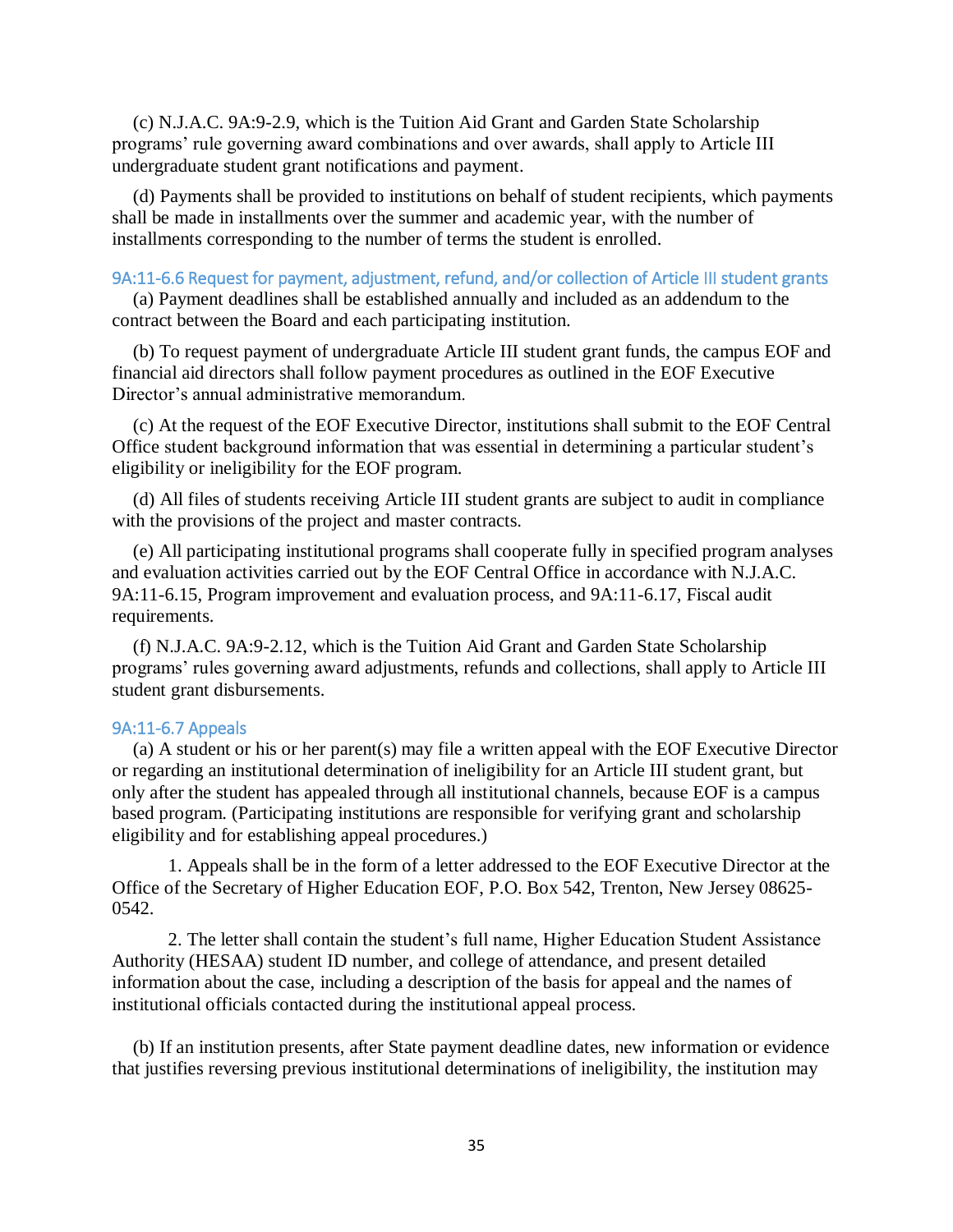seek authorization from the EOF Executive Director to receive payments in the same fiscal year, but such requests shall be submitted before June 30th of each year.

### <span id="page-35-0"></span>9A:11-6.8 Liability

(a) The basic responsibility for submitting accurate information to institutional officials rests with the student.

(b) If an institution knowingly conveys fraudulent or misleading information in order to obtain Article III grants for ineligible students, the institution shall be held liable and shall be required to make restitution to the State.

(c) If an institution makes an award in good faith based on information provided by the student that is later found to be fraudulent or misleading, the student is liable for returning the Article III grant. The institution shall include a written statement to this effect with each student's award notification.

(d) The institution shall undertake the appropriate steps to reclaim moneys due the Fund from ineligible students. When EOF grants have been received based on fraudulent information, institutions shall notify the EOF Executive Director and shall report on efforts made to reclaim said funds.

(e) The Board is not liable for institutional financial expenditures that exceed a participating institution's fiscal year budgeted contract allocations for Article III or Article IV funds.

### <span id="page-35-1"></span>9A:11-6.9 Institutional commitment

(a) EOF students, as students who pay tuition and for whom the institution receives State support other than EOF, are entitled to all services available to any other students at the institution.

(b) Article IV program support funds are intended to supplement, not supplant, existing services provided by the institution. A participating institution shall not charge the EOF program, either directly or through the institutional match provision of (c) below, for services that are not over and above those available to the general student population.

(c) Participating institutions shall provide a broad range of support services to students enrolled in the program. Institutions shall provide matching funds equivalent to no less than the total academic year Article IV program support allocation provided by the Board.

1. The institutional match for campus EOF program costs may consist of any of the following:

i. Funds contributed or donated to the institution by public agencies, private organizations, or individuals;

ii. Real or personal property contributed or donated to the institution by public agencies, private organizations, or individuals;

iii. The provision and maintenance of state of the art technological equipment (such as computer hardware, modems, fax machines);

 iv. Direct services rendered by other institutional staff solely to the EOF program, as long as those services constitute at least 10 percent or more of the institutional staff member's time;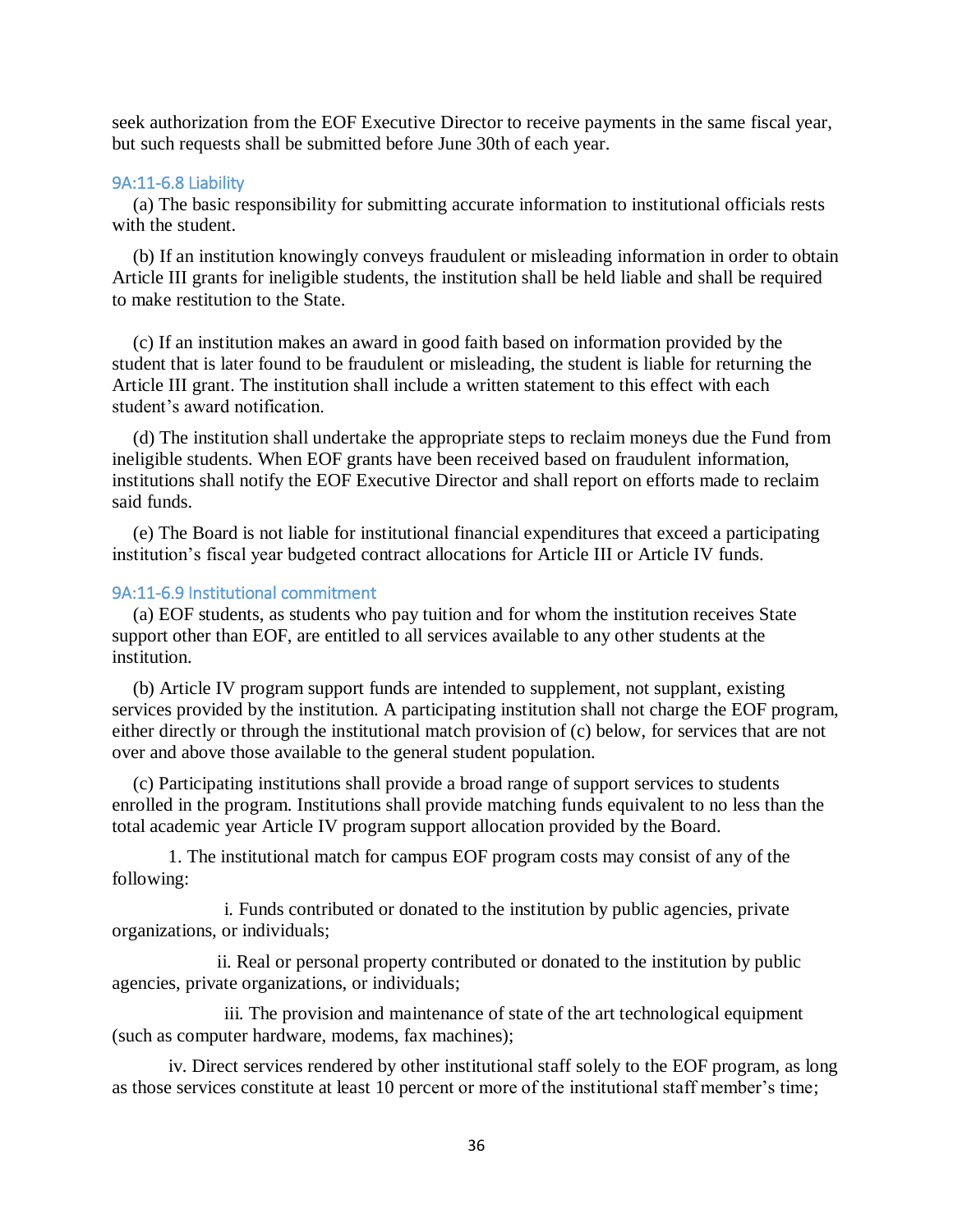v. All or a portion of any EOF staff member's salary, wages, or fringe benefits; or

 vi. Indirect/overhead expenses, such as space, light, heat, etc., up to but not more than 10 percent of total program costs.

2. Institutional match items shall not include:

i. The salary and/or fringe benefits of high-level institutional officers who serve all students. Where these individuals are included, a detailed justification shall accompany the proposed contract budget. The justification shall include services provided to EOF students that would not normally accrue as a result of tuition payment.

ii. Items and services normally provided to students by the institution without charge;

iii. Items and services normally provided to the institution by other government agencies without charge;

iv. Charges incurred by the institution as program costs but require no cash outlay by the institution during the grant period; or

v. Any cost incurred or contribution of services made in a prior fiscal year.

(d) The contract budget shall provide a format for the institution to record separately all institutional match and grant award items, including fringe benefits; budgets are subject to audit.

(e) The EOF Executive Director shall review all budgets to determine appropriateness of any in-kind contributions offered as institutional match and make recommendations to the Board. An institution may appeal the disallowance of an institutional match item in writing within 30 days of issuance of the formal agreement. The EOF Executive Director shall consider the appeal and make a recommendation to the Board.

# <span id="page-36-0"></span>9A:11-6.10 Restrictions on use of Article IV program support funds

(a) Article IV program support funds shall not be used for the following items:

- 1. Employee benefits for academic year student assistants and part-time personnel;
- 2. The purchase of equipment/hardware;
- 3. Indirect expenses (such as space, heat, lights, postage, and telephone) that exceed 10 percent of the total academic year Article IV allocation;
- 4. Transportation of students for normal commuting costs;
- 5. The salary and fringe benefits of the campus EOF administrator/director;
- 6. Fringe benefits for 12-month EOF staff at public senior institutions;
- 7. Fringe benefits in excess of 21 percent of the salaries and wages paid by EOF funds for 12-month EOF staff at community colleges and independent institutions;
- 8. The cost of instruction for which students are charged tuition;

9. Other student costs that normally are covered by a student's financial aid package, such as fees, room and board, books, educational supplies, transportation, and child care;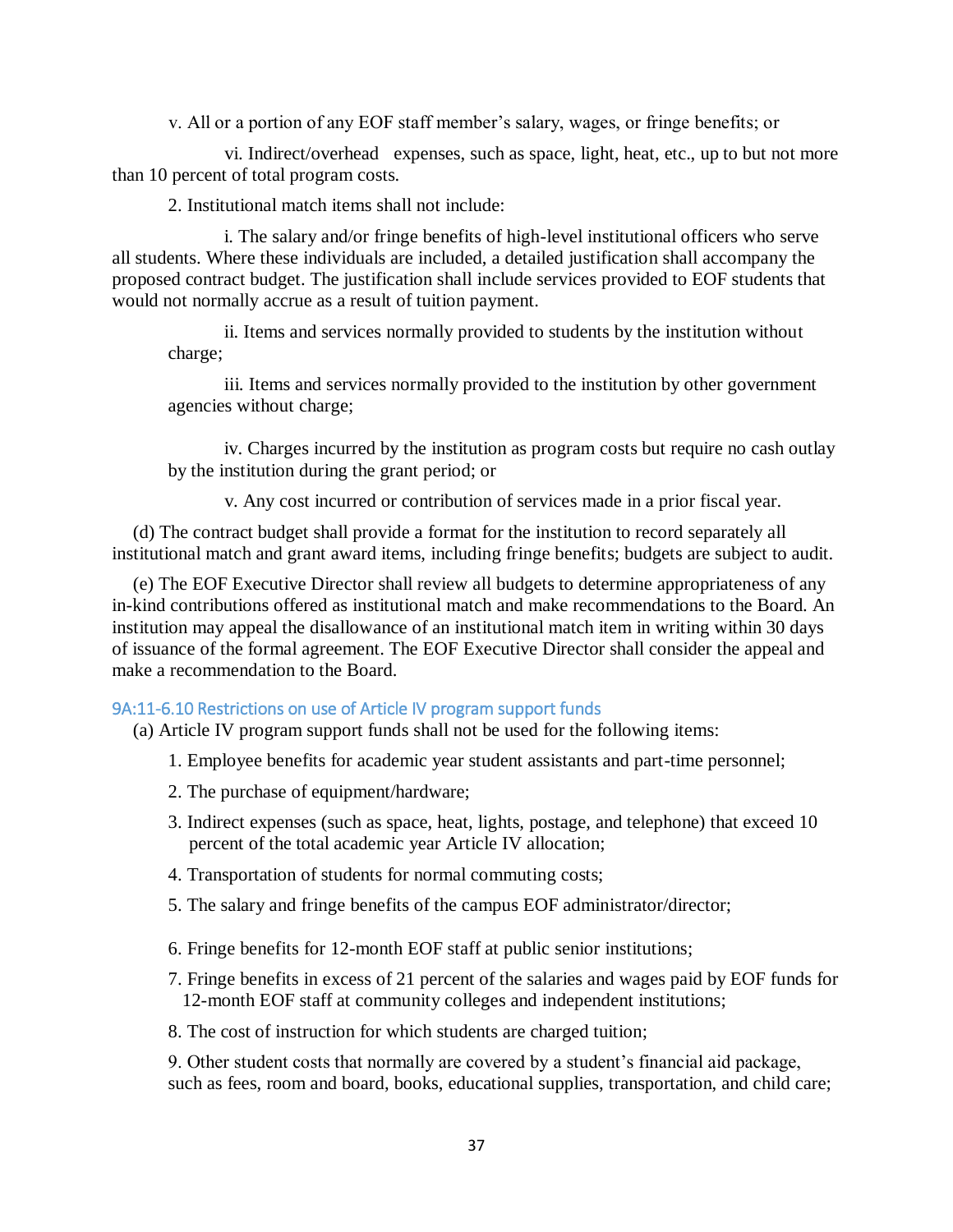- 10. Lobbying, partisan political contributions, and/or fund raising activities; or
- 11. The purchase of alcoholic beverages.

### <span id="page-37-0"></span>9A:11-6.11 Transfer of Article IV program support funds

(a) Institutions shall not transfer Article IV program support funds to establish new personnel or new other-than-personnel items that were not part of the original contract without prior written approval by the EOF Executive Director. The submission of an Article IV transfer request shall occur prior to the deadline for the submission of the second interim expenditure report.

(b) Transfers within existing personnel lines or within existing other-than-personnel-services (OTPS) lines, as included in the original contract, do not require prior approval, but the institution shall notify the EOF Executive Director in writing that such transfers have taken place.

#### <span id="page-37-1"></span>9A:11-6.12 Academic progress

Each institution shall establish a policy and maintain a process to monitor EOF students' performance and inform students of their academic progress and standing. This process shall include operational procedures to record and review student progress prior to the fall semester of each academic year, in accordance with N.J.A.C. 9A:11-2.13, and to provide student advisement through the counseling component of the program.

# <span id="page-37-2"></span>9A:11-6.13 Procedures regarding academic probation

(a) Article III student grants and EOF program support services may be discontinued for reasons outlined in N.J.A.C. 9A:11-2.14, Discontinuance of Article III student grants, and 9A:11-4.10, Discontinuance of Article IV program support services.

(b) Each participating institution shall have procedures to notify the campus EOF administrator/director about program participants placed on academic probation and dismissal. EOF staff shall conduct an assessment of these students' overall academic performance and require the student's participation in such support programs as may be appropriate.

(c) Each participating institution shall establish an appeal process for EOF students who fail to meet the institution's academic progress standards. The process shall involve the campus EOF administrator/director and should employ appropriate academic support remedies before academic dismissal.

### <span id="page-37-3"></span>9A:11-6.14 Recordkeeping and data collection

(a) Data collection is essential to identifying target populations and developing admissions criteria, as well as designing program services, monitoring student progress, determining the effectiveness of program activities, and documenting outcomes. Each campus EOF program shall have access to state-of-the-art hardware/software capabilities, as well as management information systems and research staff. Additionally, each campus EOF program shall have access to an electronic recordkeeping system with the ability to integrate EOF student data from institutional offices including admissions, financial aid, registrar, bursar, academic advisement, and other student support services. Data to support recruitment and admissions shall include, at a minimum, each student's:

- 1. High school;
- 2. Home address;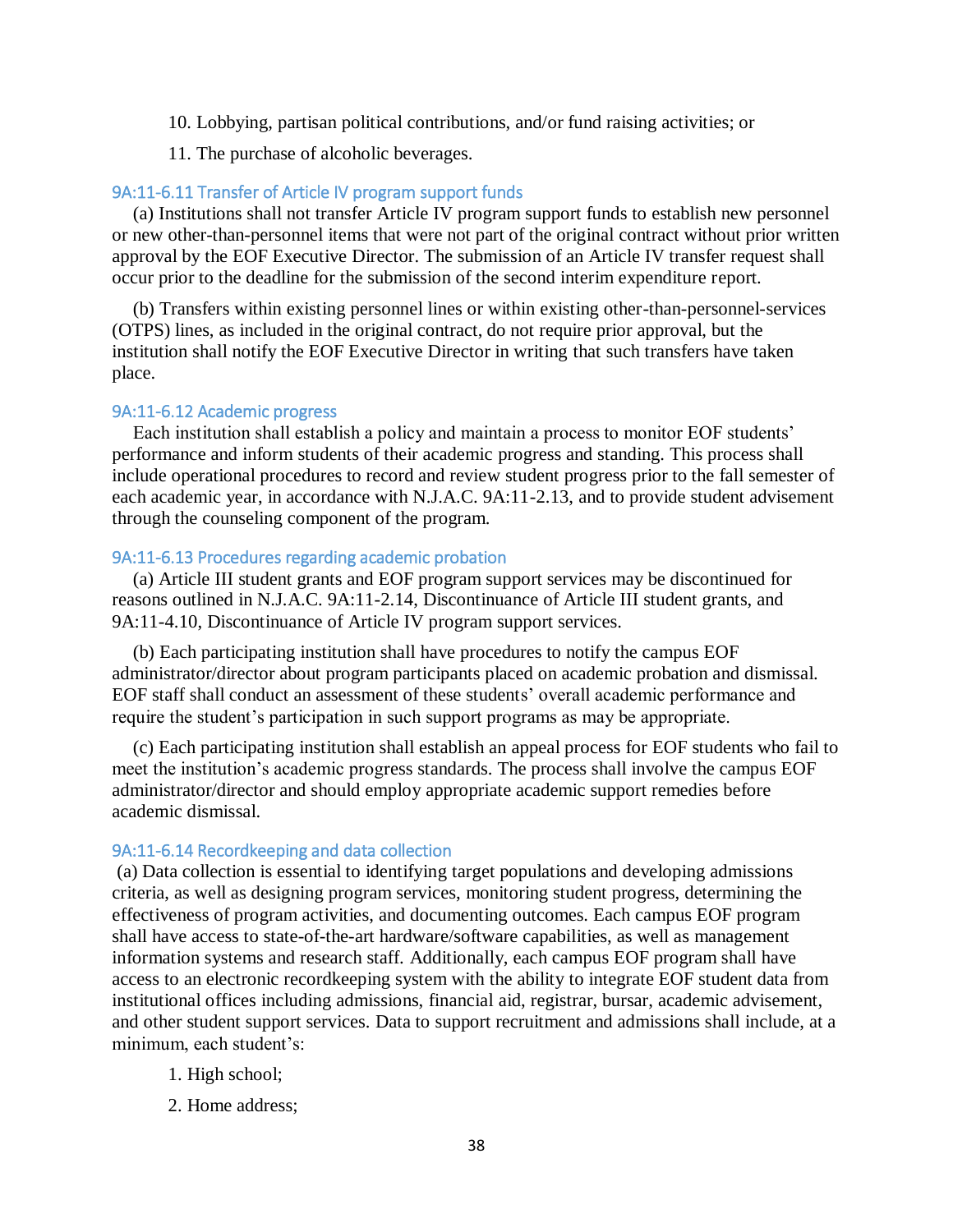3. Home county;

4. Gender;

5. Race/ethnicity;

6. Family income used to determine eligibility or continued financial need;

7. Standardized test scores, such as ACT and/or SATs, and basic skills assessments;

8. High school transcript (rank, coursework, and type of diploma) and/or diploma, and college transcript;

9. Other educational experience records (such as GED, transfers);

10. Renewal status; and

11. Historical poverty code**.** 

(b) Other data elements shall include recruitment schedule, number of applications received, number eligible or ineligible students, number of students admitted, and number of students matriculating.

(c) Each participating institution shall maintain thorough academic and financial aid files on EOF students. The information for each individual shall include, but is not limited to, the following:

1. Data on and assessment of the student's performance in the areas of basic skills, learning styles, and computer literacy;

2. Data on and assessment of counseling contacts and other initiatives to help students improve their academic performance;

3. Data on and assessment of tutorial/supplemental instruction contacts;

4. Financial data, including eligibility determination and annual notification of financial aid package;

5. Current registration and academic transcripts; and

6. Data on and assessment of the career and graduate placement contacts provided to program participants.

(d) Each participating institution shall maintain adequate financial documentation of all program budgets and expenditures. Accounts shall reflect EOF and institutional monies separately by line item. State, institutional, Federal, and other funding sources shall be clearly delineated.

(e) The EOF administrator/director, along with appropriate institutional officials, shall be involved in and responsible for preparing and submitting all budget documents and coordinating EOF fiscal affairs.

# <span id="page-38-0"></span>9A:11-6.15 Program improvement and evaluation process

(a) The EOF Executive Director shall maintain adequate procedures to monitor program components and fiscal functions at institutions receiving Article III and Article IV funds pursuant to this chapter.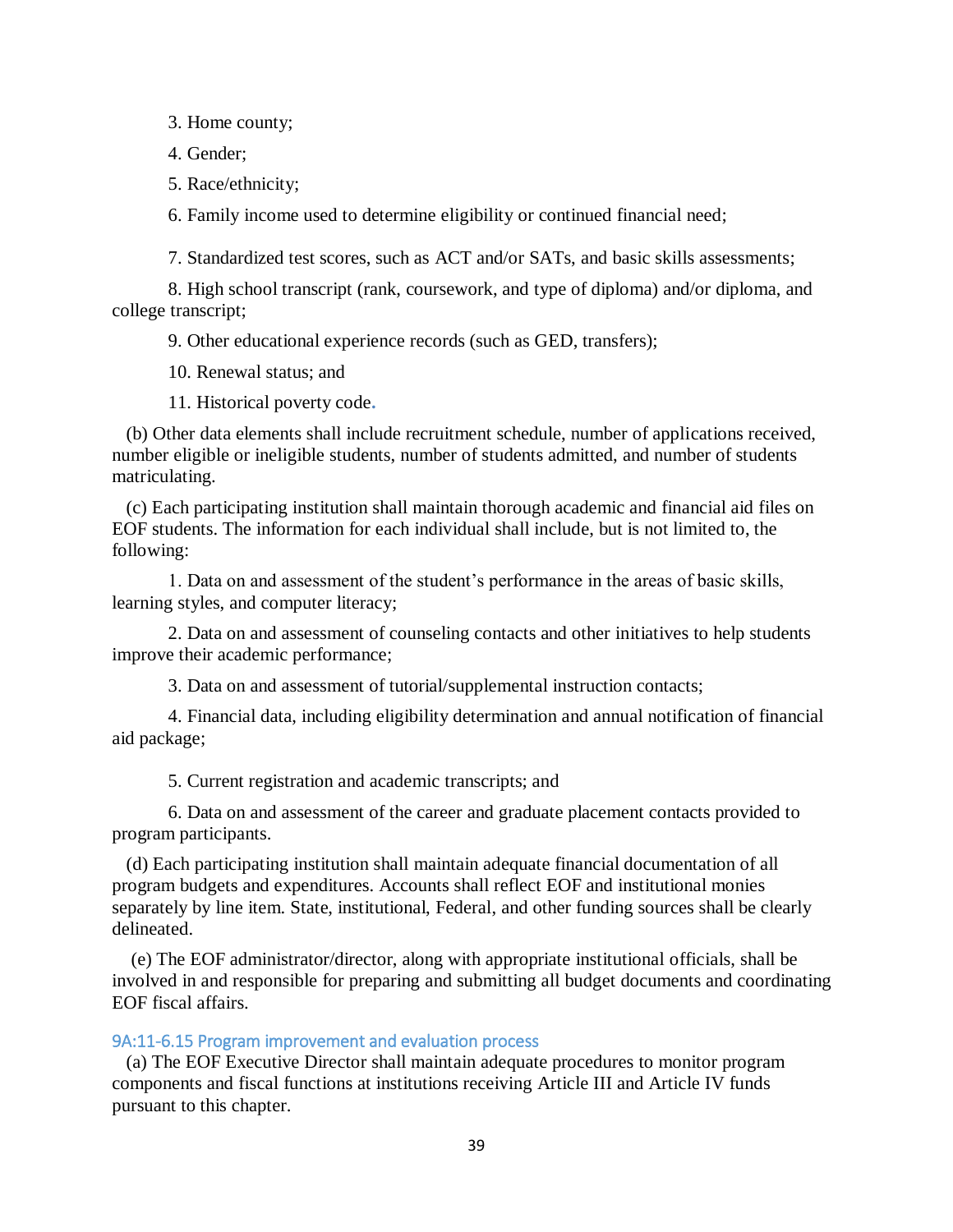(b) The EOF Executive Director will annually provide each participating institution with both quantitative and qualitative performance indicators that the Board has adopted as satisfactory program outcomes.

(c) The following indices shall be used to determine the effectiveness of campus EOF programs and their compliance with this chapter:

1. Institutional goals for the EOF program as set forth in N.J.A.C. 9A:11-4.2(a)2

2. Program outcomes including:

i. Cohort retention rates;

ii. Cohort graduation rates;

iii. Enrollment of EOF full-time first-time undergraduate students as a percentage of the institution's entering fall cohort of full-time first-time New Jersey residents in the institution's undergraduate class, as specified at N.J.A.C. 9A:11-4.5(b);

iv. The number of EOF community college students who transfer to New Jersey senior institutions**;** 

v. The EOF equity index for senior institutions or the county college success rate;

and

3. Fiscal budgets and expenditure reports.

(d) The EOF Executive Director shall conduct regular program audits and evaluations to determine regulatory compliance and program effectiveness. The EOF Central Office or its assigned representatives shall provide due notice of a visit to a participating institution to conduct monitoring activities, which may include evaluation, audits, and post-audit activities.

# <span id="page-39-0"></span>9A:11-6.16 Annual program report

(a) Participating institutions shall submit to the EOF Central Office reports of program activities, outcomes, and fiscal expenditures in a format established before the reporting period.

(b) The timetable for submission of the reports shall be included in the final contract executed with each participating institution.

(c) Institutions that fail to report in a timely manner shall not receive their next scheduled grant payment and may not receive any payments for the rest of the fiscal year.

#### <span id="page-39-1"></span>9A:11-6.17 Fiscal audit requirements

(a) Participating institutions shall either have separate accounts for each EOF allocation for which funds are received or deposit State funds in a general account, the latter only if funds are identified by their separate EOF categories; in either case, the institution shall maintain a clear audit trail. The institution also shall maintain student records that include name, address, social security number, date, amount of each EOF semester award, and such other information as required for compliance with 20 U.S.C. 1070 et seq.; 34 C.F.R. 668.24; the Single Audit Act, as contained in the New Jersey Department of Treasury, Office of Management and Budget (OMB) Circular Letter 98-07, and as further specified in this chapter. Records of receipts and disbursements shall be maintained in accordance with generally accepted accounting principles.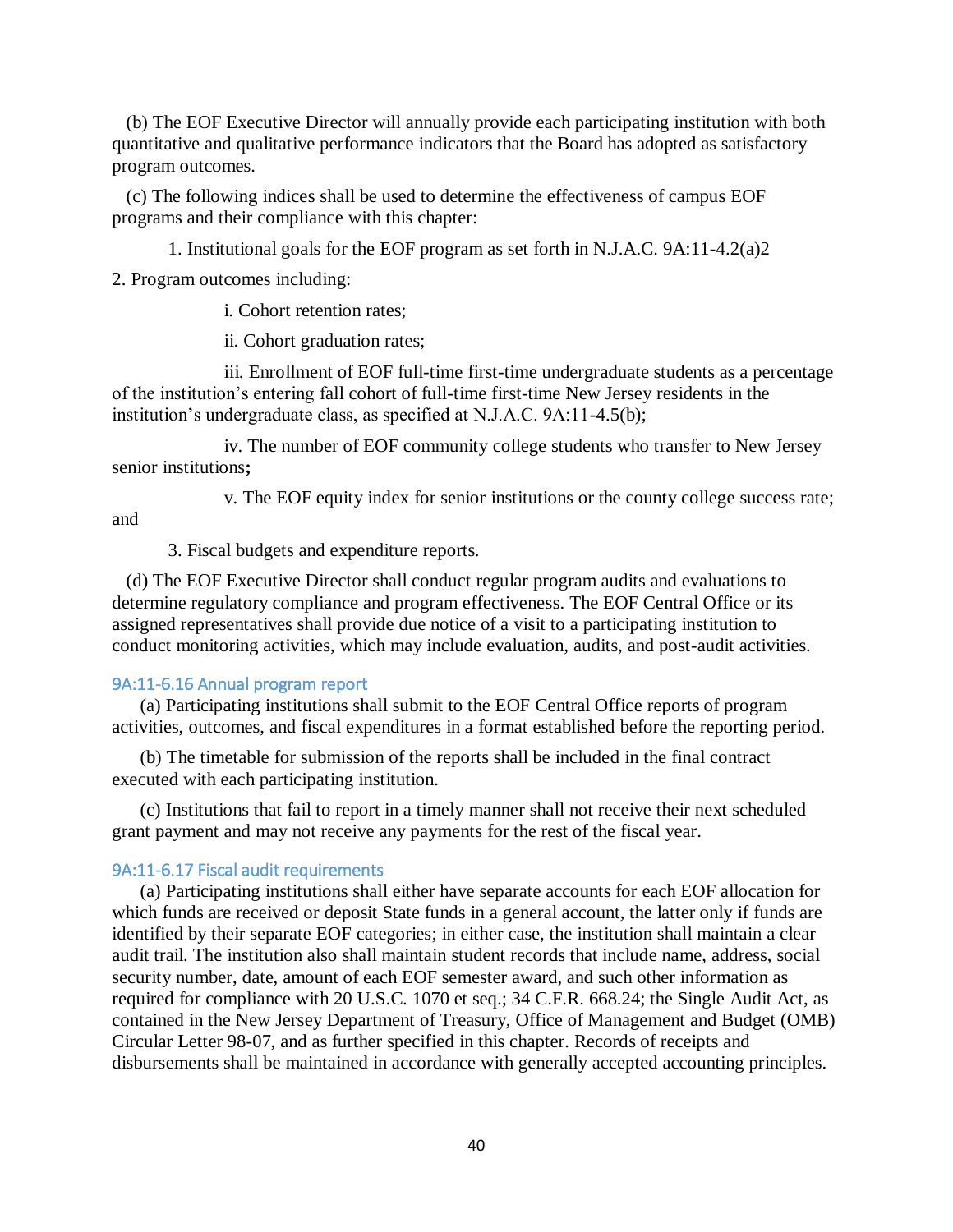(b) The institution's EOF program shall be included as part of the institution's periodic audit by an independent accounting firm to ensure compliance with this chapter, and the institution shall provide a copy of the audit report to the Office of the Secretary of Higher Education. The Board through the Secretary reserves the right to conduct its own institutional audit.

(c) Institutions shall, upon reasonable notice, make available to the EOF Executive Director or his or her designee access to institutional and student records for audit purposes.

# <span id="page-40-0"></span>9A:11-6.18 Program noncompliance

(a) Upon an institution's unsatisfactory program evaluation or fiscal audit or its failure to achieve the program outcomes contractually agreed upon, the EOF Executive Director or his or her designee may conduct an inquiry at the institution. The purpose of the inquiry shall be to discuss and investigate the apparent noncompliance with the institutional president, EOF administrator/director, and other appropriate officials.

(b) The EOF Executive Director shall make a written report on the findings of the inquiry and shall transmit a copy to the institutional president and campus EOF administrator/director. The report shall describe the noncompliance in detail and provide specific recommendations to correct the situation within a time period that the EOF Executive Director shall determine.

(c) The institution may appeal the findings. Such appeal shall be in writing and directed to the Chairperson of the Board; the Board shall consider the appeal within a reasonable time period. The Board may uphold or overturn the report of the Executive Director and modify the recommendations as it deems appropriate.

# <span id="page-40-1"></span>9A:11-6.19 Program probationary status

(a) The Board may place an institutional EOF program on probation for failure to correct program deficiencies within the time specified by the EOF Executive Director The Board shall impose such restrictions as it deems necessary, which restrictions may include, but are not limited to, the following:

- 1. Restrict the recruitment of new students into the program,
- 2. Withhold funds for the program pursuant to provisions of the contract, and
- 3. Terminate an institutional program pursuant to contractual provisions.

#### <span id="page-40-2"></span>9A:11-6.20 Program advisory board (PAB)

(a) Each participating institution should establish a Program Advisory Board (PAB). The size and method of selection of the PAB shall be at the institution's discretion. Membership may include representatives of its students, faculty, and administration, as well as local citizens who reflect the student population being served by the campus program. The campus EOF administrator/director shall serve ex-officio on the PAB.

(b) The PAB shall establish a meeting schedule for the academic year. The PAB shall demonstrate, at a minimum, its involvement in the following activities:

1. Advising during the search and selection of the campus EOF administrator/director**;** 

2. Acquainting the local and campus communities with the goals and objectives of the EOF program;

3. Reviewing the admissions criteria and the procedures used in recruiting EOF students;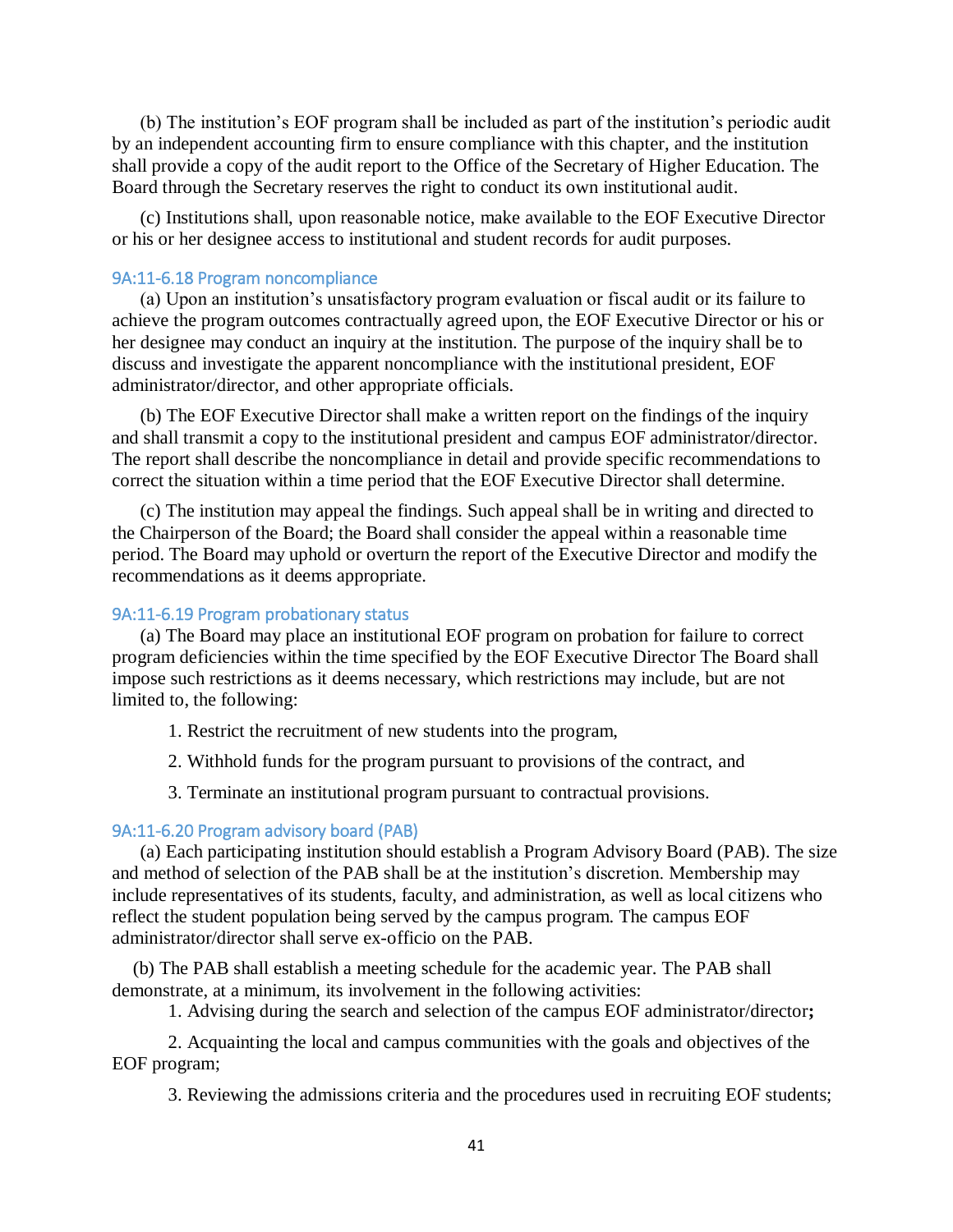4. Being knowledgeable about institutional methods for recruiting, interviewing, and screening potential students for admission into the college who may require EOF financial assistance and/or special educational assistance;

5. Serving as a resource for student mentoring, internships, and employment opportunities; and

6. Reviewing and commenting on the institution's program goals, objectives and outcomes.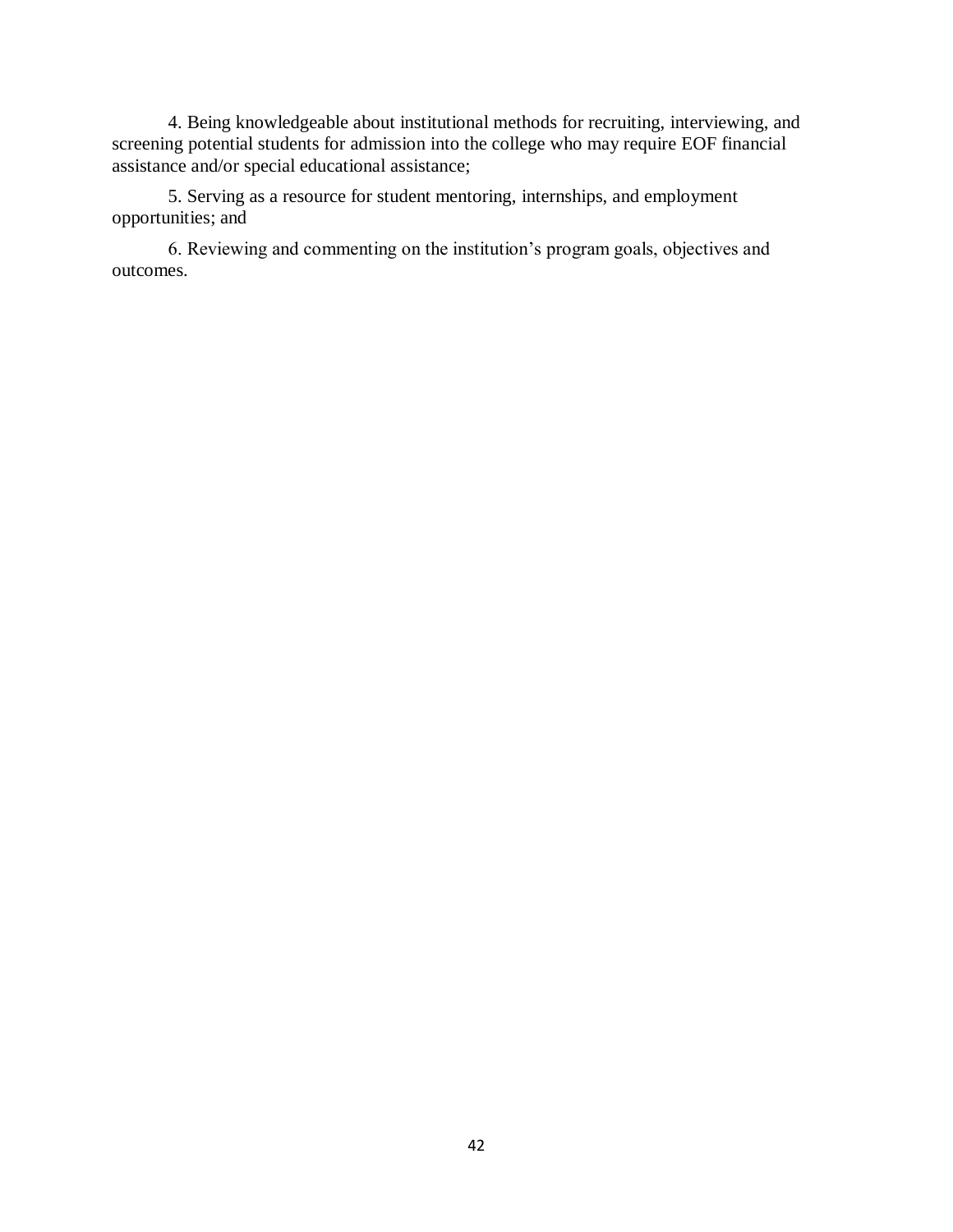# <span id="page-42-0"></span>SUBCHAPTER 7. C. CLYDE FERGUSON LAW SCHOLARSHIP

#### <span id="page-42-1"></span>9A:11-7.1 Student eligibility

(a) To be eligible for a C. Clyde Ferguson Law Scholarship (Ferguson Scholarship), a student shall demonstrate that he or she:

- 1. Is or has been a legal resident of the State of New Jersey for at least one year immediately before receiving the scholarship;
- 2. Is from a disadvantaged background, as demonstrated by inclusion in at least one of the following categories:
	- i. Meets the requirements of N.J.A.C. 9A:11-2.3;
	- ii. Is a former or current recipient of the New Jersey EOF Article III undergraduate or graduate grant;
	- iii. Is a student who would have been eligible as an undergraduate for a New Jersey EOF Article III student grant (N.J.A.C. 9A:11-2.3); or
	- iv. Is a first-generation college student whose immediate family is or was eligible for government assistance and/or educational programs targeted toward lowincome and disadvantaged populations (TRIO programs, NJ GEAR UP, free and reduced breakfast/lunch programs, food stamps, or at least one year of Pell grants); and

3. Is or will be a full-time student enrolled for an initial law degree at Rutgers, The State University School of Law-Newark and participating in the Minority Student Program there; Rutgers, The State University School of Law-Camden; or Seton Hall University School of Law.

(b) Students shall not receive assistance under the programs administered by the Board if they owe a refund on a grant or scholarship previously received from a State or Federal program through any institution or are in default on any loan made under any State or Federal student financial assistance program at any institution. However, such students may receive State financial assistance if they make satisfactory repayment arrangements with the appropriate office.

### <span id="page-42-2"></span>9A:11-7.2 Grant amounts

(a) The maximum and minimum award ranges for a Ferguson Scholarship shall be annually established by the Board but shall not exceed the maximum amount of tuition, fees, room, and board charged at Rutgers University School of Law-Newark.

(b) The amount of each Ferguson Scholarship shall be based on the financial need of the student determined pursuant to N.J.A.C. 9A:11-3.4(a), (b) and (c).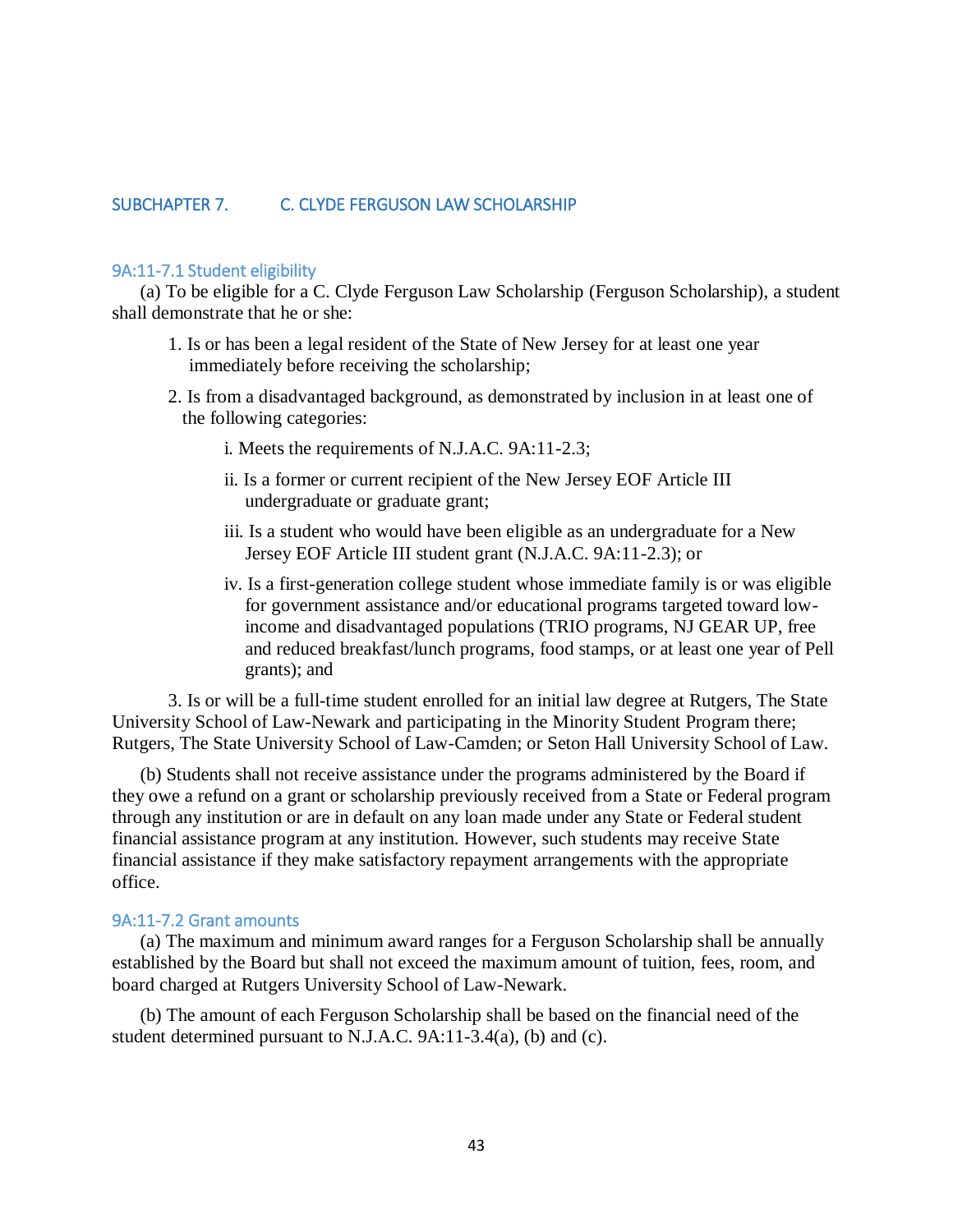# <span id="page-43-0"></span>9A:11-7.3 Rules incorporated by reference

The following provisions of this chapter governing the EOF program shall also apply to grants made under the Ferguson Scholarship unless they are inconsistent with, or otherwise excepted within, the provisions of this subchapter: N.J.A.C. 9A:11-3.2(b), 3.5, 6.1, 6.3, 6.5, 6.6, 6.7 and 6.8.